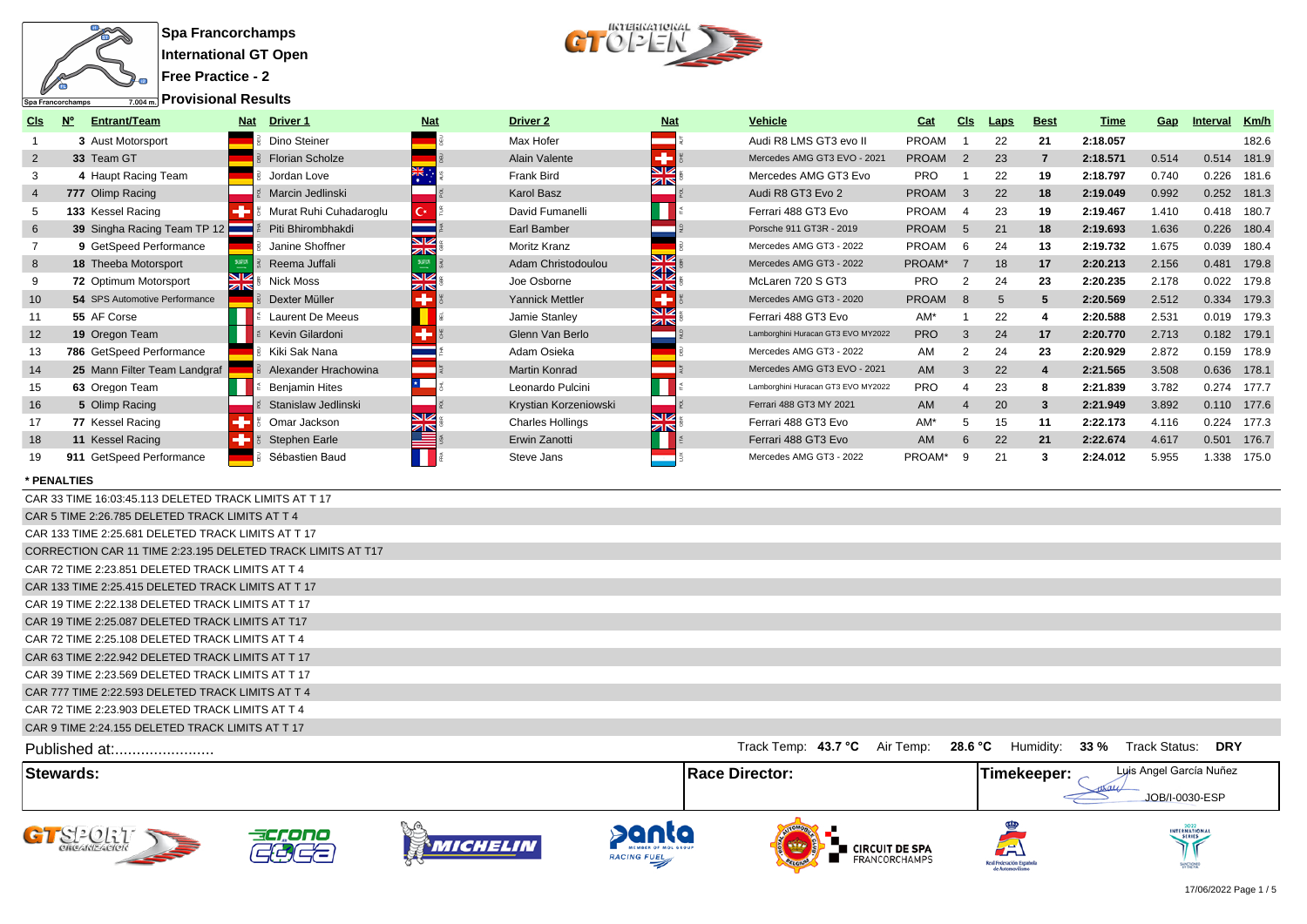

 $\begin{array}{c} \text{interference} \\ \text{C} \\ \end{array}$ 

| CAR 39 TIME 2:23.090 DELETED TRACK LIMITS AT T 4   |
|----------------------------------------------------|
| CAR 11 TIME 2:24.104 DELETED TRACK LIMITS AT T 17  |
| CAR 777 TIME 2:22.932 DELETED TRACK LIMITS AT T 17 |
| CAR 786 TIME 2:27.095 DELETED TRACK LIMITS AT T 17 |
| CAR 786 TIME 2:26.269 DELETED TRACK LIMITS AT T 4  |
| CAR 11 TIME 2:33.029 DELETED TRACK LIMITS AT T 17  |
| CAR 72 TIME 2:38.675 DELETED TRACK LIMITS AT T 4   |
| CAR 18 TIME 2:23.701 DELETED TRACK LIMITS AT T 4   |
| CAR 77 TIME 6:23.558 DELETED TRACK LIMITS AT T 4   |
| CAR 55 TIME 2:30.393 DELETED TRACK LIMITS AT T 17  |
| CAR 39 TIME 2:25.423 DELETED TRACK LIMITS AT T 17  |
| CAR 133 TIME 2:24.899 DELETED TRACK LIMITS AT T 17 |
| CAR 63 TIME 2:21.839 DELETED TRACK LIMITS AT T 17  |
| CAR 777 TIME 2:23.031 DELETED TRACK LIMITS AT T 4  |
| CAR 33 TIME 2:27.616 DELETED TRACK LIMITS AT T 17  |
| CAR 18 TIME 2:22.049 DELETED TRACK LIMITS AT T 4   |
| CAR 55 TIME 2:30.473 DELETED TRACK LIMITS AT T 17  |
| CAR 19 TIME 4:15.435 DELETED TRACK LIMITS AT T 4   |
| CAR 72 TIME 3:29.269 DELETED TRACK LIMITS AT T 17  |
| CAR 39 TIME 2:24.155 DELETED TRACK LIMITS AT T 4   |
| CAR 5 TIME 3:24.713 DELETED TRACK LIMITS AT T 4    |
| CAR 777 TIME 2:52.524 DELETED TRACK LIMITS AT T4   |
| CAR 72 TIME 2:21.087 DELETED TRACK LIMITS AT T 17  |
| CAR 18 TIME 2:23.022 DELETED TRACK LIMITS AT T 4   |
| CAR 77 TIME 2:47.568 DELETED TRACK LIMITS AT T 4   |
| CAR 55 TIME 2:27.748 DELETED TRACK LIMITS AT T 17  |
| CAR 911 TIME 2:25.397 DELETED TRACK LIMITS AT T 17 |
| CAR 63 TIME 2:29.777 DELETED TRACK LIMITS AT T 17  |
| CAR 39 TIME 2:23.958 DELETED TRACK LIMITS AT T 17  |
| CAR 4 TIME 2:21.078 DELETED TRACK LIMITS AT T 4    |
| CAR 33 TIME 5:07.947 DELETED TRACK LIMITS AT T 17  |
| CAR 3 TIME 2:26.068 DELETED TRACK LIMITS AT T 17   |
| CAR 25 TIME 2:29.166 DELETED TRACK LIMITS AT T 4   |
| CAR 777 TIME 2:22.541 DELETED TRACK LIMITS AT T 17 |
| CAR 786 TIME 2:25.560 DELETED TRACK LIMITS AT T 4  |

| Published at:              |        |          |                                                    | Track Temp: 43.7 °C Air Temp: 28.6 °C Humidity: 33 % Track Status: DRY |                                                     |                                           |
|----------------------------|--------|----------|----------------------------------------------------|------------------------------------------------------------------------|-----------------------------------------------------|-------------------------------------------|
| Stewards:                  |        |          |                                                    | <b>Race Director:</b>                                                  | Timekeeper:                                         | Luis Angel García Nuñez<br>JOB/I-0030-ESP |
| GT SPORT<br><b>SEPTENT</b> | accono | Michelin | panta<br>MEMBER OF MOL GROUP<br><b>RACING FUEL</b> | ∎ CIRCUIT DE SPA<br><b>FRANCORCHAMPS</b><br><b>OFLOW</b>               | لظم<br>Real Federación Española<br>de Automovilismo | INTERNATIONAL<br>SANCTIONED               |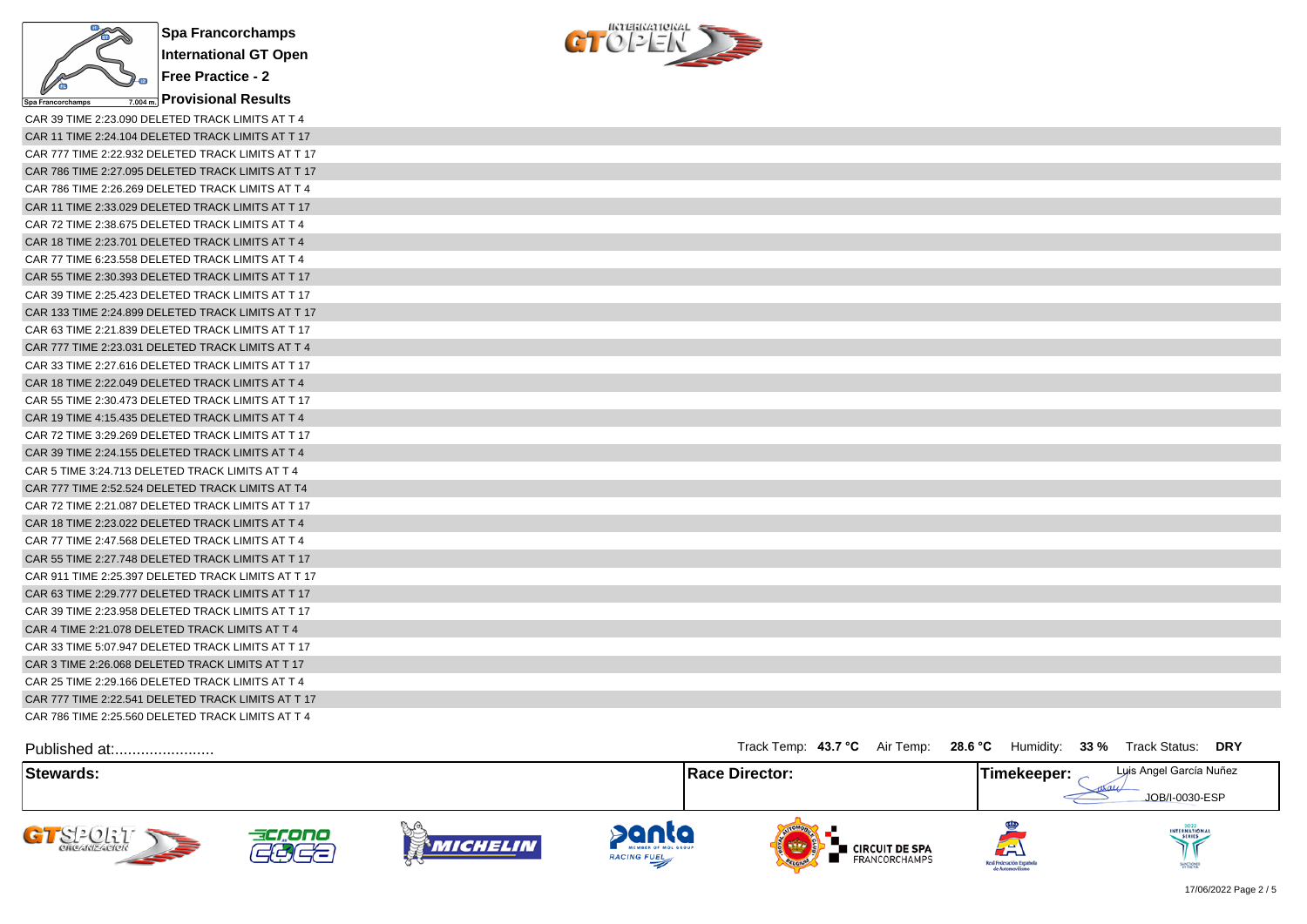

**Free Practice - 2**

**Provisional Results** 

 $C122E$ 

| CAR 786 TIME 2:26.832 DELETED TRACK LIMITS AT T 17 |
|----------------------------------------------------|
| CAR 19 TIME 2:22.151 DELETED TRACK LIMITS AT T 17  |
| CAR 9 TIME 2:19.502 DELETED TRACK LIMITS AT T 4    |
| CAR 72 TIME 2:20.457 DELETED TRACK LIMITS AT T 17  |
| CAR 4 TIME 2:20.424 DELETED TRACK LIMITS AT T 17   |
| CAR 911 TIME 2:25.804 DELETED TRACK LIMITS AT T 4  |
| CAR 33 TIME 2:23.649 DELETED TRACK LIMITS AT T 17  |
| CAR 911 TIME 2:26.367 DELETED TRACK LIMITS AT T 17 |
| CAR 11 TIME 2:27.721 DELETED TRACK LIMITS AT T 4   |
| CAR 777 TIME 2:28.888 DELETED TRACK LIMITS AT T 17 |
| CAR 777 TIME 2:33.241 DELETED TRACK LIMITS AT T 4  |
| CAR 5 TIME 2:54.132 DELETED TRACK LIMITS AT T 4    |
| CAR 3 TIME 2:25.512 DELETED TRACK LIMITS AT T 17   |
| CAR 5 TIME 2:53.585 DELETED TRACK LIMITS AT T17    |
| CAR 33 TIME 2:28.643 DELETED TRACK LIMITS AT T 17  |
| CAR 39 TIME 2:24.502 DELETED TRACK LIMITS AT T 17  |
| CAR 55 TIME 2:26.631 DELETED TRACK LIMITS AT T 4   |
| CAR 72 TIME 3:34.344 DELETED TRACK LIMITS AT T 4   |
| CAR 25 TIME 2:26.510 DELETED TRACK LIMITS AT T 17  |
| CAR 777 TIME 2:23.249 DELETED TRACK LIMITS AT T 17 |
| CAR 55 TIME 2:38.482 DELETED TRACK LIMITS AT T 4   |
| CAR 786 TIME 2:25.256 DELETED TRACK LIMITS AT T 4  |
| CAR 19 TIME 3:44.758 DELETED TRACK LIMITS AT T17   |
| CAR 911 TIME 2:34.729 DELETED TRACK LIMITS AT T 4  |
| CAR 18 TIME 2:23.596 DELETED TRACK LIMITS AT T 4   |
| CAR 5 TIME 2:56.128 DELETED TRACK LIMITS AT T 4    |
| CAR 33 TIME 2:23.609 DELETED TRACK LIMITS AT T 17  |
| CAR 3 TIME 2:23.974 DELETED TRACK LIMITS AT T 17   |
| CAR 33 TIME 2:23.312 DELETED TRACK LIMITS AT T 4   |
| CAR 786 TIME 2:21.343 DELETED TRACK LIMITS AT T 4  |
| CAR 72 TIME 2:21.922 DELETED TRACK LIMITS AT T 4   |
| CAR 5 TIME 2:53.225 DELETED TRACK LIMITS AT T 4    |
| CAR 133 TIME 4:20.615 DELETED TRACK LIMITS AT T17  |
| CAR 55 TIME 2:24.544 DELETED TRACK LIMITS AT T 17  |
| CAR 63 TIME 2:20.632 DELETED TRACK LIMITS AT T17   |

| Published at:                                |                                    |                        |                                             | Track Temp: 43.7 °C Air Temp: 28.6 °C                | Humidity:                                           | $33\%$<br>DRY<br>Track Status:            |
|----------------------------------------------|------------------------------------|------------------------|---------------------------------------------|------------------------------------------------------|-----------------------------------------------------|-------------------------------------------|
| Stewards:                                    |                                    |                        | <b>Race Director:</b>                       |                                                      | Timekeeper:                                         | Luis Angel García Nuñez<br>JOB/I-0030-ESP |
| CTST<br><b>CHCANZACION</b><br><b>SEPTENT</b> | accono<br>$\overline{\phantom{a}}$ | ベルト<br><b>MICHELIN</b> | panta<br>MEMBER OF MOL GROUP<br>RACING FUEL | <b>E</b> CIRCUIT DE SPA<br>FRANCORCHAMPS<br>OFLORIDA | لصة<br>Real Federación Española<br>de Automovilismo | INTERNATIONAL<br>SANCTIONED               |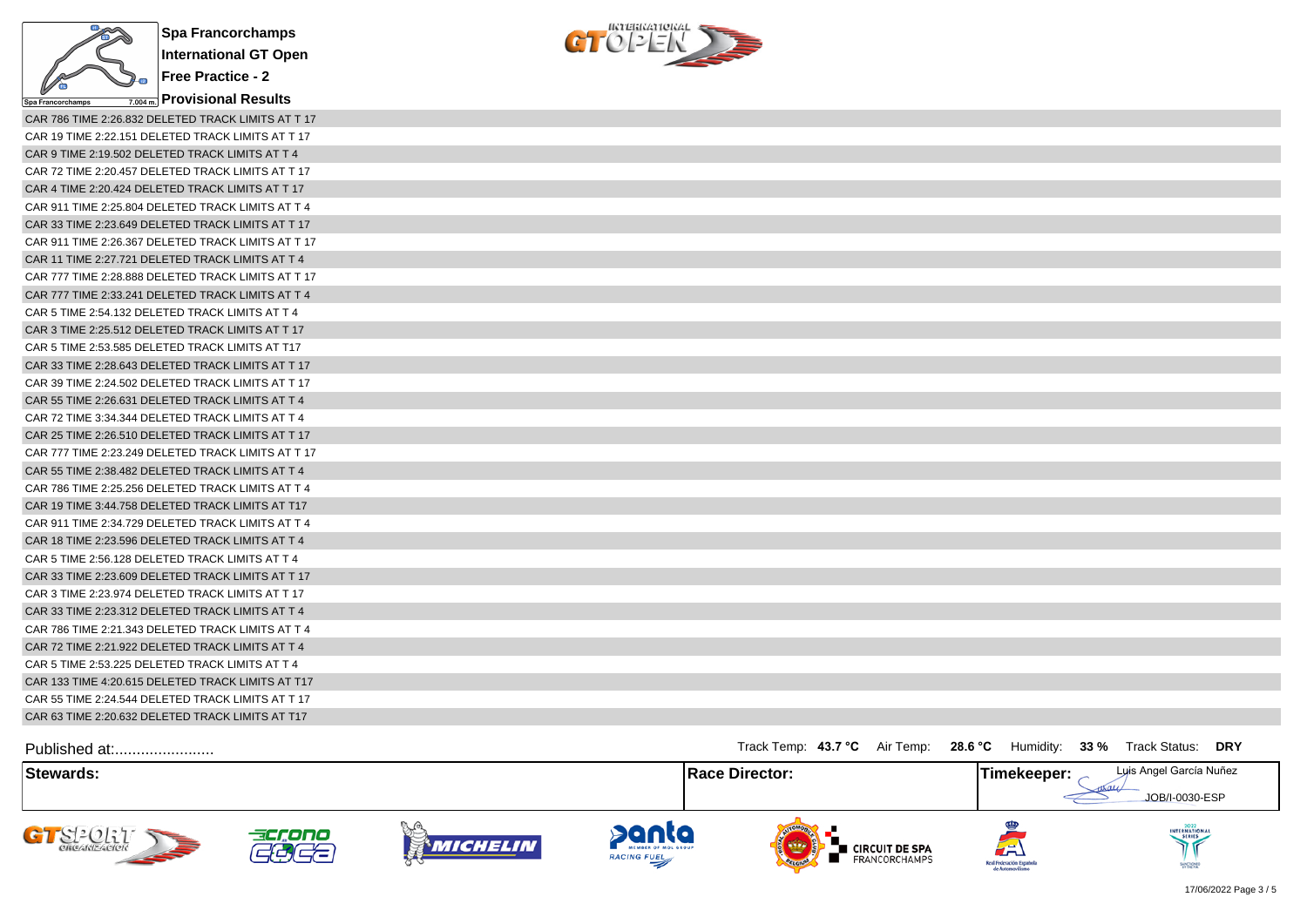

**Provisional Results**

CAR 786 TIME 2:21.346 DELETED TRACK LIMITS AT T 4 CAR 9 TIME 2:26.353 DELETED TRACK LIMITS AT T 17 CAR 5 TIME 3:01.754 DELETED TRACK LIMITS AT T 4 CAR 4 TIME 2:18.932 DELETED TRACK LIMITS AT T 17 CAR 25 TIME 2:27.262 DELETED TRACK LIMITS AT T 4 CAR 19 TIME 2:26.547 DELETED TRACK LIMITS AT T 4 CAR 33 TIME 2:23.312 DELETED TRACK LIMITS AT T 4 CAR 786 TIME 2:28.980 DELETED TRACK LIMITS AT T 4 CAR 9 TIME 2:25.088 DELETED TRACK LIMITS AT T 17 CAR 5 TIME 3:03.567 DELETED TRACK LIMITS AT T 4 CAR 33 TIME 2:28.104 DELETED TRACK LIMITS AT T 4 CAR 25 TIME 2:26.104 DELETED TRACK LIMITS AT T 17 CAR 911 TIME 2:22.987 DELETED TRACK LIMITS AT T 17 CAR 911 TIME 2:23.089 DELETED TRACK LIMITS AT T 17 CAR 33 TIME 2:23.326 DELETED TRACK LIMITS AT T 4 CAR 9 TIME 2:25.361 DELETED TRACK LIMITS AT T 17 CAR 5 TIME 2:51.582 DELETED TRACK LIMITS AT T 4 CAR 18 TIME 2:20.890 DELETED TRACK LIMITS AT T 4 CAR 777 TIME 2:29.634 DELETED TRACK LIMITS AT T 17 CAR 786 TIME 2:21.574 DELETED TRACK LIMITS AT T 4 CAR 19 TIME 2:21.054 DELETED TRACK LIMITS AT T 17 CAR 33 TIME 2:24.881 DELETED TRACK LIMITS AT T 17 CAR 911 TIME 2:29.857 DELETED TRACK LIMITS AT T 4 CAR 9 TIME 2:25.435 DELETED TRACK LIMITS AT T 17 CAR 777 TIME 2:27.458 DELETED TRACK LIMITS AT T 4 CAR 5 TIME 2:48.726 DELETED TRACK LIMITS AT T 4 CAR 786 TIME 2:22.591 DELETED TRACK LIMITS AT T 4 CAR 55 TIME 2:24.515 DELETED TRACK LIMITS AT T 17 CAR 25 TIME 2:25.161 DELETED TRACK LIMITS AT T 17 CAR 63 TIME 2:19.915 DELETED TRACK LIMITS AT T 17 CAR 33 TIME 2:23.600 DELETED TRACK LIMITS AT T 17 CAR 55 TIME 2:35.736 DELETED TRACK LIMITS AT T 4 CAR 133 TIME 2:25.470 DELETED TRACK LIMITS AT T17 CAR 19 TIME 2:21.157 DELETED TRACK LIMITS AT T 4 CAR 54 TIME 2:19.594 DELETED TRACK LIMITS AT T 17



| CAR 9 TIME 2:26.353 DELETED TRACK LIMITS AT T 17   |
|----------------------------------------------------|
| CAR 5 TIME 3:01.754 DELETED TRACK LIMITS AT T 4    |
| CAR 4 TIME 2:18.932 DELETED TRACK LIMITS AT T 17   |
| CAR 25 TIME 2:27.262 DELETED TRACK LIMITS AT T 4   |
| CAR 19 TIME 2:26.547 DELETED TRACK LIMITS AT T 4   |
| CAR 33 TIME 2:23.312 DELETED TRACK LIMITS AT T 4   |
| CAR 786 TIME 2:28.980 DELETED TRACK LIMITS AT T 4  |
| CAR 9 TIME 2:25.088 DELETED TRACK LIMITS AT T 17   |
| CAR 5 TIME 3:03.567 DELETED TRACK LIMITS AT T 4    |
| CAR 33 TIME 2:28.104 DELETED TRACK LIMITS AT T 4   |
| CAR 25 TIME 2:26.104 DELETED TRACK LIMITS AT T 17  |
| CAR 911 TIME 2:22.987 DELETED TRACK LIMITS AT T 17 |
| CAR 911 TIME 2:23.089 DELETED TRACK LIMITS AT T 17 |
| CAR 33 TIME 2:23.326 DELETED TRACK LIMITS AT T 4   |
| CAR 9 TIME 2:25.361 DELETED TRACK LIMITS AT T 17   |
| CAR 5 TIME 2:51.582 DELETED TRACK LIMITS AT T 4    |
| CAR 18 TIME 2:20.890 DELETED TRACK LIMITS AT T 4   |
| CAR 777 TIME 2:29.634 DELETED TRACK LIMITS AT T 17 |
| CAR 786 TIME 2:21.574 DELETED TRACK LIMITS AT T 4  |
| CAR 19 TIME 2:21.054 DELETED TRACK LIMITS AT T 17  |
| CAR 33 TIME 2:24.881 DELETED TRACK LIMITS AT T 17  |
| CAR 911 TIME 2:29.857 DELETED TRACK LIMITS AT T 4  |
| CAR 9 TIME 2:25.435 DELETED TRACK LIMITS AT T 17   |
| CAR 777 TIME 2:27.458 DELETED TRACK LIMITS AT T 4  |
| CAR 5 TIME 2:48.726 DELETED TRACK LIMITS AT T 4    |
| CAR 786 TIME 2:22.591 DELETED TRACK LIMITS AT T 4  |
| CAR 55 TIME 2:24.515 DELETED TRACK LIMITS AT T 17  |
| CAR 25 TIME 2:25.161 DELETED TRACK LIMITS AT T 17  |
| CAR 63 TIME 2:19.915 DELETED TRACK LIMITS AT T 17  |
| CAR 33 TIME 2:23,600 DELETED TRACK LIMITS AT T 17  |
| CAR 55 TIME 2:35.736 DELETED TRACK LIMITS AT T 4   |
| CAR 133 TIME 2:25.470 DELETED TRACK LIMITS AT T17  |
| CAR 19 TIME 2:21.157 DELETED TRACK LIMITS AT T 4   |

| Published at:                 |        |                        |                                                    | Track Temp: 43.7 °C Air Temp: 28.6 °C                     | Humidity:                                           | 33 %<br>Track Status: DRY                 |
|-------------------------------|--------|------------------------|----------------------------------------------------|-----------------------------------------------------------|-----------------------------------------------------|-------------------------------------------|
| Stewards:                     |        |                        |                                                    | <b>Race Director:</b>                                     | Timekeeper: .                                       | Luis Angel García Nuñez<br>JOB/I-0030-ESP |
| CREAMZACIÓN<br><b>SEPTENT</b> | accono | $\sim$ (0)<br>Michelin | panta<br>MEMBER OF MOL GROUP<br><b>RACING FUEL</b> | <b>CIRCUIT DE SPA</b><br><b>FRANCORCHAMPS</b><br>OFLORIDA | لظم<br>Real Federación Española<br>de Automovilismo | 2022<br>INTERNATIONA<br>SANCTIONED        |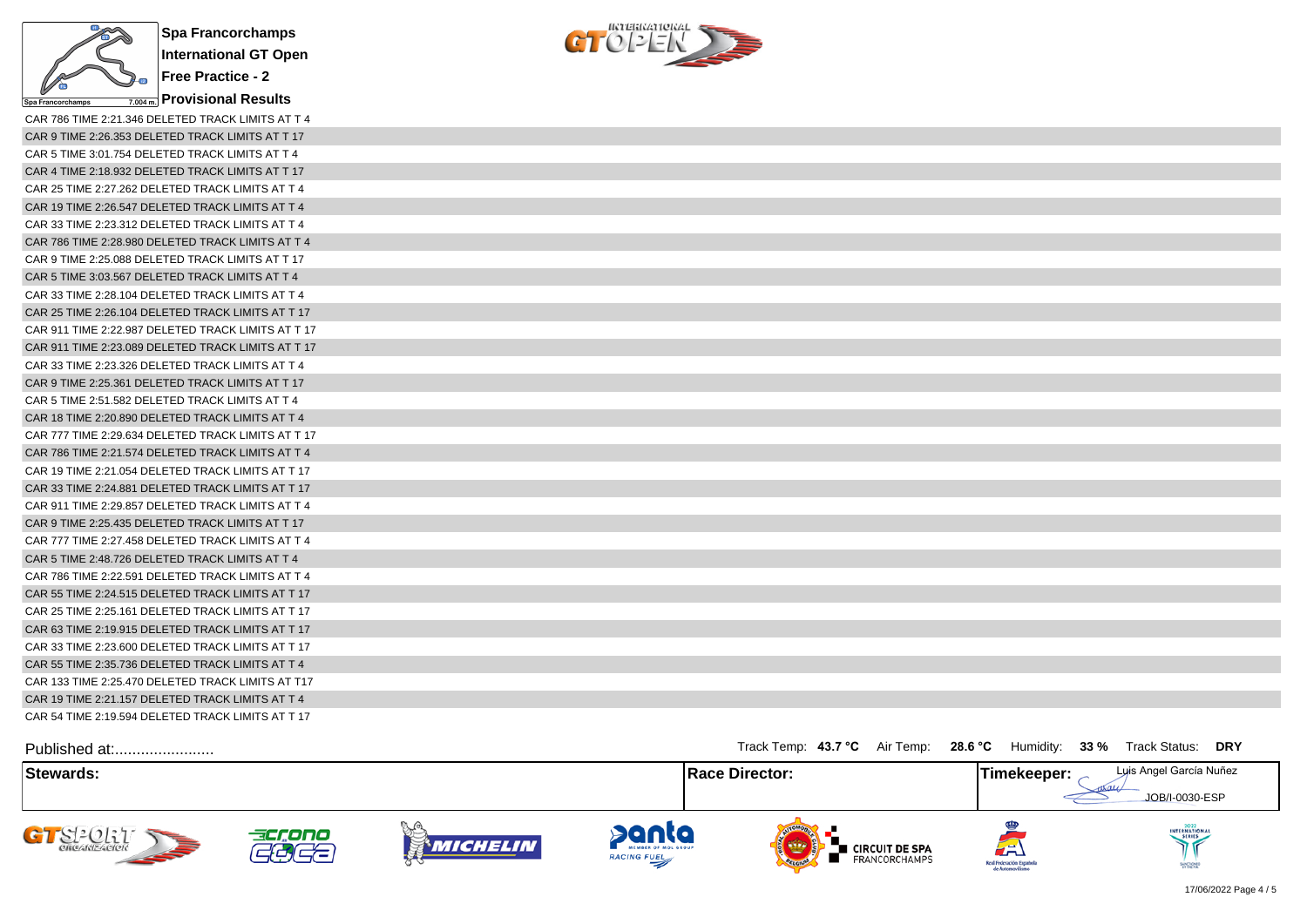

CAR 25 TIME 2:24.718 DELETED TRACK LIMITS AT T 17



| Published at:           |                                    |                                         |                                                    | Track Temp: 43.7 °C Air Temp: 28.6 °C |                                            | Humidity: 33 %                                      | Track Status: DRY                         |
|-------------------------|------------------------------------|-----------------------------------------|----------------------------------------------------|---------------------------------------|--------------------------------------------|-----------------------------------------------------|-------------------------------------------|
| <b>Stewards:</b>        |                                    |                                         |                                                    | <b>Race Director:</b>                 |                                            | Timekeeper:                                         | Luis Angel García Nuñez<br>JOB/I-0030-ESP |
| CI-CL1<br><b>SEPTER</b> | accono<br>$\overline{\phantom{a}}$ | $\mathcal{F}(\mathfrak{g})$<br>Michelin | panta<br>MEMBER OF MOL GROUP<br><b>RACING FUEL</b> | <b>OFLORID</b>                        | <b>E</b> CIRCUIT DE SPA<br>E FRANCORCHAMPS | لطة<br>Real Federación Española<br>de Automovilismo | INTERNATIONAL<br>SANCTIONED               |

17/06/2022 Page 5 / 5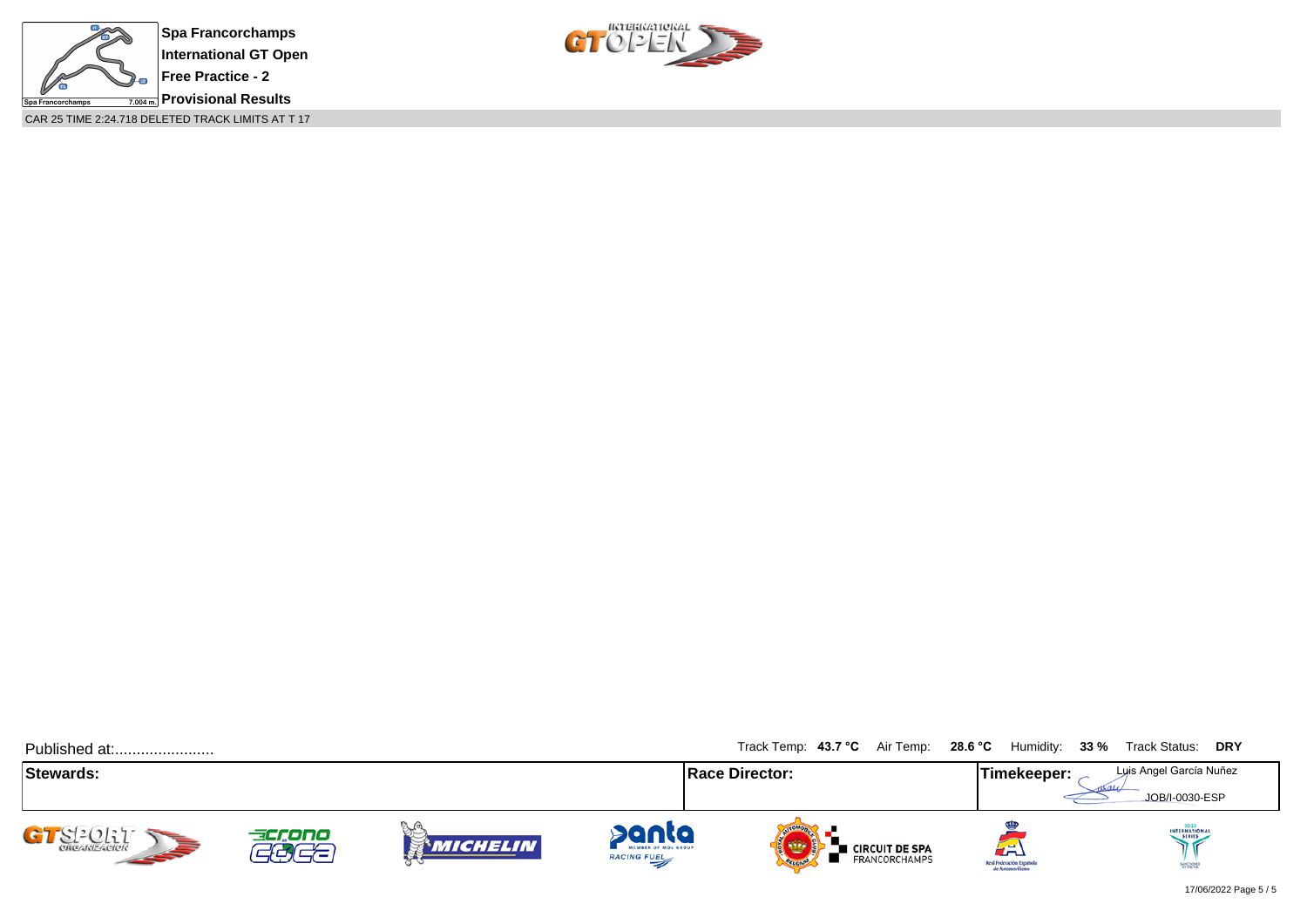

 $\begin{array}{c} \text{interference} \\ \text{C} \\ \end{array}$ 

**Provisional Results by Category**

| Cls             | $\underline{\mathsf{N}^{\circ}}$<br><b>Entrant/Team</b>     | Nat Driver 1           | <b>Nat</b>              | Driver <sub>2</sub>     | <b>Nat</b>                      | <b>Vehicle</b>                     | Cat          | Cls            | <b>Laps</b>                            | <b>Best</b>             | <b>Time</b>                  | Gap   | <u>Interval Km/h</u>    |             |
|-----------------|-------------------------------------------------------------|------------------------|-------------------------|-------------------------|---------------------------------|------------------------------------|--------------|----------------|----------------------------------------|-------------------------|------------------------------|-------|-------------------------|-------------|
|                 | <b>PRO</b>                                                  |                        |                         |                         |                                 |                                    |              |                |                                        |                         |                              |       |                         |             |
| $\overline{1}$  | 4 Haupt Racing Team                                         | Jordan Love            |                         | <b>Frank Bird</b>       | <u>ene</u><br>Ka                | Mercedes AMG GT3 Evo               | PRO          | $\mathbf{1}$   | 22                                     | 19                      | 2:18.797                     |       |                         | 181.6       |
| 2               | <b>72 Optimum Motorsport</b>                                | NZ<br><b>Nick Moss</b> | NZ                      | Joe Osborne             | ar                              | McLaren 720 S GT3                  | <b>PRO</b>   | 2              | 24                                     | 23                      | 2:20.235                     | 1.438 |                         | 1.438 179.8 |
| 3               | 19 Oregon Team                                              | ZIN<br>Kevin Gilardoni | K                       | Glenn Van Berlo         |                                 | Lamborghini Huracan GT3 EVO MY2022 | <b>PRO</b>   | 3              | 24                                     | 17                      | 2:20.770                     | 1.973 | 0.535                   | 179.1       |
|                 | 63 Oregon Team                                              | <b>Benjamin Hites</b>  | $\mathbf{z}$            | Leonardo Pulcini        |                                 | Lamborghini Huracan GT3 EVO MY2022 | <b>PRO</b>   | $\overline{4}$ | 23                                     | 8                       | 2:21.839                     | 3.042 |                         | 1.069 177.7 |
|                 | <b>PROAM</b>                                                |                        |                         |                         |                                 |                                    |              |                |                                        |                         |                              |       |                         |             |
| $\overline{1}$  | 3 Aust Motorsport                                           | Dino Steiner           |                         | Max Hofer               |                                 | Audi R8 LMS GT3 evo II             | PROAM        | $\overline{1}$ | 22                                     | 21                      | 2:18.057                     |       |                         | 182.6       |
| $\overline{2}$  | 33 Team GT                                                  | <b>Florian Scholze</b> |                         | Alain Valente           | ٠                               | Mercedes AMG GT3 EVO - 2021        | <b>PROAM</b> | 2              | 23                                     | $\overline{7}$          | 2:18.571                     | 0.514 |                         | 0.514 181.9 |
| 3               | 777 Olimp Racing                                            | Marcin Jedlinski       |                         | Karol Basz              |                                 | Audi R8 GT3 Evo 2                  | PROAM        | 3              | 22                                     | 18                      | 2:19.049                     | 0.992 | 0.478                   | 181.3       |
| $\overline{4}$  | 133 Kessel Racing                                           | Murat Ruhi Cuhadaroglu | с×                      | David Fumanelli         |                                 | Ferrari 488 GT3 Evo                | <b>PROAM</b> | $\overline{4}$ | 23                                     | 19                      | 2:19.467                     | 1.410 | 0.418                   | 180.7       |
| 5               | 39 Singha Racing Team TP 12                                 | Piti Bhirombhakdi      |                         | Earl Bamber             |                                 | Porsche 911 GT3R - 2019            | PROAM        | 5              | 21                                     | 18                      | 2:19.693                     | 1.636 | 0.226                   | 180.4       |
| 6               | 9 GetSpeed Performance                                      | Janine Shoffner        | $\overline{\mathbf{w}}$ | <b>Moritz Kranz</b>     |                                 | Mercedes AMG GT3 - 2022            | <b>PROAM</b> | 6              | 24                                     | 13                      | 2:19.732                     | 1.675 | 0.039                   | 180.4       |
| $\overline{7}$  | 18 Theeba Motorsport                                        | Reema Juffali          | Øß<br>1811              | Adam Christodoulou      | V<br>ZIN                        | Mercedes AMG GT3 - 2022            | PROAM*       | $\overline{7}$ | 18                                     | 17                      | 2:20.213                     | 2.156 | 0.481                   | 179.8       |
| 8               | <b>54</b> SPS Automotive Performance                        | Dexter Müller          | ۰                       | <b>Yannick Mettler</b>  | ÷                               | Mercedes AMG GT3 - 2020            | <b>PROAM</b> | $\mathsf{R}$   | $5\overline{)}$                        | 5                       | 2:20.569                     | 2.512 | 0.356                   | 179.3       |
| 9               | 911 GetSpeed Performance                                    | Sébastien Baud         |                         | Steve Jans              |                                 | Mercedes AMG GT3 - 2022            | PROAM*       | 9              | 21                                     | 3                       | 2:24.012                     | 5.955 |                         | 3.443 175.0 |
|                 | <b>AM</b>                                                   |                        |                         |                         |                                 |                                    |              |                |                                        |                         |                              |       |                         |             |
| $\overline{1}$  | 55 AF Corse                                                 | Laurent De Meeus       |                         | Jamie Stanley           | $\frac{\mathbf{N}}{\mathbf{N}}$ | Ferrari 488 GT3 Evo                | AM*          | $\mathbf{1}$   | 22                                     | $\overline{\mathbf{4}}$ | 2:20.588                     |       |                         | 179.3       |
| $\overline{2}$  | 786 GetSpeed Performance                                    | Kiki Sak Nana          |                         | Adam Osieka             |                                 | Mercedes AMG GT3 - 2022            | AM           | 2              | 24                                     | 23                      | 2:20.929                     | 0.341 | 0.341                   | 178.9       |
| $\mathbf{3}$    | 25 Mann Filter Team Landgraf                                | Alexander Hrachowina   |                         | <b>Martin Konrad</b>    |                                 | Mercedes AMG GT3 EVO - 2021        | AM           | 3              | 22                                     | $\overline{4}$          | 2:21.565                     | 0.977 | 0.636                   | 178.1       |
| $\overline{4}$  | 5 Olimp Racing                                              | Stanislaw Jedlinski    |                         | Krystian Korzeniowski   |                                 | Ferrari 488 GT3 MY 2021            | AM           | $\overline{4}$ | 20                                     | 3                       | 2:21.949                     | 1.361 | 0.384                   | 177.6       |
| $5\overline{)}$ | 77 Kessel Racing                                            | Omar Jackson           | NZ                      | <b>Charles Hollings</b> | <u>NK</u>                       | Ferrari 488 GT3 Evo                | AM*          | 5              | 15                                     | 11                      | 2:22.173                     | 1.585 | 0.224                   | 177.3       |
| 6               | 11 Kessel Racing                                            | Stephen Earle          | $\frac{2\pi}{2}$        | Erwin Zanotti           |                                 | Ferrari 488 GT3 Evo                | AM           | 6              | 22                                     | 21                      | 2:22.674                     | 2.086 |                         | 0.501 176.7 |
|                 | * PENALTIES                                                 |                        |                         |                         |                                 |                                    |              |                |                                        |                         |                              |       |                         |             |
|                 | CAR 33 TIME 16:03:45.113 DELETED TRACK LIMITS AT T 17       |                        |                         |                         |                                 |                                    |              |                |                                        |                         |                              |       |                         |             |
|                 | CAR 5 TIME 2:26.785 DELETED TRACK LIMITS AT T 4             |                        |                         |                         |                                 |                                    |              |                |                                        |                         |                              |       |                         |             |
|                 | CAR 133 TIME 2:25.681 DELETED TRACK LIMITS AT T 17          |                        |                         |                         |                                 |                                    |              |                |                                        |                         |                              |       |                         |             |
|                 | CORRECTION CAR 11 TIME 2:23.195 DELETED TRACK LIMITS AT T17 |                        |                         |                         |                                 |                                    |              |                |                                        |                         |                              |       |                         |             |
|                 | CAR 72 TIME 2:23.851 DELETED TRACK LIMITS AT T 4            |                        |                         |                         |                                 |                                    |              |                |                                        |                         |                              |       |                         |             |
|                 | CAR 133 TIME 2:25.415 DELETED TRACK LIMITS AT T 17          |                        |                         |                         |                                 |                                    |              |                |                                        |                         |                              |       |                         |             |
|                 | CAR 19 TIME 2:22.138 DELETED TRACK LIMITS AT T 17           |                        |                         |                         |                                 |                                    |              |                |                                        |                         |                              |       |                         |             |
|                 | CAR 19 TIME 2:25.087 DELETED TRACK LIMITS AT T17            |                        |                         |                         |                                 |                                    |              |                |                                        |                         |                              |       |                         |             |
|                 | CAR 72 TIME 2:25.108 DELETED TRACK LIMITS AT T 4            |                        |                         |                         |                                 |                                    |              |                |                                        |                         |                              |       |                         |             |
|                 | Published at:                                               |                        |                         |                         |                                 | Track Temp: 43.7 °C                | Air Temp:    | 28.6 °C        |                                        |                         | Humidity: 33 % Track Status: |       | <b>DRY</b>              |             |
|                 | <b>Stewards:</b>                                            |                        |                         |                         |                                 | <b>Race Director:</b>              |              |                |                                        | Timekeeper:             |                              |       | Luis Angel García Nuñez |             |
|                 |                                                             |                        |                         |                         |                                 |                                    |              |                |                                        |                         |                              |       | JOB/I-0030-ESP          |             |
|                 |                                                             |                        |                         |                         |                                 |                                    |              |                |                                        |                         |                              |       |                         |             |
|                 | GTSPORT                                                     |                        | <i>MICHEL</i>           |                         | <b>RACING FUEL</b>              | <b>CIRCUIT DE SPA</b>              |              |                |                                        |                         |                              |       |                         |             |
|                 |                                                             |                        |                         |                         |                                 | FRANCORCHAMPS                      |              |                | Real Federación Españ<br>de Automovili |                         |                              |       |                         |             |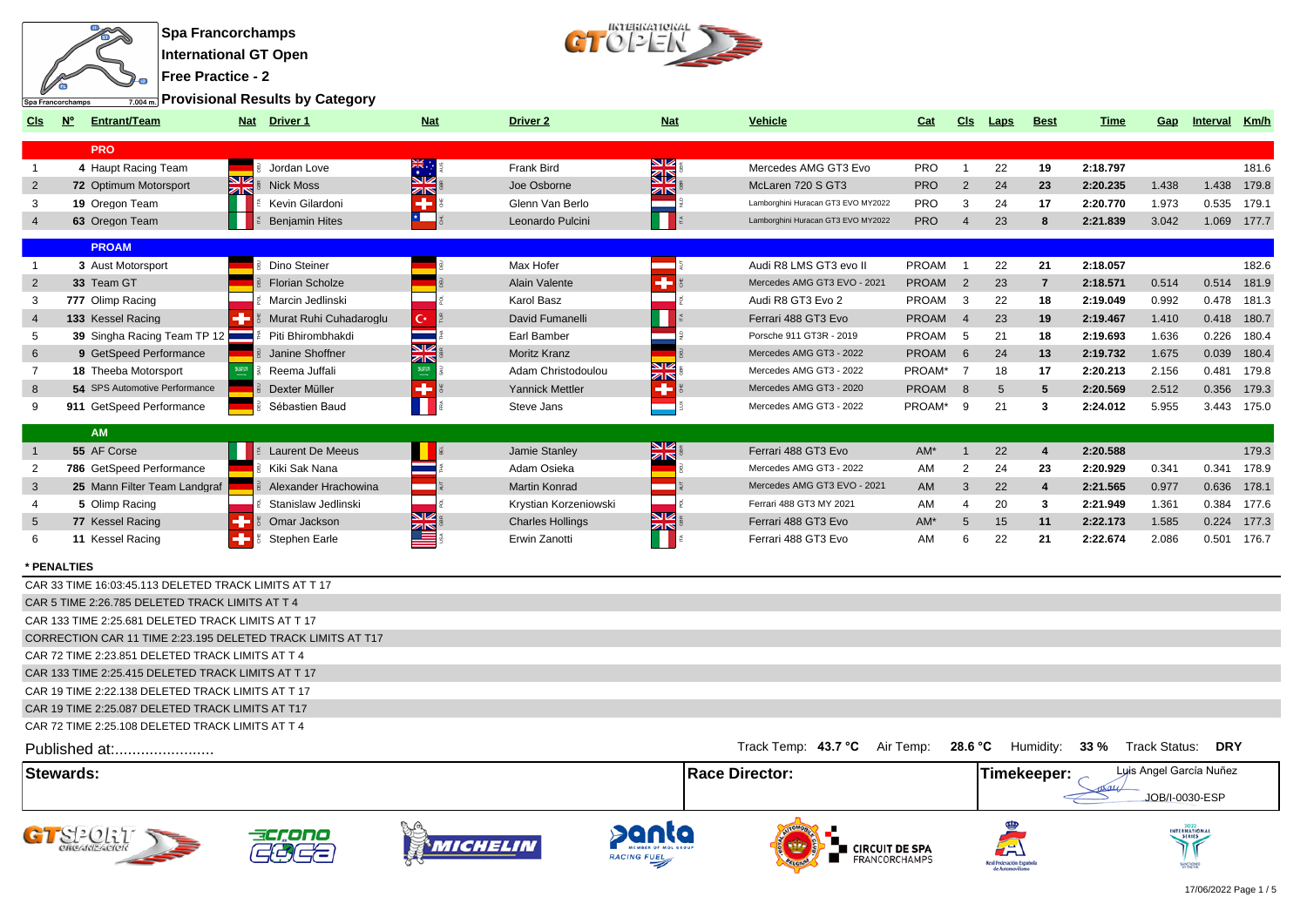



| $\vee$<br>Spa Francorchamps | $_{\overline{{\rm 7.004\,m}}}$ Provisional Results by Category |
|-----------------------------|----------------------------------------------------------------|
|                             | CAR 63 TIME 2:22.942 DELETED TRACK LIMITS AT T 17              |
|                             | CAR 39 TIME 2:23.569 DELETED TRACK LIMITS AT T 17              |
|                             | CAR 777 TIME 2:22.593 DELETED TRACK LIMITS AT T 4              |
|                             | CAR 72 TIME 2:23.903 DELETED TRACK LIMITS AT T 4               |
|                             | CAR 9 TIME 2:24.155 DELETED TRACK LIMITS AT T 17               |
|                             | CAR 39 TIME 2:23.090 DELETED TRACK LIMITS AT T 4               |
|                             | CAR 11 TIME 2:24.104 DELETED TRACK LIMITS AT T 17              |
|                             | CAR 777 TIME 2:22.932 DELETED TRACK LIMITS AT T 17             |
|                             | CAR 786 TIME 2:27.095 DELETED TRACK LIMITS AT T 17             |
|                             | CAR 786 TIME 2:26.269 DELETED TRACK LIMITS AT T 4              |
|                             | CAR 11 TIME 2:33.029 DELETED TRACK LIMITS AT T 17              |
|                             | CAR 72 TIME 2:38.675 DELETED TRACK LIMITS AT T 4               |
|                             | CAR 18 TIME 2:23.701 DELETED TRACK LIMITS AT T 4               |
|                             | CAR 77 TIME 6:23.558 DELETED TRACK LIMITS AT T 4               |
|                             | CAR 55 TIME 2:30.393 DELETED TRACK LIMITS AT T 17              |
|                             | CAR 39 TIME 2:25.423 DELETED TRACK LIMITS AT T 17              |
|                             | CAR 133 TIME 2:24.899 DELETED TRACK LIMITS AT T 17             |
|                             | CAR 63 TIME 2:21.839 DELETED TRACK LIMITS AT T 17              |
|                             | CAR 777 TIME 2:23.031 DELETED TRACK LIMITS AT T 4              |
|                             | CAR 33 TIME 2:27.616 DELETED TRACK LIMITS AT T 17              |
|                             | CAR 18 TIME 2:22.049 DELETED TRACK LIMITS AT T 4               |
|                             | CAR 55 TIME 2:30.473 DELETED TRACK LIMITS AT T 17              |
|                             | CAR 19 TIME 4:15.435 DELETED TRACK LIMITS AT T 4               |
|                             | CAR 72 TIME 3:29.269 DELETED TRACK LIMITS AT T 17              |
|                             | CAR 39 TIME 2:24.155 DELETED TRACK LIMITS AT T 4               |
|                             | CAR 5 TIME 3:24.713 DELETED TRACK LIMITS AT T 4                |
|                             | CAR 777 TIME 2:52.524 DELETED TRACK LIMITS AT T4               |
|                             | CAR 72 TIME 2:21.087 DELETED TRACK LIMITS AT T 17              |
|                             | CAR 18 TIME 2:23.022 DELETED TRACK LIMITS AT T 4               |
|                             | CAR 77 TIME 2:47.568 DELETED TRACK LIMITS AT T 4               |
|                             | CAR 55 TIME 2:27.748 DELETED TRACK LIMITS AT T 17              |
|                             | CAR 911 TIME 2:25.397 DELETED TRACK LIMITS AT T 17             |
|                             | CAR 63 TIME 2:29.777 DELETED TRACK LIMITS AT T 17              |
|                             | CAR 39 TIME 2:23.958 DELETED TRACK LIMITS AT T 17              |
|                             | CAR 4 TIME 2:21.078 DELETED TRACK LIMITS AT T 4                |

| Published at:                        |             |          |                                             | Track Temp: 43.7 °C Air Temp: 28.6 °C Humidity: 33 % Track Status: |                                                     | <b>DRY</b>                                |
|--------------------------------------|-------------|----------|---------------------------------------------|--------------------------------------------------------------------|-----------------------------------------------------|-------------------------------------------|
| <b>Stewards:</b>                     |             |          |                                             | <b>Race Director:</b>                                              | Timekeeper:                                         | Luis Angel García Nuñez<br>JOB/I-0030-ESP |
| <b>SEPTE</b><br><b>CHICANIZACION</b> | accono<br>æ | MICHELIN | panta<br>MEMBER OF MOL GROUP<br>RACING FUEL | <b>CIRCUIT DE SPA</b><br>FRANCORCHAMPS<br><b>OFLONIA</b>           | لطة<br>Real Federación Española<br>de Automovilismo | INTERNATIONAL<br>SANCTIONED               |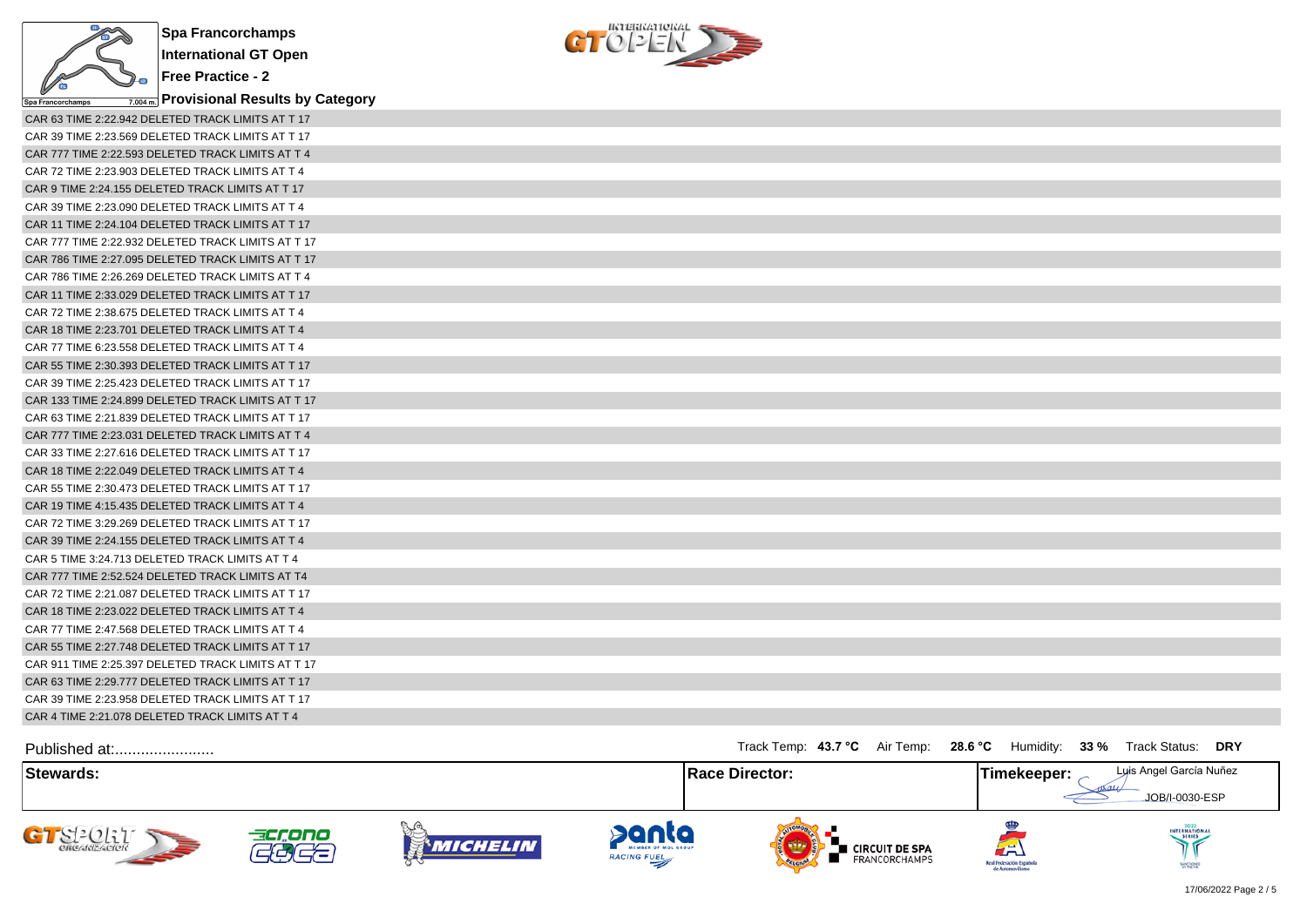

**Free Practice - 2 Provisional Results by Category**



| CAR 33 TIME 5:07.947 DELETED TRACK LIMITS AT T 17  |
|----------------------------------------------------|
| CAR 3 TIME 2:26.068 DELETED TRACK LIMITS AT T 17   |
| CAR 25 TIME 2:29.166 DELETED TRACK LIMITS AT T 4   |
| CAR 777 TIME 2:22.541 DELETED TRACK LIMITS AT T 17 |
| CAR 786 TIME 2:25.560 DELETED TRACK LIMITS AT T 4  |
| CAR 786 TIME 2:26.832 DELETED TRACK LIMITS AT T 17 |
| CAR 19 TIME 2:22.151 DELETED TRACK LIMITS AT T 17  |
| CAR 9 TIME 2:19.502 DELETED TRACK LIMITS AT T 4    |
| CAR 72 TIME 2:20.457 DELETED TRACK LIMITS AT T 17  |
| CAR 4 TIME 2:20.424 DELETED TRACK LIMITS AT T 17   |
| CAR 911 TIME 2:25.804 DELETED TRACK LIMITS AT T 4  |
| CAR 33 TIME 2:23.649 DELETED TRACK LIMITS AT T 17  |
| CAR 911 TIME 2:26.367 DELETED TRACK LIMITS AT T 17 |
| CAR 11 TIME 2:27.721 DELETED TRACK LIMITS AT T 4   |
| CAR 777 TIME 2:28.888 DELETED TRACK LIMITS AT T 17 |
| CAR 777 TIME 2:33.241 DELETED TRACK LIMITS AT T 4  |
| CAR 5 TIME 2:54.132 DELETED TRACK LIMITS AT T 4    |
| CAR 3 TIME 2:25.512 DELETED TRACK LIMITS AT T 17   |
| CAR 5 TIME 2:53.585 DELETED TRACK LIMITS AT T17    |
| CAR 33 TIME 2:28.643 DELETED TRACK LIMITS AT T 17  |
| CAR 39 TIME 2:24.502 DELETED TRACK LIMITS AT T 17  |
| CAR 55 TIME 2:26.631 DELETED TRACK LIMITS AT T 4   |
| CAR 72 TIME 3:34.344 DELETED TRACK LIMITS AT T 4   |
| CAR 25 TIME 2:26.510 DELETED TRACK LIMITS AT T 17  |
| CAR 777 TIME 2:23.249 DELETED TRACK LIMITS AT T 17 |
| CAR 55 TIME 2:38.482 DELETED TRACK LIMITS AT T 4   |
| CAR 786 TIME 2:25.256 DELETED TRACK LIMITS AT T 4  |
| CAR 19 TIME 3:44.758 DELETED TRACK LIMITS AT T17   |
| CAR 911 TIME 2:34.729 DELETED TRACK LIMITS AT T 4  |
| CAR 18 TIME 2:23.596 DELETED TRACK LIMITS AT T 4   |
| CAR 5 TIME 2:56.128 DELETED TRACK LIMITS AT T 4    |
| CAR 33 TIME 2:23.609 DELETED TRACK LIMITS AT T 17  |
| CAR 3 TIME 2:23.974 DELETED TRACK LIMITS AT T 17   |
| CAR 33 TIME 2:23.312 DELETED TRACK LIMITS AT T 4   |
| CAR 786 TIME 2:21.343 DELETED TRACK LIMITS AT T 4  |

| Published at:         |                                    |                      |                                             | Track Temp: 43.7 °C Air Temp: 28.6 °C             | Humidity:                                                                  | $33\%$<br>Track Status:<br>DRY            |
|-----------------------|------------------------------------|----------------------|---------------------------------------------|---------------------------------------------------|----------------------------------------------------------------------------|-------------------------------------------|
| Stewards:             |                                    |                      |                                             | Race Director:                                    | Timekeeper:                                                                | Luis Angel García Nuñez<br>JOB/I-0030-ESP |
| CI-CLIL<br><b>SEP</b> | accono<br>$\overline{\phantom{a}}$ | $Q_+(e)$<br>Michelin | panta<br>MEMBER OF MOL GROUP<br>RACING FUEL | ■ CIRCUIT DE SPA<br>FRANCORCHAMPS<br><b>OFLOW</b> | $\mathcal{L}^{\mathbb{Z}}$<br>Real Federación Española<br>de Automovilismo | <b>INTERNATIONAL</b><br>SANCRONED         |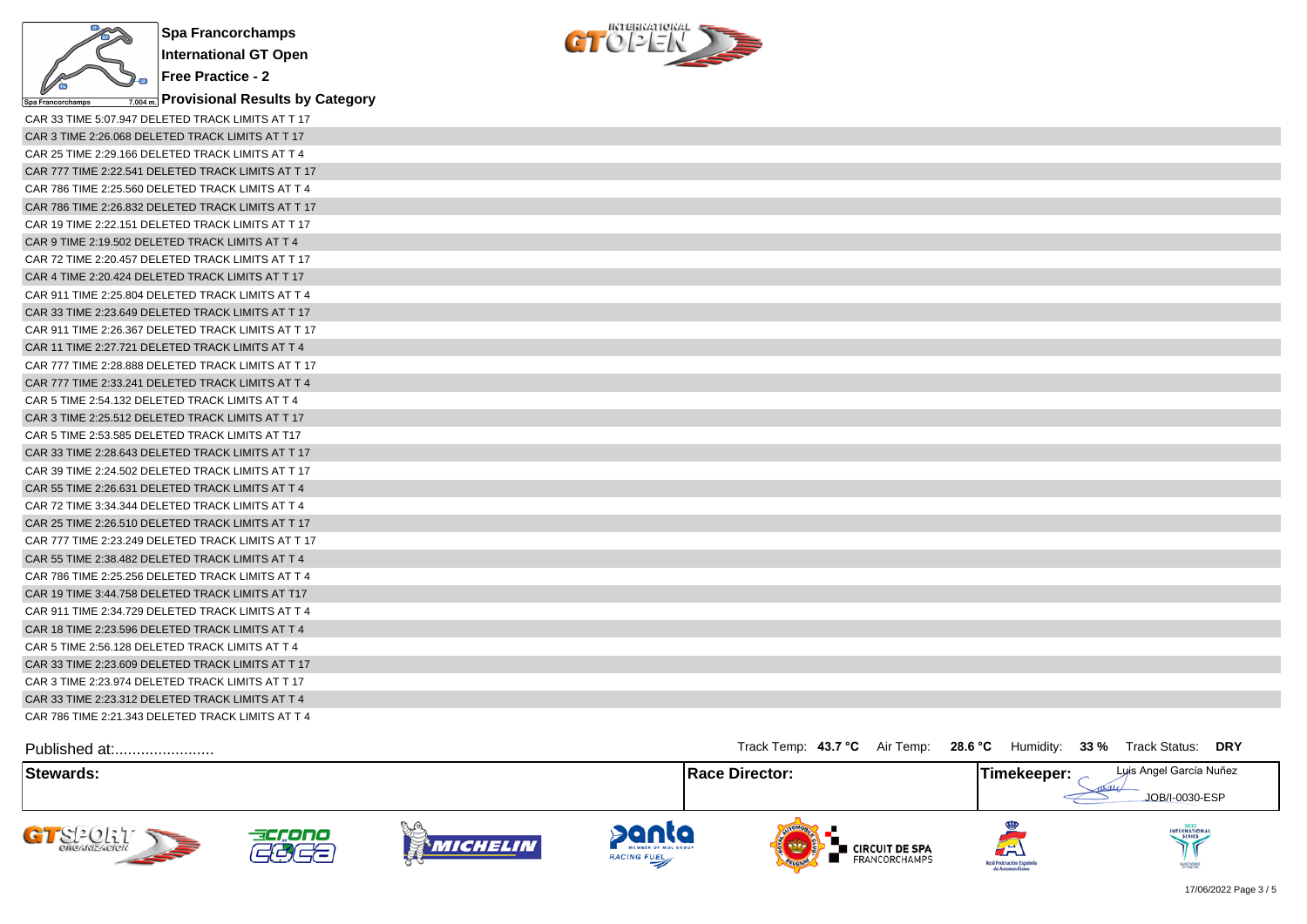



| $\sim$ $-$<br>Spa Francorchamps                    |  |
|----------------------------------------------------|--|
| CAR 72 TIME 2:21.922 DELETED TRACK LIMITS AT T 4   |  |
| CAR 5 TIME 2:53.225 DELETED TRACK LIMITS AT T 4    |  |
| CAR 133 TIME 4:20.615 DELETED TRACK LIMITS AT T17  |  |
| CAR 55 TIME 2:24.544 DELETED TRACK LIMITS AT T 17  |  |
| CAR 63 TIME 2:20.632 DELETED TRACK LIMITS AT T17   |  |
| CAR 786 TIME 2:21.346 DELETED TRACK LIMITS AT T 4  |  |
| CAR 9 TIME 2:26.353 DELETED TRACK LIMITS AT T 17   |  |
| CAR 5 TIME 3:01.754 DELETED TRACK LIMITS AT T 4    |  |
| CAR 4 TIME 2:18.932 DELETED TRACK LIMITS AT T 17   |  |
| CAR 25 TIME 2:27.262 DELETED TRACK LIMITS AT T 4   |  |
| CAR 19 TIME 2:26.547 DELETED TRACK LIMITS AT T 4   |  |
| CAR 33 TIME 2:23.312 DELETED TRACK LIMITS AT T 4   |  |
| CAR 786 TIME 2:28.980 DELETED TRACK LIMITS AT T 4  |  |
| CAR 9 TIME 2:25.088 DELETED TRACK LIMITS AT T 17   |  |
| CAR 5 TIME 3:03.567 DELETED TRACK LIMITS AT T 4    |  |
| CAR 33 TIME 2:28.104 DELETED TRACK LIMITS AT T 4   |  |
| CAR 25 TIME 2:26.104 DELETED TRACK LIMITS AT T 17  |  |
| CAR 911 TIME 2:22.987 DELETED TRACK LIMITS AT T 17 |  |
| CAR 911 TIME 2:23.089 DELETED TRACK LIMITS AT T 17 |  |
| CAR 33 TIME 2:23.326 DELETED TRACK LIMITS AT T 4   |  |
| CAR 9 TIME 2:25.361 DELETED TRACK LIMITS AT T 17   |  |
| CAR 5 TIME 2:51.582 DELETED TRACK LIMITS AT T 4    |  |
| CAR 18 TIME 2:20.890 DELETED TRACK LIMITS AT T 4   |  |
| CAR 777 TIME 2:29.634 DELETED TRACK LIMITS AT T 17 |  |
| CAR 786 TIME 2:21.574 DELETED TRACK LIMITS AT T 4  |  |
| CAR 19 TIME 2:21.054 DELETED TRACK LIMITS AT T 17  |  |
| CAR 33 TIME 2:24.881 DELETED TRACK LIMITS AT T 17  |  |
| CAR 911 TIME 2:29.857 DELETED TRACK LIMITS AT T 4  |  |
| CAR 9 TIME 2:25.435 DELETED TRACK LIMITS AT T 17   |  |
| CAR 777 TIME 2:27.458 DELETED TRACK LIMITS AT T 4  |  |
| CAR 5 TIME 2:48.726 DELETED TRACK LIMITS AT T 4    |  |
| CAR 786 TIME 2:22.591 DELETED TRACK LIMITS AT T 4  |  |
| CAR 55 TIME 2:24.515 DELETED TRACK LIMITS AT T 17  |  |
| CAR 25 TIME 2:25.161 DELETED TRACK LIMITS AT T 17  |  |
| CAR 63 TIME 2:19.915 DELETED TRACK LIMITS AT T 17  |  |

| Published at:                                   |              |                  |                                                    | Track Temp: 43.7 °C Air Temp: 28.6 °C               | Humidity:                                           | 33 % Track Status:<br><b>DRY</b>          |
|-------------------------------------------------|--------------|------------------|----------------------------------------------------|-----------------------------------------------------|-----------------------------------------------------|-------------------------------------------|
| Stewards:                                       |              |                  |                                                    | <b>Race Director:</b>                               | Timekeeper:                                         | Luis Angel García Nuñez<br>JOB/I-0030-ESP |
| GTSPORT<br><b>CHCANZACION</b><br><b>SEPTENT</b> | accono<br>22 | V. G<br>Michelin | danta<br>MEMBER OF MOL GROUP<br><b>RACING FUEL</b> | I CIRCUIT DE SPA<br>FRANCORCHAMPS<br><b>OFLONIA</b> | لظم<br>Real Federación Española<br>de Automovilismo | INTERNATIONAL<br>SANCTIONED               |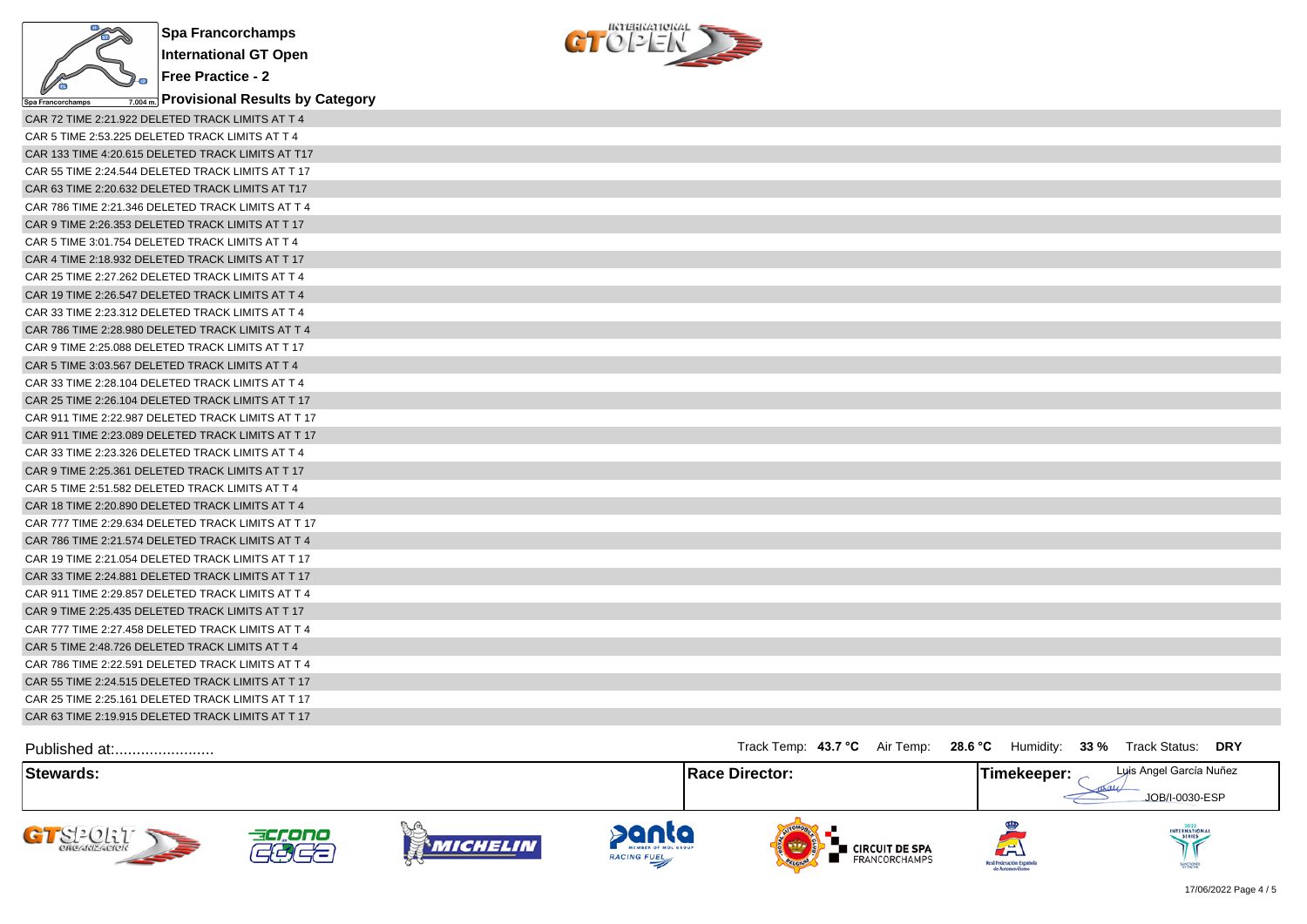



CAR 33 TIME 2:23.600 DELETED TRACK LIMITS AT T 17 CAR 55 TIME 2:35.736 DELETED TRACK LIMITS AT T 4 CAR 133 TIME 2:25.470 DELETED TRACK LIMITS AT T17 CAR 19 TIME 2:21.157 DELETED TRACK LIMITS AT T 4 CAR 54 TIME 2:19.594 DELETED TRACK LIMITS AT T 17 CAR 25 TIME 2:24.718 DELETED TRACK LIMITS AT T 17

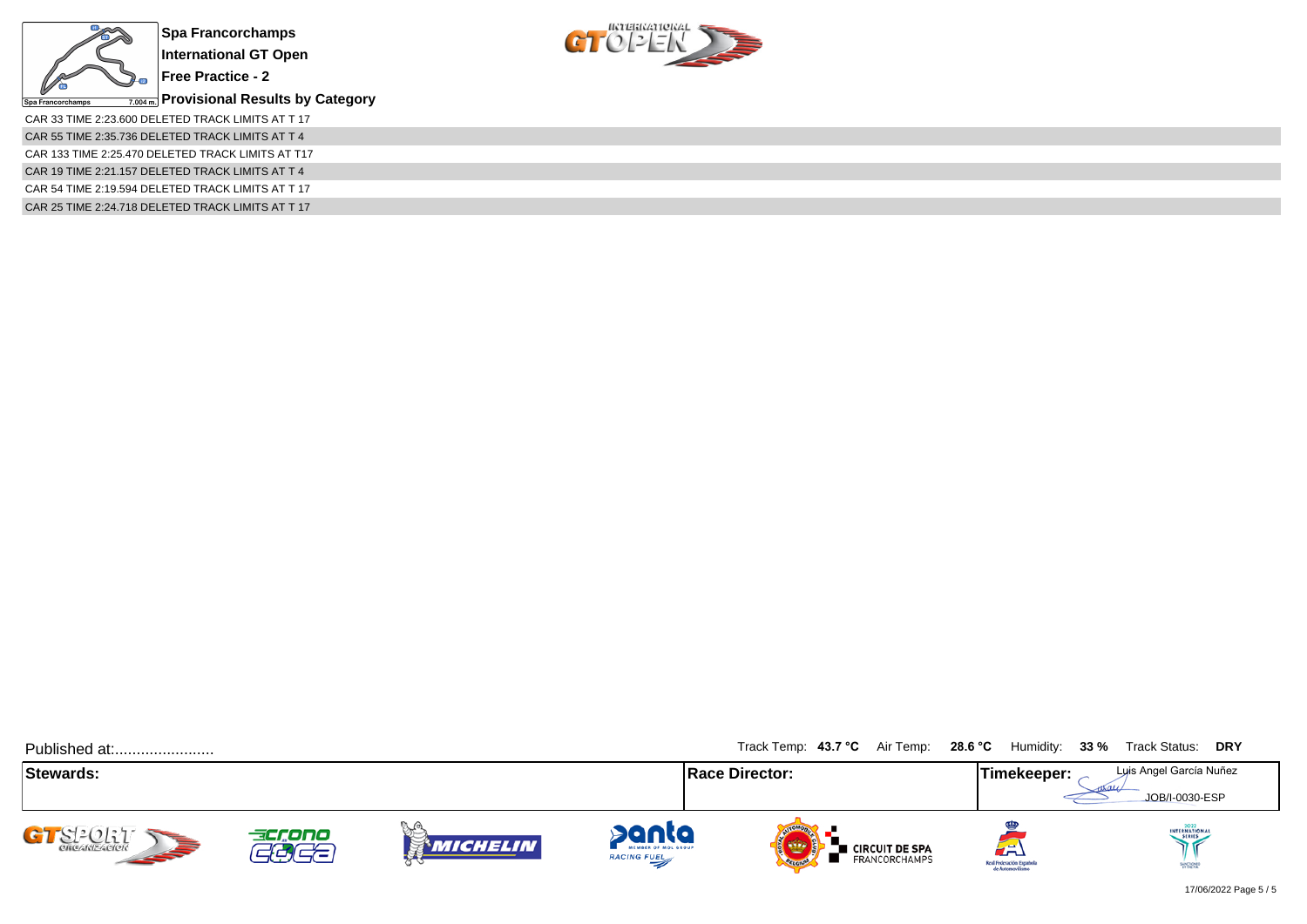



**Free Practice - 2**

**Provisional Results by Class**

| CIS             | <b>Entrant/Team</b><br><b>N°</b> | <b>Nat</b> | Driver 1               | <b>Nat</b>                    | <b>Driver 2</b>         | <b>Nat</b> | Vehicle                            | Cat          | <b>CIS</b>    | Laps | <b>Best</b> | Time     | Gap   | Interval    | Km/h        |
|-----------------|----------------------------------|------------|------------------------|-------------------------------|-------------------------|------------|------------------------------------|--------------|---------------|------|-------------|----------|-------|-------------|-------------|
|                 | <b>International GT Open</b>     |            |                        |                               |                         |            |                                    |              |               |      |             |          |       |             |             |
|                 | 3 Aust Motorsport                |            | Dino Steiner           |                               | Max Hofer               |            | Audi R8 LMS GT3 evo II             | PROAM        |               | 22   | 21          | 2:18.057 |       |             | 182.6       |
| 2               | 33 Team GT                       |            | <b>Florian Scholze</b> |                               | Alain Valente           |            | Mercedes AMG GT3 EVO - 2021        | <b>PROAM</b> | 2             | 23   |             | 2:18.571 | 0.514 | 0.514       | 181.9       |
|                 | 4 Haupt Racing Team              |            | Jordan Love            |                               | Frank Bird              | NØ<br>ZK   | Mercedes AMG GT3 Evo               | <b>PRO</b>   |               | 22   | 19          | 2:18.797 | 0.740 | 0.226       | 181.6       |
|                 | 777 Olimp Racing                 |            | Marcin Jedlinski       |                               | Karol Basz              |            | Audi R8 GT3 Evo 2                  | <b>PROAM</b> | -3            | 22   | 18          | 2:19.049 | 0.992 | 0.252       | 181.3       |
|                 | 133 Kessel Racing                |            | Murat Ruhi Cuhadaroglu | С×                            | David Fumanelli         |            | Ferrari 488 GT3 Evo                | PROAM        |               | 23   | 19          | 2:19.467 | 1.410 | 0.418       | 180.7       |
| 6               | 39 Singha Racing Team TP 12      |            | Piti Bhirombhakdi      |                               | Earl Bamber             |            | Porsche 911 GT3R - 2019            | <b>PROAM</b> | -5            | 21   | 18          | 2:19.693 | 1.636 | 0.226       | 180.4       |
|                 | 9 GetSpeed Performance           |            | Janine Shoffner        | $\overline{\mathbf{w}}$<br>ZK | <b>Moritz Kranz</b>     |            | Mercedes AMG GT3 - 2022            | PROAM        | -6            | 24   | 13          | 2:19.732 | 1.675 | 0.039       | 180.4       |
| 8               | 18 Theeba Motorsport             |            | Reema Juffali          | 53703                         | Adam Christodoulou      | 92<br>ସ⊠   | Mercedes AMG GT3 - 2022            | PROAM*       |               | 18   | 17          | 2:20.213 | 2.156 | 0.481       | 179.8       |
|                 | 72 Optimum Motorsport            | zirs       | Nick Moss              | <b>SIZ</b><br>ZK              | Joe Osborne             | ZK         | McLaren 720 S GT3                  | <b>PRO</b>   |               | 24   | 23          | 2:20.235 | 2.178 | 0.022       | 179.8       |
| 10 <sup>°</sup> | 54 SPS Automotive Performance    |            | Dexter Müller          | ٠                             | Yannick Mettler         |            | Mercedes AMG GT3 - 2020            | <b>PROAM</b> | $\mathcal{B}$ | 5    | 5           | 2:20.569 | 2.512 |             | 0.334 179.3 |
|                 | 55 AF Corse                      |            | Laurent De Meeus       |                               | Jamie Stanley           | NØ         | Ferrari 488 GT3 Evo                | $AM*$        |               | 22   |             | 2:20.588 | 2.531 | 0.019       | 179.3       |
| 12              | 19 Oregon Team                   |            | Kevin Gilardoni        |                               | Glenn Van Berlo         |            | Lamborghini Huracan GT3 EVO MY2022 | <b>PRO</b>   | 3             | 24   | 17          | 2:20.770 | 2.713 | 0.182 179.1 |             |
| 13              | 786 GetSpeed Performance         |            | Kiki Sak Nana          |                               | Adam Osieka             |            | Mercedes AMG GT3 - 2022            | AM           |               | 24   | 23          | 2:20.929 | 2.872 | 0.159       | 178.9       |
| 14              | 25 Mann Filter Team Landgraf     |            | Alexander Hrachowina   |                               | Martin Konrad           |            | Mercedes AMG GT3 EVO - 2021        | AM           |               | 22   |             | 2:21.565 | 3.508 |             | 0.636 178.1 |
| 15              | 63 Oregon Team                   |            | <b>Benjamin Hites</b>  |                               | Leonardo Pulcini        |            | Lamborghini Huracan GT3 EVO MY2022 | <b>PRO</b>   |               | 23   | 8           | 2:21.839 | 3.782 | 0.274       | 177.7       |
| 16              | 5 Olimp Racing                   |            | Stanislaw Jedlinski    |                               | Krystian Korzeniowski   |            | Ferrari 488 GT3 MY 2021            | AM           |               | 20   | 3           | 2:21.949 | 3.892 |             | 0.110 177.6 |
| 17              | 77 Kessel Racing                 |            | Omar Jackson           | <b>SV</b><br>वार्             | <b>Charles Hollings</b> | ZK         | Ferrari 488 GT3 Evo                | AM*          | 5             | 15   | 11          | 2:22.173 | 4.116 | 0.224       | 177.3       |
| 18              | 11 Kessel Racing                 |            | Stephen Earle          |                               | Erwin Zanotti           |            | Ferrari 488 GT3 Evo                | <b>AM</b>    |               | 22   | 21          | 2:22.674 | 4.617 | 0.501       | 176.7       |
| 19              | 911 GetSpeed Performance         |            | Sébastien Baud         |                               | Steve Jans              |            | Mercedes AMG GT3 - 2022            | PROAM*       | -9            | 21   | 3           | 2:24.012 | 5.955 | 1.338       | 175.0       |
|                 |                                  |            |                        |                               |                         |            |                                    |              |               |      |             |          |       |             |             |

## **\* PENALTIES**

| <b>Stewards:</b>                                            | <b>IRace Director:</b> |  | <b>Timekeeper:</b> | Luis Angel García Nuñez                                                |  |
|-------------------------------------------------------------|------------------------|--|--------------------|------------------------------------------------------------------------|--|
| Published at:                                               |                        |  |                    | Track Temp: 43.7 °C Air Temp: 28.6 °C Humidity: 33 % Track Status: DRY |  |
| CAR 777 TIME 2:22.593 DELETED TRACK LIMITS AT T 4           |                        |  |                    |                                                                        |  |
| CAR 39 TIME 2:23.569 DELETED TRACK LIMITS AT T 17           |                        |  |                    |                                                                        |  |
| CAR 63 TIME 2:22.942 DELETED TRACK LIMITS AT T 17           |                        |  |                    |                                                                        |  |
| CAR 72 TIME 2:25.108 DELETED TRACK LIMITS AT T 4            |                        |  |                    |                                                                        |  |
| CAR 19 TIME 2:25.087 DELETED TRACK LIMITS AT T17            |                        |  |                    |                                                                        |  |
| CAR 19 TIME 2:22.138 DELETED TRACK LIMITS AT T 17           |                        |  |                    |                                                                        |  |
| CAR 133 TIME 2:25.415 DELETED TRACK LIMITS AT T 17          |                        |  |                    |                                                                        |  |
| CAR 72 TIME 2:23.851 DELETED TRACK LIMITS AT T 4            |                        |  |                    |                                                                        |  |
| CORRECTION CAR 11 TIME 2:23.195 DELETED TRACK LIMITS AT T17 |                        |  |                    |                                                                        |  |
| CAR 133 TIME 2:25.681 DELETED TRACK LIMITS AT T 17          |                        |  |                    |                                                                        |  |
| CAR 5 TIME 2:26.785 DELETED TRACK LIMITS AT T 4             |                        |  |                    |                                                                        |  |
| CAR 33 TIME 16:03:45.113 DELETED TRACK LIMITS AT T 17       |                        |  |                    |                                                                        |  |

MOTONED

Real Federación Espa<br>de Automovilism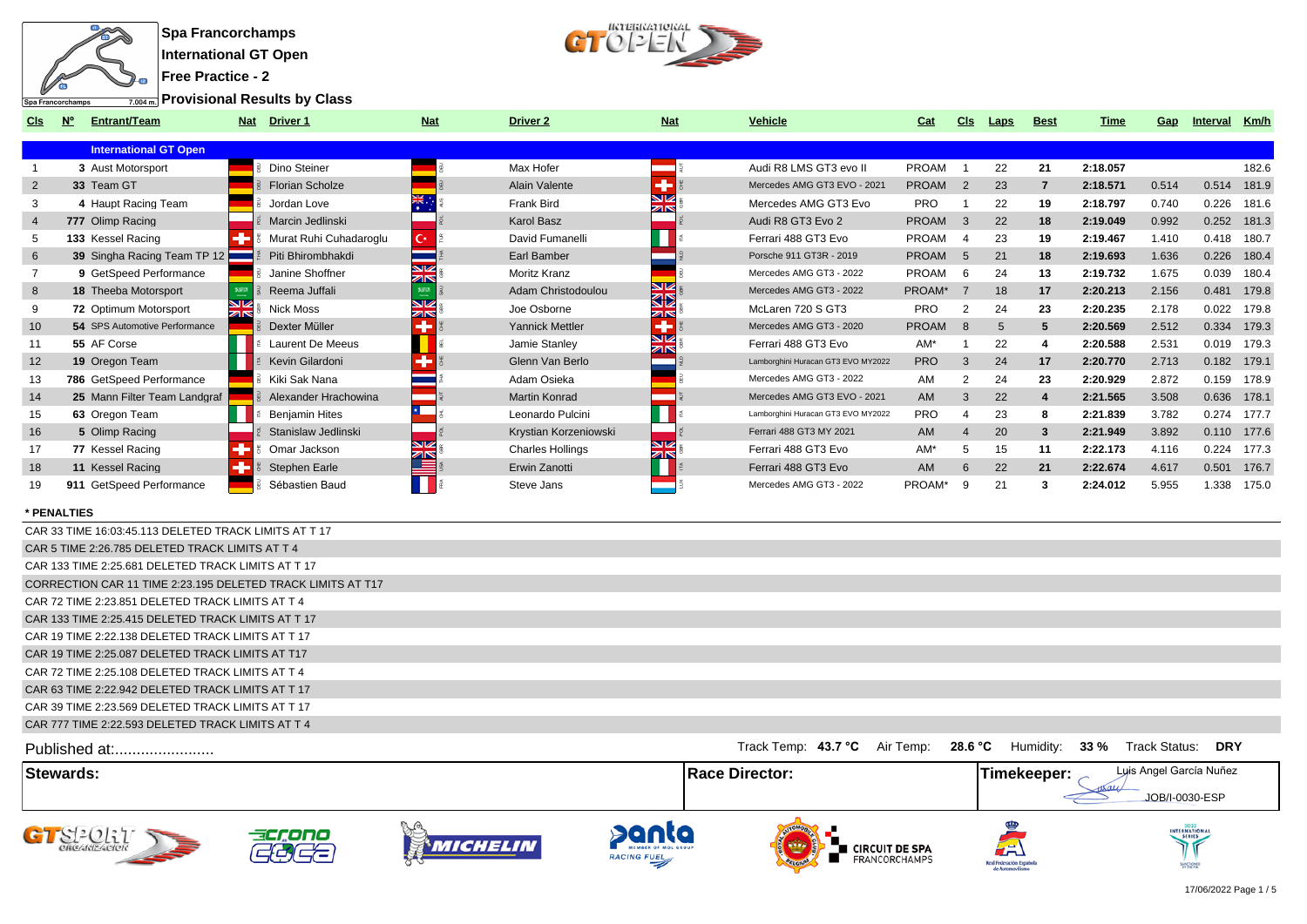

**Provisional Results by Class**



| CAR 72 TIME 2:23.903 DELETED TRACK LIMITS AT T 4   |
|----------------------------------------------------|
| CAR 9 TIME 2:24.155 DELETED TRACK LIMITS AT T 17   |
| CAR 39 TIME 2:23.090 DELETED TRACK LIMITS AT T 4   |
| CAR 11 TIME 2:24.104 DELETED TRACK LIMITS AT T 17  |
| CAR 777 TIME 2:22.932 DELETED TRACK LIMITS AT T 17 |
| CAR 786 TIME 2:27.095 DELETED TRACK LIMITS AT T 17 |
| CAR 786 TIME 2:26.269 DELETED TRACK LIMITS AT T 4  |
| CAR 11 TIME 2:33.029 DELETED TRACK LIMITS AT T 17  |
| CAR 72 TIME 2:38.675 DELETED TRACK LIMITS AT T 4   |
| CAR 18 TIME 2:23.701 DELETED TRACK LIMITS AT T 4   |
| CAR 77 TIME 6:23.558 DELETED TRACK LIMITS AT T 4   |
| CAR 55 TIME 2:30.393 DELETED TRACK LIMITS AT T 17  |
| CAR 39 TIME 2:25.423 DELETED TRACK LIMITS AT T 17  |
| CAR 133 TIME 2:24.899 DELETED TRACK LIMITS AT T 17 |
| CAR 63 TIME 2:21.839 DELETED TRACK LIMITS AT T 17  |
| CAR 777 TIME 2:23.031 DELETED TRACK LIMITS AT T 4  |
| CAR 33 TIME 2:27.616 DELETED TRACK LIMITS AT T 17  |
| CAR 18 TIME 2:22.049 DELETED TRACK LIMITS AT T 4   |
| CAR 55 TIME 2:30.473 DELETED TRACK LIMITS AT T 17  |
| CAR 19 TIME 4:15.435 DELETED TRACK LIMITS AT T 4   |
| CAR 72 TIME 3:29.269 DELETED TRACK LIMITS AT T 17  |
| CAR 39 TIME 2:24.155 DELETED TRACK LIMITS AT T 4   |
| CAR 5 TIME 3:24.713 DELETED TRACK LIMITS AT T 4    |
| CAR 777 TIME 2:52.524 DELETED TRACK LIMITS AT T4   |
| CAR 72 TIME 2:21.087 DELETED TRACK LIMITS AT T 17  |
| CAR 18 TIME 2:23.022 DELETED TRACK LIMITS AT T 4   |
| CAR 77 TIME 2:47.568 DELETED TRACK LIMITS AT T 4   |
| CAR 55 TIME 2:27.748 DELETED TRACK LIMITS AT T 17  |
| CAR 911 TIME 2:25.397 DELETED TRACK LIMITS AT T 17 |
| CAR 63 TIME 2:29.777 DELETED TRACK LIMITS AT T 17  |
| CAR 39 TIME 2:23.958 DELETED TRACK LIMITS AT T 17  |
| CAR 4 TIME 2:21.078 DELETED TRACK LIMITS AT T 4    |
| CAR 33 TIME 5:07.947 DELETED TRACK LIMITS AT T 17  |
| CAR 3 TIME 2:26.068 DELETED TRACK LIMITS AT T 17   |
| CAR 25 TIME 2:29.166 DELETED TRACK LIMITS AT T 4   |

| Published at:                         |             |                   |                                                    | Track Temp: 43.7 °C Air Temp: 28.6 °C Humidity: 33 % Track Status: |                                                                              | <b>DRY</b>                                |
|---------------------------------------|-------------|-------------------|----------------------------------------------------|--------------------------------------------------------------------|------------------------------------------------------------------------------|-------------------------------------------|
| Stewards:                             |             |                   |                                                    | <b>Race Director:</b>                                              | Timekeeper:                                                                  | Luis Angel García Nuñez<br>JOB/I-0030-ESP |
| $-78201$<br>CHEANZACION<br><b>SEP</b> | accono<br>æ | A CON<br>Michelin | <b>Panta</b><br>MEMBER OF MOL GROUP<br>RACING FUEL | <b>Exercuit DE SPA</b><br><b>E</b> FRANCORCHAMPS                   | $\left( \frac{1}{2} \right)$<br>Real Federación Española<br>de Automovilismo | INTERNATIONAL<br>SERIES<br>SANCRONED      |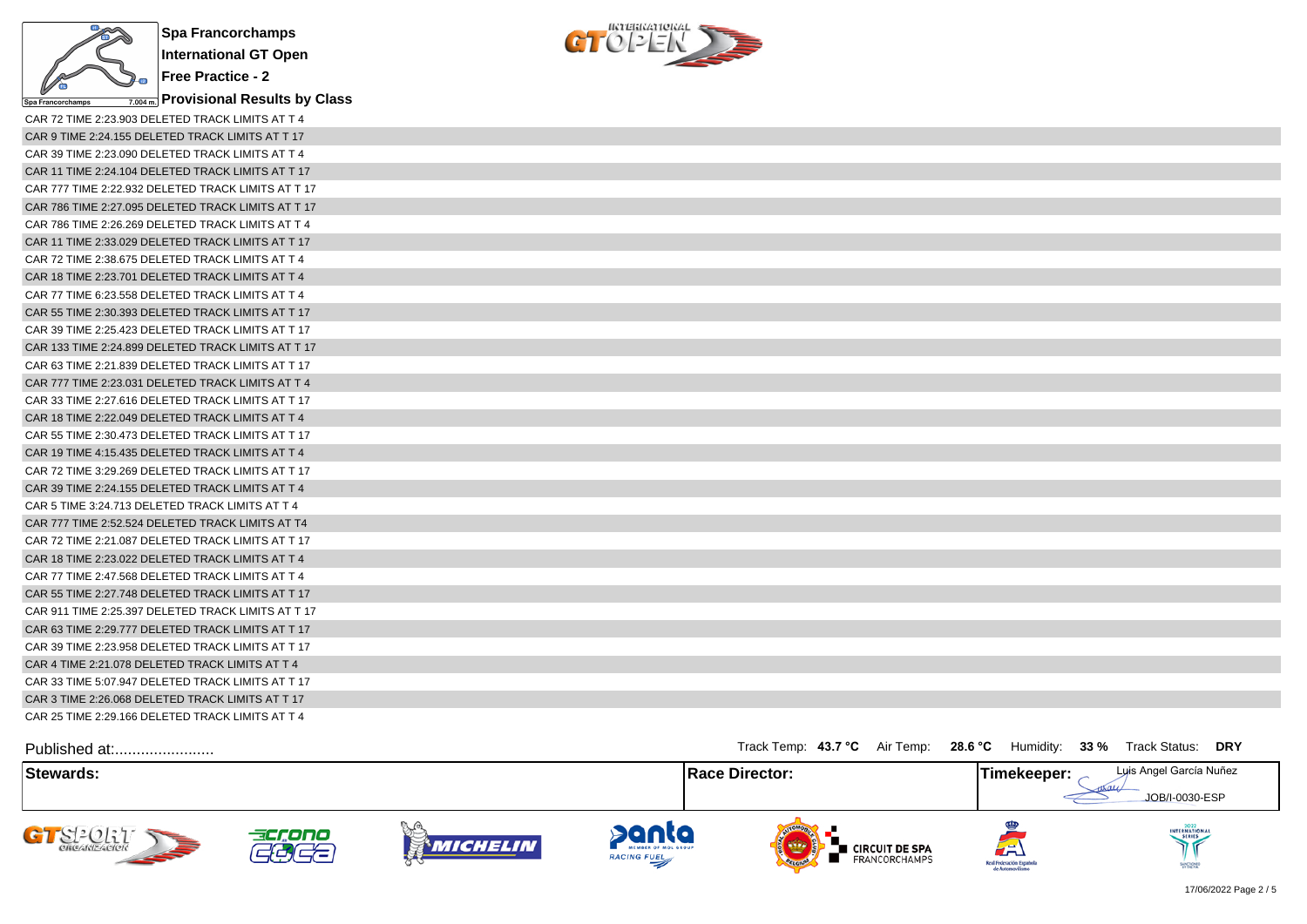



| $\frac{1}{2}$ opa rialicolonalitys $\frac{1}{2}$ . $\frac{1}{2}$ . $\frac{1}{2}$ . $\frac{1}{2}$ . $\frac{1}{2}$ . $\frac{1}{2}$ . $\frac{1}{2}$ . $\frac{1}{2}$ . $\frac{1}{2}$ . $\frac{1}{2}$ . $\frac{1}{2}$ |  |
|------------------------------------------------------------------------------------------------------------------------------------------------------------------------------------------------------------------|--|
| CAR 777 TIME 2:22.541 DELETED TRACK LIMITS AT T 17                                                                                                                                                               |  |
| CAR 786 TIME 2:25.560 DELETED TRACK LIMITS AT T 4                                                                                                                                                                |  |
| CAR 786 TIME 2:26.832 DELETED TRACK LIMITS AT T 17                                                                                                                                                               |  |
| CAR 19 TIME 2:22.151 DELETED TRACK LIMITS AT T 17                                                                                                                                                                |  |
| CAR 9 TIME 2:19.502 DELETED TRACK LIMITS AT T 4                                                                                                                                                                  |  |
| CAR 72 TIME 2:20.457 DELETED TRACK LIMITS AT T 17                                                                                                                                                                |  |
| CAR 4 TIME 2:20.424 DELETED TRACK LIMITS AT T 17                                                                                                                                                                 |  |
| CAR 911 TIME 2:25.804 DELETED TRACK LIMITS AT T 4                                                                                                                                                                |  |
| CAR 33 TIME 2:23.649 DELETED TRACK LIMITS AT T 17                                                                                                                                                                |  |
| CAR 911 TIME 2:26.367 DELETED TRACK LIMITS AT T 17                                                                                                                                                               |  |
| CAR 11 TIME 2:27.721 DELETED TRACK LIMITS AT T 4                                                                                                                                                                 |  |
| CAR 777 TIME 2:28.888 DELETED TRACK LIMITS AT T 17                                                                                                                                                               |  |
| CAR 777 TIME 2:33.241 DELETED TRACK LIMITS AT T 4                                                                                                                                                                |  |
| CAR 5 TIME 2:54.132 DELETED TRACK LIMITS AT T 4                                                                                                                                                                  |  |
| CAR 3 TIME 2:25.512 DELETED TRACK LIMITS AT T 17                                                                                                                                                                 |  |
| CAR 5 TIME 2:53.585 DELETED TRACK LIMITS AT T17                                                                                                                                                                  |  |
| CAR 33 TIME 2:28.643 DELETED TRACK LIMITS AT T 17                                                                                                                                                                |  |
| CAR 39 TIME 2:24.502 DELETED TRACK LIMITS AT T 17                                                                                                                                                                |  |
| CAR 55 TIME 2:26.631 DELETED TRACK LIMITS AT T 4                                                                                                                                                                 |  |
| CAR 72 TIME 3:34.344 DELETED TRACK LIMITS AT T 4                                                                                                                                                                 |  |
| CAR 25 TIME 2:26.510 DELETED TRACK LIMITS AT T 17                                                                                                                                                                |  |
| CAR 777 TIME 2:23.249 DELETED TRACK LIMITS AT T 17                                                                                                                                                               |  |
| CAR 55 TIME 2:38.482 DELETED TRACK LIMITS AT T 4                                                                                                                                                                 |  |
| CAR 786 TIME 2:25.256 DELETED TRACK LIMITS AT T 4                                                                                                                                                                |  |
| CAR 19 TIME 3:44.758 DELETED TRACK LIMITS AT T17                                                                                                                                                                 |  |
| CAR 911 TIME 2:34.729 DELETED TRACK LIMITS AT T 4                                                                                                                                                                |  |
| CAR 18 TIME 2:23.596 DELETED TRACK LIMITS AT T 4                                                                                                                                                                 |  |
| CAR 5 TIME 2:56.128 DELETED TRACK LIMITS AT T 4                                                                                                                                                                  |  |
| CAR 33 TIME 2:23.609 DELETED TRACK LIMITS AT T 17                                                                                                                                                                |  |
| CAR 3 TIME 2:23.974 DELETED TRACK LIMITS AT T 17                                                                                                                                                                 |  |
| CAR 33 TIME 2:23.312 DELETED TRACK LIMITS AT T 4                                                                                                                                                                 |  |
| CAR 786 TIME 2:21.343 DELETED TRACK LIMITS AT T 4                                                                                                                                                                |  |
| CAR 72 TIME 2:21.922 DELETED TRACK LIMITS AT T 4                                                                                                                                                                 |  |
| CAR 5 TIME 2:53.225 DELETED TRACK LIMITS AT T 4                                                                                                                                                                  |  |
| CAR 133 TIME 4:20.615 DELETED TRACK LIMITS AT T17                                                                                                                                                                |  |

| Published at:                                     |              |                  |                                                           | Track Temp: 43.7 °C Air Temp: 28.6 °C |                                        | Humidity:                                           | 33 % Track Status:<br>DRY  |
|---------------------------------------------------|--------------|------------------|-----------------------------------------------------------|---------------------------------------|----------------------------------------|-----------------------------------------------------|----------------------------|
| Stewards:                                         |              |                  |                                                           | <b>Race Director:</b>                 |                                        | 'Timekeeper:                                        | Luis Angel García Nuñez    |
|                                                   |              |                  |                                                           |                                       |                                        |                                                     | JOB/I-0030-ESP             |
| STS20127<br><b>CHEANIZACION</b><br><b>SEPTENT</b> | accono<br>Za | V. G<br>Michelin | <b>Panta</b><br>MEMBER OF MOL GROUP<br><b>RACING FUEL</b> | <b>OFLORID</b>                        | <b>CIRCUIT DE SPA</b><br>FRANCORCHAMPS | لظم<br>Real Federación Española<br>de Automovilismo | INTERNATIONAL<br>SANCRONED |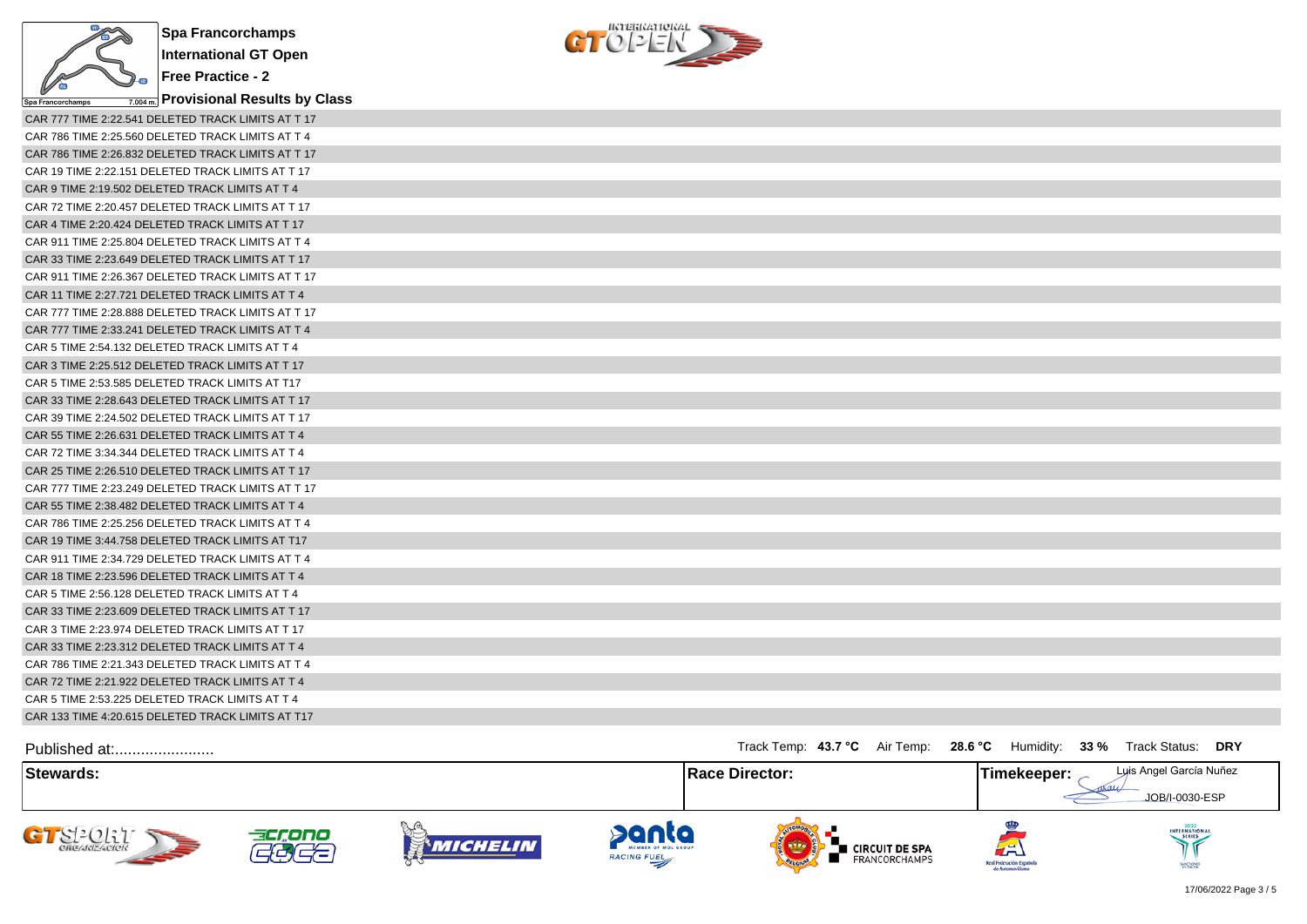

**Provisional Results by Class**



| CAR 55 TIME 2:24.544 DELETED TRACK LIMITS AT T 17  |
|----------------------------------------------------|
| CAR 63 TIME 2:20.632 DELETED TRACK LIMITS AT T17   |
| CAR 786 TIME 2:21.346 DELETED TRACK LIMITS AT T 4  |
| CAR 9 TIME 2:26.353 DELETED TRACK LIMITS AT T 17   |
| CAR 5 TIME 3:01.754 DELETED TRACK LIMITS AT T 4    |
| CAR 4 TIME 2:18.932 DELETED TRACK LIMITS AT T 17   |
| CAR 25 TIME 2:27.262 DELETED TRACK LIMITS AT T 4   |
| CAR 19 TIME 2:26.547 DELETED TRACK LIMITS AT T 4   |
| CAR 33 TIME 2:23.312 DELETED TRACK LIMITS AT T 4   |
| CAR 786 TIME 2:28.980 DELETED TRACK LIMITS AT T 4  |
| CAR 9 TIME 2:25.088 DELETED TRACK LIMITS AT T 17   |
| CAR 5 TIME 3:03.567 DELETED TRACK LIMITS AT T 4    |
| CAR 33 TIME 2:28.104 DELETED TRACK LIMITS AT T 4   |
| CAR 25 TIME 2:26.104 DELETED TRACK LIMITS AT T 17  |
| CAR 911 TIME 2:22.987 DELETED TRACK LIMITS AT T 17 |
| CAR 911 TIME 2:23.089 DELETED TRACK LIMITS AT T 17 |
| CAR 33 TIME 2:23.326 DELETED TRACK LIMITS AT T 4   |
| CAR 9 TIME 2:25.361 DELETED TRACK LIMITS AT T 17   |
| CAR 5 TIME 2:51.582 DELETED TRACK LIMITS AT T 4    |
| CAR 18 TIME 2:20.890 DELETED TRACK LIMITS AT T 4   |
| CAR 777 TIME 2:29.634 DELETED TRACK LIMITS AT T 17 |
| CAR 786 TIME 2:21.574 DELETED TRACK LIMITS AT T 4  |
| CAR 19 TIME 2:21.054 DELETED TRACK LIMITS AT T 17  |
| CAR 33 TIME 2:24.881 DELETED TRACK LIMITS AT T 17  |
| CAR 911 TIME 2:29.857 DELETED TRACK LIMITS AT T 4  |
| CAR 9 TIME 2:25.435 DELETED TRACK LIMITS AT T 17   |
| CAR 777 TIME 2:27.458 DELETED TRACK LIMITS AT T 4  |
| CAR 5 TIME 2:48.726 DELETED TRACK LIMITS AT T 4    |
| CAR 786 TIME 2:22.591 DELETED TRACK LIMITS AT T 4  |
| CAR 55 TIME 2:24.515 DELETED TRACK LIMITS AT T 17  |
| CAR 25 TIME 2:25.161 DELETED TRACK LIMITS AT T 17  |
| CAR 63 TIME 2:19.915 DELETED TRACK LIMITS AT T 17  |
| CAR 33 TIME 2:23,600 DELETED TRACK LIMITS AT T 17  |
| CAR 55 TIME 2:35.736 DELETED TRACK LIMITS AT T 4   |
| CAR 133 TIME 2:25.470 DELETED TRACK LIMITS AT T17  |

| Published at:              |              |                |                                                    | Track Temp: 43.7 °C Air Temp: 28.6 °C                    | 33 %<br>Humidity:                                   | Track Status: DRY                         |
|----------------------------|--------------|----------------|----------------------------------------------------|----------------------------------------------------------|-----------------------------------------------------|-------------------------------------------|
| Stewards:                  |              |                |                                                    | <b>Race Director:</b>                                    | Timekeeper:                                         | Luis Angel García Nuñez<br>JOB/I-0030-ESP |
| GT SPORT<br><b>SEPTENT</b> | accono<br>ŒE | Y.<br>MICHELIN | panta<br>MEMBER OF MOL GROUP<br><b>RACING FUEL</b> | I CIRCUIT DE SPA<br><b>FRANCORCHAMPS</b><br><b>OFLOW</b> | لطه<br>Real Federación Española<br>de Automovilismo | INTERNATIONAL<br>SANCTIONED               |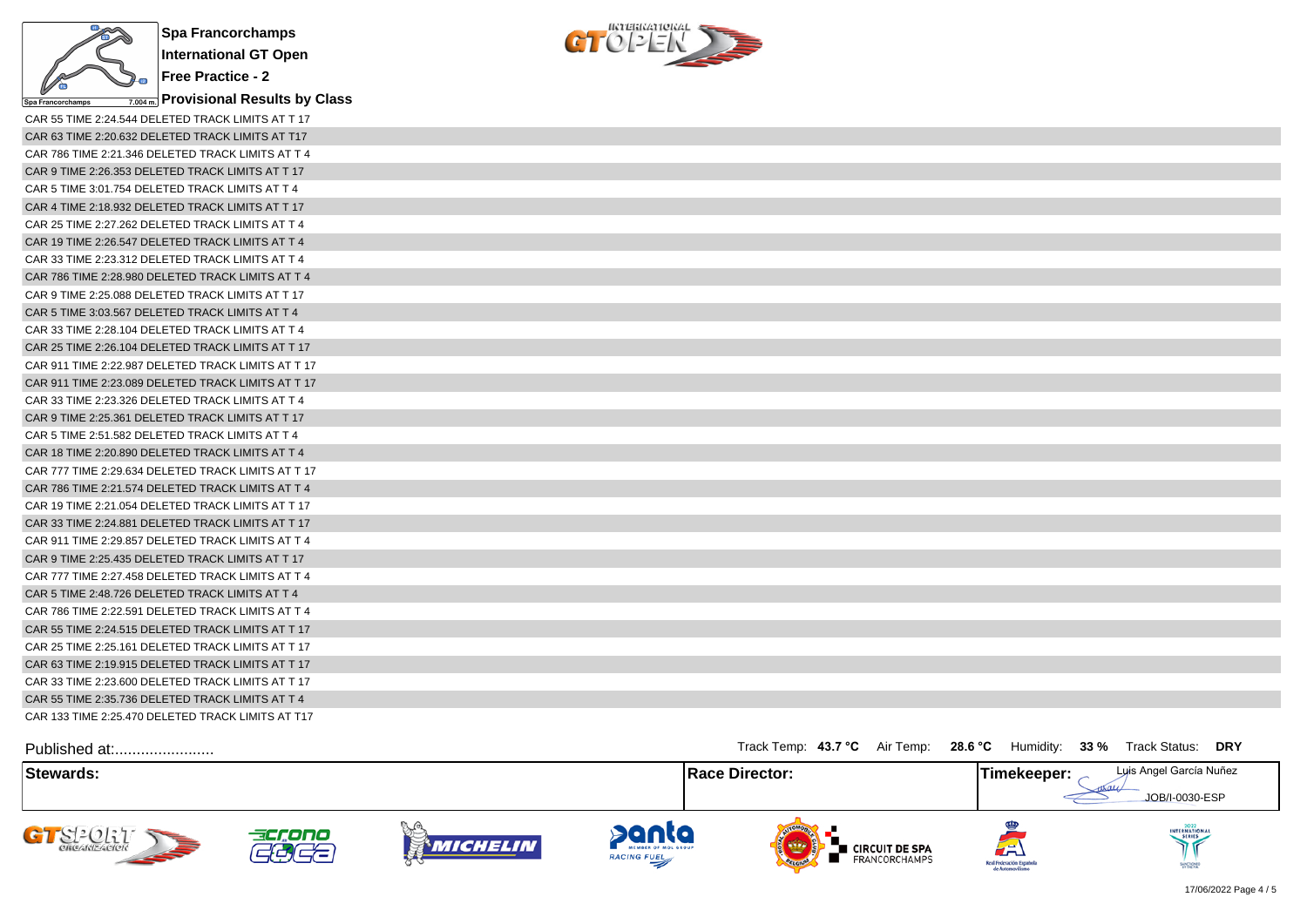

**Free Practice - 2**

**Provisional Results by Class**

CAR 19 TIME 2:21.157 DELETED TRACK LIMITS AT T 4 CAR 54 TIME 2:19.594 DELETED TRACK LIMITS AT T 17

CAR 25 TIME 2:24.718 DELETED TRACK LIMITS AT T 17



 $CT$  O  $2E$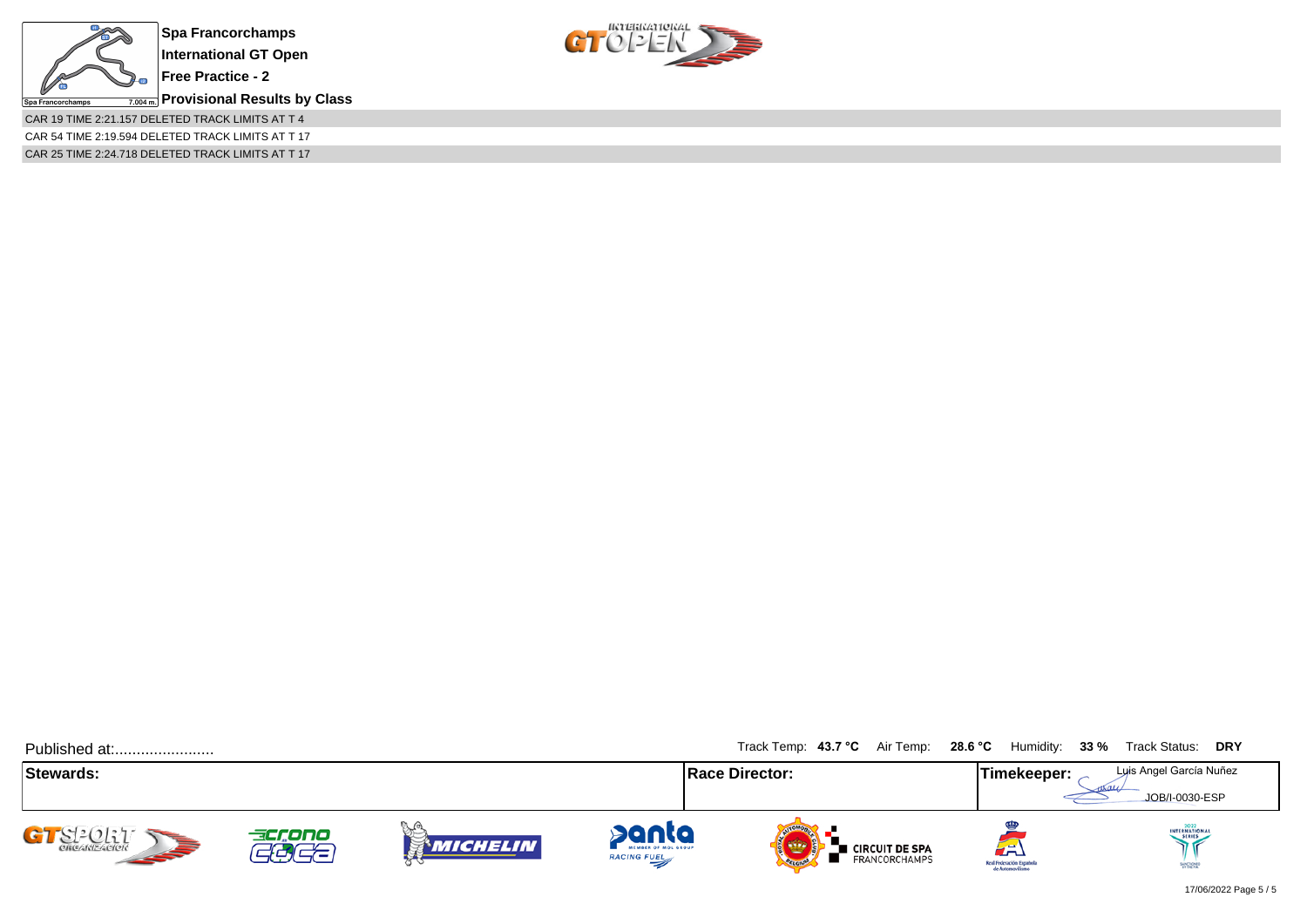

Spa Francorchamps International GT Open Free Practice - 2  $\frac{1}{7.004 \text{ m}}$ Lap Analysis



| 3              |              | Dino Steiner |          |          |        | Audi R8 LMS GT3 evo II 5     |                |              | Stanislaw Jedlinski   |          |               |        | Ferrari 488 GT3 MY 2021   |
|----------------|--------------|--------------|----------|----------|--------|------------------------------|----------------|--------------|-----------------------|----------|---------------|--------|---------------------------|
|                | <b>PROAM</b> | Max Hofer    |          |          |        | Aust Motorsport              |                | AM           | Krystian Korzeniowski |          |               |        | Olimp Racing              |
| $Lap$ $D$      | <u>Time</u>  | Sector 1     | Sector 2 | Sector 3 | T. Spd | <b>Elapsed</b>               | $Lap$ D        | <b>Time</b>  | Sector 1              | Sector 2 | Sector 3      | T. Spd | <b>Elapsed</b>            |
| $\mathbf{1}$   | 16:02:41.378 | 16:00:57.090 | 1:07.760 | 36.528   |        | 231.2 16:02:41.378           | 1              | 16:02:59.861 | 16:00:58.168          | 1:12.130 | 49.563        |        | 212.5 16:02:59.861        |
| $\overline{2}$ | 2:27.715 P   | 40.717       | 1:04.673 | 42.325   |        | 254.7 16:05:09.093           | 2              | 2:26.785     | 43.733                | 1:06.409 | 36.643        |        | 216.8 16:05:26.646        |
| 3              | 3:26.708     | 1:46.587     | 1:04.292 | 35.829   |        | 258.3 16:08:35.801           | 3              | 2:21.949     | 39.954                | 1:04.795 | 37.200        |        | 258.3 16:07:48.595        |
| 4              | 2:18.912     | 39.586       | 1:03.612 | 35.714   |        | 260.2 16:10:54.713           | $\overline{4}$ | 2:22.320     | 39.791                | 1:05.674 | 36.855        |        | 261.5 16:10:10.915        |
| 5              | 2:19.743     | 39.719       | 1:04.316 | 35.708   |        | 258.3 16:13:14.456           | 5              | 2:30.704 P   | 39.827                | 1:04.728 | 46.149        |        | 260.2 16:12:41.619        |
| 6              | 2:18.930     | 39.403       | 1:03.881 | 35.646   |        | 259.6 16:15:33.386           | 6              | 6:11.237     | 4:06.162              | 1:19.386 | 45.689        |        | 241.6 16:18:52.856        |
| $\overline{7}$ | 2:27.983 P   | 39.932       | 1:05.211 | 42.840   |        | 258.3 16:18:01.369           | 7              | 3:00.379     | 47.502                | 1:22.147 | 50.730        |        | 238.4 16:21:53.235        |
| 8              | 6:06.833     | 4:18.041     | 1:10.137 | 38.655   |        | 245.4 16:24:08.202           | 8              | 3:24.713 P   | 46.992                | 1:23.576 | 1:14.145      |        | 235.2 16:25:17.948        |
| 9              | 2:27.907     | 42.121       | 1:07.734 | 38.052   |        | 252.3 16:26:36.109           | 9              | 5:05.048     | 2:58.398              | 1:21.612 | 45.038        |        | 238.4 16:30:22.996        |
| 10             | 2:26.068     | 41.584       | 1:06.677 | 37.807   |        | 254.1 16:29:02.177           | 10             | 2:54.132     | 46.588                | 1:22.538 | 45.006        |        | 238.4 16:33:17.128        |
| 11             | 2:25.322     | 41.339       | 1:06.215 | 37.768   |        | 254.1 16:31:27.499           | -11            | 2:53.585     | 45.237                | 1:23.797 | 44.551        |        | 242.6 16:36:10.713        |
| 12             | 2:25.512     | 40.863       | 1:06.310 | 38.339   |        | 254.1 16:33:53.011           | 12             | 3:08.131     | 47.736                | 1:30.391 | 50.004        |        | 246.5 16:39:18.844        |
| 13             | 2:25.541     | 41.618       | 1:06.279 | 37.644   |        | 255.3 16:36:18.552           | -13            | 2:56.128     | 47.357                | 1:24.333 | 44.438        |        | 241.6 16:42:14.972        |
| 14             | 2:25.716     | 40.822       | 1:07.526 | 37.368   |        | 256.5 16:38:44.268           | 14             | 2:53.225     | 45.622                | 1:21.503 | 46.100        |        | 243.7 16:45:08.197        |
| 15             | 2:23.974     | 40.682       | 1:06.003 | 37.289   |        | 254.7 16:41:08.242           | 15             | 3:01.754     | 53.385                | 1:22.849 | 45.520        |        | 238.4 16:48:09.951        |
| 16             | 2:25.030     | 40.913       | 1:06.598 | 37.519   |        | 254.7 16:43:33.272           | 16             | 3:03.567     | 46.827                | 1:26.620 | 50.120        |        | 158.1 16:51:13.518        |
| 17             | 2:36.384 P   | 41.394       | 1:07.514 | 47.476   |        | 208.0 16:46:09.656           | 17             | 2:51.582     | 46.202                | 1:23.045 | 42.335        |        | 240.5 16:54:05.100        |
| 18             | 4:24.736     | 2:38.933     | 1:08.532 | 37.271   |        | 252.9 16:50:34.392           | 18             | 2:48.726     | 44.878                | 1:19.248 | 44.600        |        | 242.6 16:56:53.826        |
| 19             | 2:18.580     | 39.463       | 1:03.523 | 35.594   |        | 259.6 16:52:52.972           | 19             | 2:43.445     | 45.294                | 1:16.475 | 41.676        |        | 250.0 16:59:37.271        |
| 20             | 2:18.649     | 39.759       | 1:03.456 | 35.434   |        | 258.3 16:55:11.621           | 20             | 2:46.523     | 44.644                | 1:18.287 | 43.592        |        | 245.4 17:02:23.794        |
| 21             | 2:18.057     | 39.334       | 1:03.267 | 35.456   |        | 260.2 16:57:29.678           |                |              |                       |          |               |        |                           |
| 22             | 2:28.979 P   | 39.627       | 1:05.587 | 43.765   |        | 260.8 16:59:58.657           | 9              |              | Janine Shoffner       |          |               |        | Mercedes AMG GT3 - 2022   |
|                |              |              |          |          |        |                              |                |              |                       |          |               |        |                           |
|                |              |              |          |          |        |                              |                | PROAM        | Moritz Kranz          |          |               |        | GetSpeed Performance      |
| 4              |              | Jordan Love  |          |          |        | Mercedes AMG GT3 Evo         | $Lap$ $D$      | <b>Time</b>  | Sector 1              | Sector 2 | Sector 3      | T. Spd | <b>Elapsed</b>            |
|                | <b>PRO</b>   | Frank Bird   |          |          |        | Haupt Racing Team            | 1              | 16:02:32.061 | 16:00:46.986          | 1:08.106 | 36.969        |        | 247.7 16:02:32.061        |
| $Lap$ D        | <u>Time</u>  | Sector 1     | Sector 2 | Sector 3 | T. Spd | <b>Elapsed</b>               | $\overline{2}$ | 2:25.233     | 41.096                | 1:07.145 | 36.992        |        | 252.3 16:04:57.294        |
| $\mathbf{1}$   | 16:02:57.125 | 16:01:06.103 | 1:10.438 | 40.584   |        | 219.9 16:02:57.125           | 3              | 2:25.342     | 41.217                | 1:06.944 | 37.181        |        | 251.7 16:07:22.636        |
| $\overline{2}$ | 2:24.374     | 40.196       | 1:06.381 | 37.797   |        | 255.3 16:05:21.499           | 4              | 2:25.173     | 41.153                | 1:06.867 | 37.153        |        | 253.5 16:09:47.809        |
| 3              | 2:25.022     | 39.826       | 1:05.400 | 39.796   |        | 257.1 16:07:46.521           | 5              | 2:24.503     | 40.891                | 1:06.691 | 36.921        |        | 253.5 16:12:12.312        |
| 4              | 2:32.258     | 39.684       | 1:08.886 | 43.688   |        | 258.9 16:10:18.779           | 6              | 2:24.130     | 40.702                | 1:06.632 | 36.796        |        | 254.1 16:14:36.442        |
| 5              | 2:21.157     | 39.915       | 1:04.954 | 36.288   |        | 257.1 16:12:39.936           | 7              | 2:24.155     | 40.660                | 1:06.310 | 37.185        |        | 255.3 16:17:00.597        |
| 6              | 2:28.654 P   | 40.668       | 1:05.111 | 42.875   |        | 256.5 16:15:08.590           | 8              | 2:34.512 P   | 40.793                | 1:07.204 | 46.515        |        | 255.9 16:19:35.109        |
| $\overline{7}$ | 4:14.690     | 2:18.485     | 1:09.361 | 46.844   |        | 257.1 16:19:23.280           | 9              | 3:36.506     | 1:55.787              | 1:04.424 | 36.295        |        | 254.1 16:23:11.615        |
| 8              | 2:24.062     | 39.744       | 1:04.827 | 39.491   |        | 259.6 16:21:47.342           | 10             | 2:20.180     | 40.005                | 1:04.047 | 36.128        |        | 254.7 16:25:31.795        |
| 9              | 2:22.170     | 39.626       | 1:05.262 |          |        | 37.282 257.7 16:24:09.512 11 |                | 2:19.502     | 39.775                | 1:03.831 | <u>35.896</u> |        | 257.1 16:27:51.297        |
| 10             | 2:21.078     | 40.228       | 1:04.608 | 36.242   |        | 253.5 16:26:30.590 12        |                | 2:19.906     | 39.874                | 1:03.970 |               |        | 36.062 257.1 16:30:11.203 |
| 11             | 2:20.897     | 40.008       | 1:04.614 | 36.275   |        | 257.7 16:28:51.487           | - 13           | 2:19.732     | 39.740                | 1:03.721 | 36.271        |        | 257.1 16:32:30.935        |
| 12             | 2:20.424     | 39.836       | 1:04.299 | 36.289   |        | 258.3 16:31:11.911 14        |                | 2:21.408     | 39.752                | 1:03.875 | 37.781        |        | 257.1 16:34:52.343        |
| 13             | 2:20.594     | 39.690       | 1:04.586 | 36.318   |        | 258.3 16:33:32.505 15        |                | 2:19.894     | 39.617                | 1:03.995 | 36.282        |        | 257.7 16:37:12.237        |
| 14             | 2:21.087     | 39.723       | 1:04.955 | 36.409   |        | 258.3 16:35:53.592 16        |                | 2:30.106 P   | 39.813                | 1:04.314 | 45.979        |        | 258.3 16:39:42.343        |
| 15             | 2:30.684 P   | 40.079       | 1:05.397 | 45.208   |        | 256.5 16:38:24.276 17        |                | 3:49.308     | 2:03.058              | 1:08.433 | 37.817        |        | 250.0 16:43:31.651        |
| 16             | 4:07.684     | 2:24.339     | 1:06.543 | 36.802   |        | 215.1 16:42:31.960 18        |                | 2:26.353     | 40.894                | 1:08.139 | 37.320        |        | 254.1 16:45:58.004        |
| 17             | 2:21.266     | 39.679       | 1:05.098 | 36.489   |        | 255.3 16:44:53.226 19        |                | 2:25.088     | 41.010                | 1:07.302 |               |        | 36.776 254.7 16:48:23.092 |
| 18             | 2:18.932     | 39.662       | 1:03.354 | 35.916   |        | 254.7 16:47:12.158 20        |                | 2:25.179     | 40.846                | 1:07.302 | 37.031        |        | 255.9 16:50:48.271        |
| 19             | 2:18.797     | 39.582       | 1:03.323 | 35.892   |        | 256.5 16:49:30.955 21        |                | 2:25.361     | 41.014                | 1:07.310 |               |        | 37.037 254.7 16:53:13.632 |
| 20             | 2:25.945 P   | 39.723       | 1:04.179 | 42.043   |        | 256.5 16:51:56.900 22        |                | 2:25.435     | 41.085                | 1:07.257 |               |        | 37.093 252.9 16:55:39.067 |
| 21             | 3:29.105 P   | 1:39.095     | 1:07.628 | 42.382   |        | 209.7 16:55:26.005 23        |                | 2:24.463     | 40.766                | 1:06.646 | 37.051        |        | 255.3 16:58:03.530        |













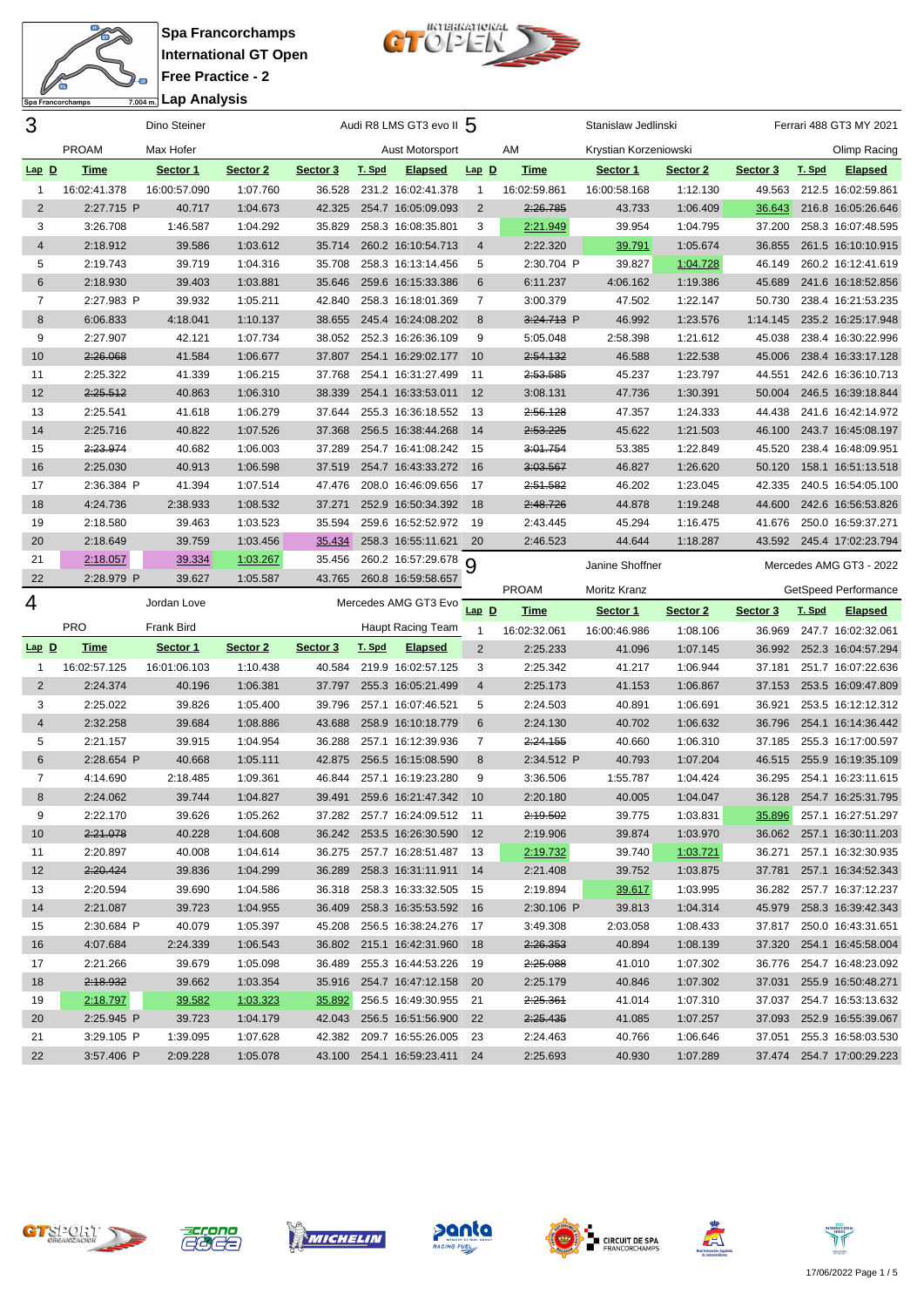



| 11             |              | <b>Stephen Earle</b> |                     |               |        | Ferrari 488 GT3 Evo 19   |                |                      | Kevin Gilardoni      |                      |          |        | Lamborghini Huracan GT3 EVO<br>MY2022                  |
|----------------|--------------|----------------------|---------------------|---------------|--------|--------------------------|----------------|----------------------|----------------------|----------------------|----------|--------|--------------------------------------------------------|
|                | ΑM           | Erwin Zanotti        |                     |               |        | <b>Kessel Racing</b>     |                | <b>PRO</b>           | Glenn Van Berlo      |                      |          |        | Oregon Team                                            |
| $Lap$ $D$      | <b>Time</b>  | Sector 1             | Sector <sub>2</sub> | Sector 3      | T. Spd | <b>Elapsed</b>           | $Lap$ $D$      | <b>Time</b>          | Sector 1             | Sector 2             | Sector 3 | T. Spd | <b>Elapsed</b>                                         |
| -1             | 16:03:14.798 | 16:01:18.187         | 1:14.349            | 42.262        |        | 198.5 16:03:14.798       | $\mathbf{1}$   | 16:03:23.764         | 16:01:14.033         | 1:23.994             | 45.737   |        | 114.6 16:03:23.764                                     |
| $\overline{c}$ | 2:26.563     | 41.966               | 1:07.428            | 37.169        |        | 249.4 16:05:41.361       | $\overline{2}$ | 2:49.359             | 51.302               | 1:20.090             | 37.967   |        | 192.5 16:06:13.123                                     |
| 3              | 2:31.352     | 40.859               | 1:07.214            | 43.279        |        | 255.3 16:08:12.713       | 3              | 2:25.045             | 41.183               | 1:07.263             | 36.599   |        | 250.5 16:08:38.168                                     |
| 4              | 2:23.195     | 40.681               | 1:05.925            | 36.589        |        | 256.5 16:10:35.908       | $\overline{4}$ | 2:22.003             | 40.631               | 1:05.108             | 36.264   |        | 254.1 16:11:00.171                                     |
| 5              | 2:23.097     | 40.488               | 1:05.712            | 36.897        |        | 256.5 16:12:59.005       | 5              | 2:22.138             | 40.470               | 1:04.997             | 36.671   |        | 252.9 16:13:22.309                                     |
| 6              | 2:26.637     | 41.012               | 1:07.578            | 38.047        |        | 255.9 16:15:25.642       | 6              | 2:25.087             | 40.274               | 1:05.325             | 39.488   |        | 254.1 16:15:47.396                                     |
| 7              | 2:24.104     | 40.643               | 1:06.496            | 36.965        |        | 255.9 16:17:49.746       | 7              | 2:31.111 P           | 40.361               | 1:06.138             |          |        | 44.612 255.3 16:18:18.507                              |
| 8              | 2:33.029 P   | 40.505               | 1:06.197            | 46.327        |        | 255.9 16:20:22.775       | 8              | 4:15.435             | 2:29.583             | 1:06.457             | 39.395   |        | 250.0 16:22:33.942                                     |
| 9              | 3:56.984     | 2:09.832             | 1:08.946            | 38.206        |        | 253.5 16:24:19.759       | 9              | 2:22.415             | 40.627               | 1:05.098             | 36.690   |        | 251.1 16:24:56.357                                     |
| 10             | 2:28.120     | 41.528               | 1:08.798            | 37.794        |        | 253.5 16:26:47.879       | 10             | 2:22.151             | 40.200               | 1:04.921             | 37.030   |        | 255.9 16:27:18.508                                     |
| 11             | 2:27.721     | 41.329               | 1:08.486            | 37.906        |        | 255.9 16:29:15.600       | -11            | 2:21.533             | 40.287               | 1:04.895             | 36.351   |        | 254.1 16:29:40.041                                     |
| 12             | 2:28.420     | 41.266               | 1:09.110            | 38.044        |        | 254.7 16:31:44.020       | 12             | 2:22.364             | 40.179               | 1:05.063             | 37.122   |        | 254.7 16:32:02.405                                     |
| 13             | 2:27.799     | 41.248               | 1:08.511            | 38.040        |        | 256.5 16:34:11.819       | -13            | 2:33.067 P           | 40.192               | 1:07.122             | 45.753   |        | 254.1 16:34:35.472                                     |
| 14             | 2:27.253     | 41.240               | 1:08.225            | 37.788        |        | 256.5 16:36:39.072       | 14             | 3:44.758             | 1:51.708             | 1:15.138             | 37.912   |        | 244.8 16:38:20.230                                     |
| 15             | 2:28.942     | 41.325               | 1:09.045            | 38.572        |        | 252.3 16:39:08.014       | 15             | 2:21.593             | 40.624               | 1:04.495             | 36.474   |        | 249.4 16:40:41.823                                     |
| 16             | 2:39.540 P   | 41.209               | 1:10.364            | 47.967        |        | 256.5 16:41:47.554       | 16             | 2:31.540             | 40.300               | 1:10.129             | 41.111   |        | 254.1 16:43:13.363                                     |
| 17             | 4:21.594     | 2:24.546             | 1:13.607            | 43.441        |        | 148.7 16:46:09.148       | -17            | 2:20.770             | 40.095               | 1:04.324             | 36.351   |        | 253.5 16:45:34.133                                     |
| 18             | 2:23.361     | 40.446               | 1:06.059            | 36.856        |        | 256.5 16:48:32.509       | 18             | 2:26.547             | 40.223               | 1:06.060             | 40.264   |        | 253.5 16:48:00.680                                     |
| 19             | 2:32.668     | 40.472               | 1:08.023            | 44.173        |        | 258.3 16:51:05.177       | 19             | 2:21.064             | 40.125               | 1:04.696             | 36.243   |        | 255.3 16:50:21.744                                     |
| 20             | 2:22.826     | 40.420               | 1:05.567            | 36.839        |        | 255.9 16:53:28.003       | 20             | 2:21.103             | 39.877               | 1:04.763             | 36.463   |        | 256.5 16:52:42.847                                     |
| 21             | 2:22.674     | 40.062               | 1:05.719            | 36.893        |        | 257.7 16:55:50.677       | 21             | 2:21.054             | 39.846               | 1:04.788             | 36.420   |        | 256.5 16:55:03.901                                     |
| 22             | 2:38.338 P   | 41.705               | 1:08.905            | 47.728        |        | 227.8 16:58:29.015       | 22             | 2:31.872             | 40.246               | 1:05.867             | 45.759   |        | 254.7 16:57:35.773                                     |
|                |              |                      |                     |               |        |                          |                |                      |                      |                      |          |        |                                                        |
|                |              |                      |                     |               |        |                          | 23             | 2:20.993             | 40.058               | 1:04.574             | 36.361   |        | 255.9 16:59:56.766                                     |
| 18             |              | Reema Juffali        |                     |               |        | Mercedes AMG GT3 - 2022  | 24             | 2:21.157             | 40.056               | 1:04.511             | 36.590   |        | 255.3 17:02:17.923                                     |
|                | PROAM*       | Adam Christodoulou   |                     |               |        | Theeba Motorsport        |                |                      |                      |                      |          |        |                                                        |
| $Lap$ D        | Time         | Sector 1             | Sector 2            | Sector 3      | T. Spd | <b>Elapsed</b>           | 25             |                      | Alexander Hrachowina |                      |          |        | Mercedes AMG GT3 EVO - 2021                            |
| 1              | 16:03:34.398 | 16:01:47.527         | 1:06.034            | 40.837        |        | 250.5 16:03:34.398       |                | ΑM                   | Martin Konrad        |                      |          |        | Mann Filter Team Landgraf                              |
| $\overline{2}$ | 2:21.835     | 39.894               | 1:05.080            | 36.861        |        | 254.7 16:05:56.233 Lap D |                | <u>Time</u>          | Sector 1             | Sector 2             | Sector 3 | T. Spd | <b>Elapsed</b>                                         |
| 3              | 2:20.914     | 39.866               | 1:04.557            | 36.491        |        | 255.9 16:08:17.147       | $\mathbf{1}$   | 16:04:21.001         | 16:02:38.440         | 1:05.759             | 36.802   |        | 248.2 16:04:21.001                                     |
| 4              | 2:27.736 P   | 39.796               | 1:05.166            | 42.774        |        | 259.6 16:10:44.883       | 2              | 2:22.440             | 40.383               | 1:05.445             | 36.612   |        | 251.1 16:06:43.441                                     |
| 5              | 4:28.033     | 2:32.086             | 1:06.977            | 48.970        |        | 250.5 16:15:12.916       | 3              | 2:21.641             | 40.154               | 1:05.162             | 36.325   |        | 253.5 16:09:05.082                                     |
| 6              | 2:22.761     | 40.125               | 1:05.607            | 37.029        |        | 257.7 16:17:35.677       | $\overline{4}$ | 2:21.565             | 39.998               | 1:05.019             | 36.548   |        | 254.7 16:11:26.647                                     |
| 7              | 2:23.701     | 39.722               | 1:06.385            | 37.594        |        | 223.1 16:19:59.378       | 5              | 2:21.779             | 40.047               | 1:05.239             | 36.493   |        | 254.1 16:13:48.426                                     |
| 8              | 2:22.049     | 39.951               | 1:05.486            | 36.612        |        | 256.5 16:22:21.427       | 6              | 2:29.536 P           | 39.965               | 1:05.099             | 44.472   |        | 254.1 16:16:17.962                                     |
| 9              | 2:23.022     | 39.962               | 1:06.148            | 36.912        |        | 254.7 16:24:44.449       | 7              | 3:44.145 P           | 1:53.368             | 1:05.988             |          |        | 44.789 251.7 16:20:02.107                              |
| 10             | 2:30.239 P   | 40.488               | 1:05.697            | 44.054        |        | 255.3 16:27:14.688       | 8              | 4:10.161             | 2:22.109             | 1:09.388             |          |        | 38.664 248.8 16:24:12.268                              |
| 11             | 11:51.258    | 10:04.449            | 1:08.601            | 38.208        |        | 255.3 16:39:05.946       | 9              | 2:29.166             | 41.662               | 1:09.574             |          |        | 37.930 251.1 16:26:41.434                              |
| 12             | 2:23.596     | 39.975               | 1:06.826            | 36.795        |        | 257.7 16:41:29.542       | 10             | 2:26.747             | 41.329               | 1:07.713             |          |        | 37.705 253.5 16:29:08.181                              |
| 13             | 2:29.977 P   | 40.045               | 1:06.277            | 43.655        |        | 256.5 16:43:59.519       | 11             | 2:29.233             | 41.202               | 1:07.897             | 40.134   |        | 253.5 16:31:37.414                                     |
| 14             | 7:55.267     | 6:14.291             | 1:04.883            | 36.093        |        | 249.4 16:51:54.786       | 12             | 2:30.491             | 41.122               | 1:08.933             |          |        | 40.436 252.3 16:34:07.905                              |
| 15             | 2:20.890     | 39.958               | 1:04.311            | 36.621        |        | 254.1 16:54:15.676       | - 13           | 2:26.510             | 41.319               | 1:07.478             |          |        | 37.713 252.9 16:36:34.415                              |
| 16             | 2:22.169     | 39.875               | 1:05.840            | 36.454        |        | 257.1 16:56:37.845       | 14             | 2:46.244 P           | 46.254               | 1:10.550             | 49.440   |        | 178.8 16:39:20.659                                     |
| 17             | 2:20.213     | 39.908               | 1:04.319            | <u>35.986</u> |        | 254.7 16:58:58.058       | 15             | 3:39.401             | 1:54.215             | 1:07.675             | 37.511   |        | 248.8 16:43:00.060                                     |
| 18             | 2:20.251     | 39.773               | 1:04.202            | 36.276        |        | 255.9 17:01:18.309       | 16             | 2:25.816             | 41.102               | 1:07.202             |          |        | 37.512 251.1 16:45:25.876                              |
|                |              |                      |                     |               |        |                          | 17             | 2:27.262             | 41.151               | 1:08.470             | 37.641   |        | 251.1 16:47:53.138                                     |
|                |              |                      |                     |               |        |                          | 18             | 2:26.104             | 41.107               | 1:07.417             |          |        | 37.580 251.7 16:50:19.242                              |
|                |              |                      |                     |               |        |                          | 19<br>20       | 2:36.159<br>2:28.605 | 41.175<br>43.032     | 1:08.857<br>1:07.933 |          |        | 46.127 251.1 16:52:55.401<br>37.640 251.1 16:55:24.006 |



2:24.718 40.900 1:06.689 37.129 252.3 17:00:13.885

**H**<br>**THE CIRCUIT DE SPA<br>IMP** FRANCORCHAMPS







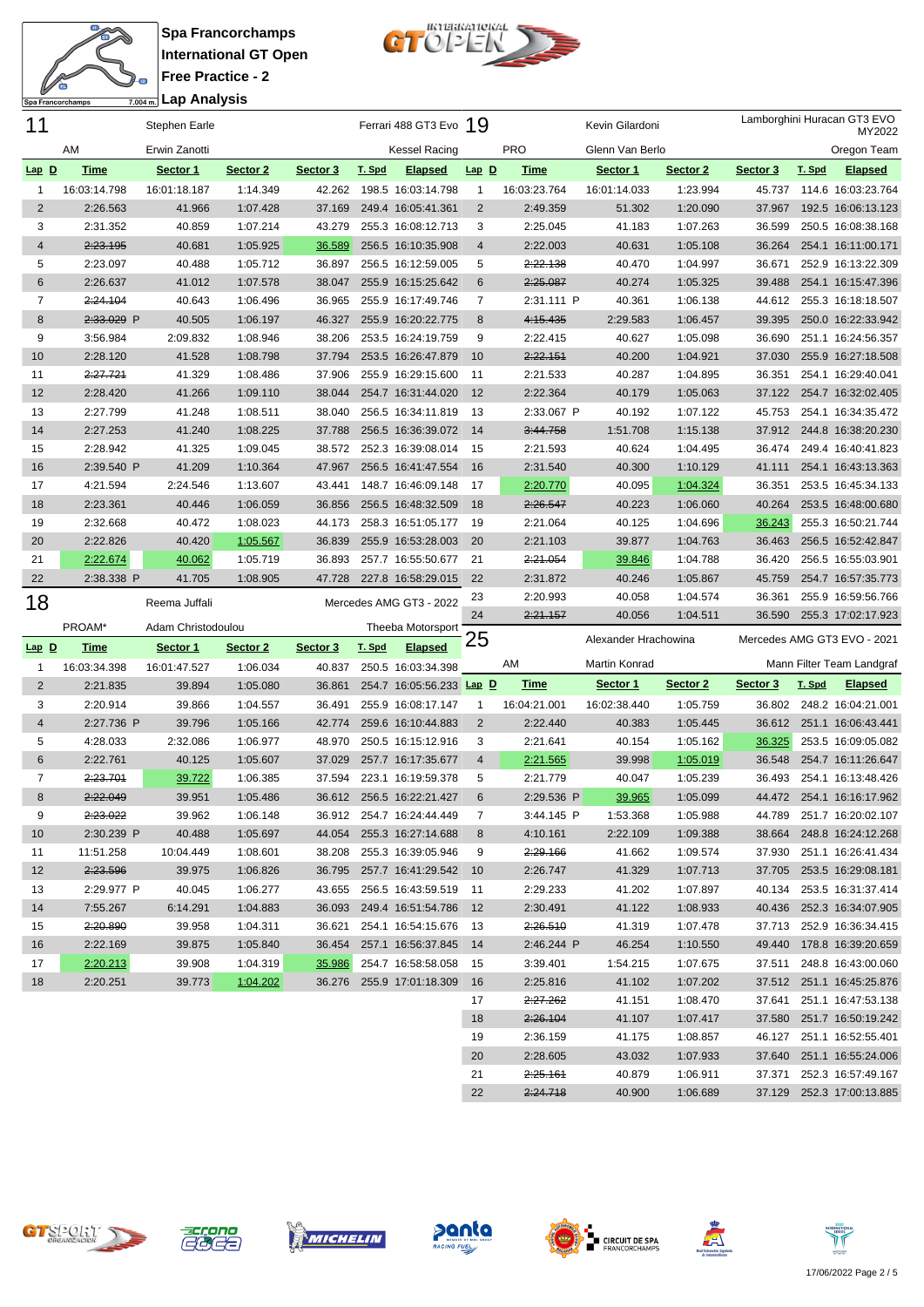



| 33             |                     | <b>Florian Scholze</b> |          |          |        | Mercedes AMG GT3 EVO - 2021 54 |                |              | Dexter Müller          |          |          |        | Mercedes AMG GT3 - 2020           |
|----------------|---------------------|------------------------|----------|----------|--------|--------------------------------|----------------|--------------|------------------------|----------|----------|--------|-----------------------------------|
|                | <b>PROAM</b>        | Alain Valente          |          |          |        | Team GT                        |                | <b>PROAM</b> | <b>Yannick Mettler</b> |          |          |        | <b>SPS Automotive Performance</b> |
| Lap D          | <u>Time</u>         | Sector 1               | Sector 2 | Sector 3 | T. Spd | <b>Elapsed</b>                 | $Lap$ $D$      | <u>Time</u>  | Sector 1               | Sector 2 | Sector 3 | T. Spd | <b>Elapsed</b>                    |
| 1              | 46:03:45.113        | 16:02:02.981           | 1:05.240 |          |        | 36.892 248.2 16:03:45.113      | $\overline{1}$ | 16:52:40.744 | 16:50:47.972           | 1:13.568 | 39.204   |        | 180.9 16:52:40.744                |
| $\overline{2}$ | 2:21.469            | 40.372                 | 1:04.827 | 36.270   |        | 255.3 16:06:06.582             | $\overline{2}$ | 2:24.958     | 40.909                 | 1:07.380 | 36.669   |        | 253.5 16:55:05.702                |
| 3              | 2:20.767            | 40.221                 | 1:04.211 | 36.335   |        | 257.1 16:08:27.349             | 3              | 2:23.206     | 39.657                 | 1:05.068 | 38.481   |        | 259.6 16:57:28.908                |
| 4              | 2:28.178 P          | 40.378                 | 1:04.598 | 43.202   |        | 257.1 16:10:55.527             | 4              | 2:19.594     | 39.673                 | 1:03.894 | 36.027   |        | 257.7 16:59:48.502                |
| 5              | 3:23.830            | 1:40.841               | 1:04.454 | 38.535   |        | 254.1 16:14:19.357             | 5              | 2:20.569     | 39.548                 | 1:04.727 | 36.294   |        | 259.6 17:02:09.071                |
| 6              | 2:18.680            | 39.824                 | 1:03.022 | 35.834   |        | 257.1 16:16:38.037             | 55             |              | Laurent De Meeus       |          |          |        | Ferrari 488 GT3 Evo               |
| 7              | 2:18.571            | 39.630                 | 1:02.936 | 36.005   |        | 260.8 16:18:56.608             |                |              |                        |          |          |        |                                   |
| 8              | 2:22.794            | 40.289                 | 1:06.003 | 36.502   |        | 256.5 16:21:19.402             |                | AM'          | Jamie Stanley          |          |          |        | AF Corse                          |
| 9              | 2:27.616 P          | 39.341                 | 1:03.846 | 44.429   |        | 259.6 16:23:47.018             | $Lap$ $D$      | <b>Time</b>  | Sector 1               | Sector 2 | Sector 3 | T. Spd | <b>Elapsed</b>                    |
| 10             | 5:07.947            | 3:23.987               | 1:06.710 | 37.250   |        | 247.7 16:28:54.965             | 1              | 16:02:54.446 | 16:00:55.855           | 1:16.954 |          |        | 41.637 187.1 16:02:54.446         |
| 11             | 2:23.649            | 40.364                 | 1:06.119 | 37.166   |        | 256.5 16:31:18.614             | $\overline{2}$ | 2:37.254 P   | 40.839                 | 1:10.643 |          |        | 45.772 210.1 16:05:31.700         |
| 12             | 2:28.643            | 44.403                 | 1:06.914 | 37.326   |        | 240.0 16:33:47.257             | 3              | 3:14.838     | 1:28.899               | 1:05.272 | 40.667   |        | 250.0 16:08:46.538                |
| 13             | 2:25.019            | 40.998                 | 1:06.576 | 37.445   |        | 254.1 16:36:12.276             | 4              | 2:20.588     | 39.569                 | 1:04.928 | 36.091   |        | 260.2 16:11:07.126                |
| 14             | 2:24.448            | 41.122                 | 1:06.147 | 37.179   |        | 254.7 16:38:36.724             | 5              | 2:28.865 P   | 39.724                 | 1:04.648 | 44.493   |        | 257.7 16:13:35.991                |
| 15             | 2:23.609            | 40.561                 | 1:05.849 | 37.199   |        | 254.7 16:41:00.333             | 6              | 5:33.615     | 3:46.244               | 1:08.922 | 38.449   |        | 250.0 16:19:09.606                |
| 16             | 2:23.312            | 40.510                 | 1:05.882 | 36.920   |        | 255.9 16:43:23.645             | 7              | 2:30.393     | 41.703                 | 1:09.911 | 38.779   |        | 250.5 16:21:39.999                |
| 17             | 2:24.126            | 40.698                 | 1:06.339 | 37.089   |        | 256.5 16:45:47.771             | 8              | 2:30.473     | 41.830                 | 1:09.433 | 39.210   |        | 247.7 16:24:10.472                |
| 18             | 2:23.312            | 40.218                 | 1:05.675 | 37.419   |        | 255.9 16:48:11.083             | 9              | 2:27.748     | 41.437                 | 1:08.452 | 37.859   |        | 249.4 16:26:38.220                |
| 19             | 2:28.104            | 43.075                 | 1:07.969 | 37.060   |        | 250.0 16:50:39.187             | 10             | 2:28.316     | 41.310                 | 1:09.020 | 37.986   |        | 251.7 16:29:06.536                |
| 20             | 2:23.326            | 40.472                 | 1:05.533 | 37.321   |        | 256.5 16:53:02.513             | 11             | 2:26.943     | 40.941                 | 1:08.406 | 37.596   |        | 254.1 16:31:33.479                |
| 21             | 2:24.881            | 40.492                 | 1:07.328 | 37.061   |        | 255.3 16:55:27.394             | 12             | 2:26.693     | 41.151                 | 1:07.687 | 37.855   |        | 255.3 16:34:00.172                |
| 22             | 2:23.600            | 40.328                 | 1:06.108 | 37.164   |        | 258.3 16:57:50.994             | 13             | 2:26.631     | 40.879                 | 1:07.786 | 37.966   |        | 253.5 16:36:26.803                |
| 23             | 2:23.963            | 40.403                 | 1:06.455 | 37.105   |        | 258.3 17:00:14.957             | 14             | 2:38.482 P   | 41.461                 | 1:09.750 | 47.271   |        | 255.9 16:39:05.285                |
| 39             |                     | Piti Bhirombhakdi      |          |          |        | Porsche 911 GT3R - 2019        | 15             | 3:39.177     | 1:52.852               | 1:08.625 | 37.700   |        | 246.0 16:42:44.462                |
|                |                     |                        |          |          |        |                                | 16             | 2:24.544     | 40.929                 | 1:06.581 | 37.034   |        | 252.9 16:45:09.006                |
|                | <b>PROAM</b>        | Earl Bamber            |          |          |        | Singha Racing Team TP 12       | 17             | 2:24.580     | 40.664                 | 1:06.955 | 36.961   |        | 252.3 16:47:33.586                |
| $Lap$ $D$      | <b>Time</b>         | Sector 1               | Sector 2 | Sector 3 | T. Spd | <b>Elapsed</b>                 | 18             | 2:24.902     | 40.747                 | 1:07.045 | 37.110   |        | 252.9 16:49:58.488                |
| $\mathbf{1}$   | 16:04:30.682        | 16:02:44.768           | 1:08.152 | 37.762   |        | 239.4 16:04:30.682             | 19             | 2:24.448     | 40.697                 | 1:06.835 | 36.916   |        | 253.5 16:52:22.936                |
| $\overline{2}$ | 2:26.882            | 41.584                 | 1:07.410 | 37.888   |        | 248.2 16:06:57.564             | 20             | 2:24.651     | 40.384                 | 1:06.841 | 37.426   |        | 254.7 16:54:47.587                |
| 3              | 2:24.376            | 40.927                 | 1:06.048 | 37.401   |        | 250.5 16:09:21.940             | 21             | 2:24.515     | 40.433                 | 1:06.819 | 37.263   |        | 254.1 16:57:12.102                |
| 4              | 2:23.836            | 40.629                 | 1:06.322 | 36.885   |        | 252.3 16:11:45.776             | 22             | 2:35.736 P   | 40.700                 | 1:06.986 |          |        | 48.050 255.3 16:59:47.838         |
| 5              | 2:24.065            | 40.998                 | 1:05.950 | 37.117   |        | 250.0 16:14:09.841             |                |              |                        |          |          |        |                                   |
| 6              | 2:23.569            | 40.653                 | 1:06.059 | 36.857   |        | 250.5 16:16:33.410             |                |              |                        |          |          |        |                                   |
| 7              | 2:23.090            | 40.365                 | 1:05.391 | 37.334   |        | 254.1 16:18:56.500             |                |              |                        |          |          |        |                                   |
| 8              | <del>2:25.423</del> | 41.156                 | 1:06.553 |          |        | 37.714 252.9 16:21:21.923      |                |              |                        |          |          |        |                                   |
| 9              | 2:24.155            | 40.718                 | 1:06.128 | 37.309   |        | 253.5 16:23:46.078             |                |              |                        |          |          |        |                                   |
| 10             | 2:25.809            | 40.754                 | 1:07.657 | 37.398   |        | 251.7 16:26:11.887             |                |              |                        |          |          |        |                                   |
| 11             | 2:23.958            | 41.046                 | 1:06.228 | 36.684   |        | 250.5 16:28:35.845             |                |              |                        |          |          |        |                                   |
| 12             | 2:23.786            | 40.542                 | 1:06.103 | 37.141   |        | 251.7 16:30:59.631             |                |              |                        |          |          |        |                                   |
| 13             | 2:23.068            | 40.267                 | 1:05.479 | 37.322   |        | 252.3 16:33:22.699             |                |              |                        |          |          |        |                                   |
| 14             | 2:24.502            | 40.374                 | 1:06.993 | 37.135   |        | 250.5 16:35:47.201             |                |              |                        |          |          |        |                                   |
| 15             | 2:36.279 P          | 40.576                 | 1:08.322 | 47.381   |        | 247.1 16:38:23.480             |                |              |                        |          |          |        |                                   |
| 16             | 4:02.196 P          | 2:15.676               | 1:04.705 |          |        | 41.815 250.5 16:42:25.676      |                |              |                        |          |          |        |                                   |
| 17             | 3:30.610            | 1:48.807               | 1:05.747 | 36.056   |        | 256.5 16:45:56.286             |                |              |                        |          |          |        |                                   |
| 18             | 2:19.693            | 39.711                 | 1:04.182 |          |        | 35.800 254.7 16:48:15.979      |                |              |                        |          |          |        |                                   |





 2:26.294 P 39.686 1:04.805 41.803 258.3 16:50:42.273 3:38.371 1:53.373 1:07.450 37.548 240.0 16:54:20.644 2:36.989 P 40.817 1:07.566 48.606 250.5 16:56:57.633









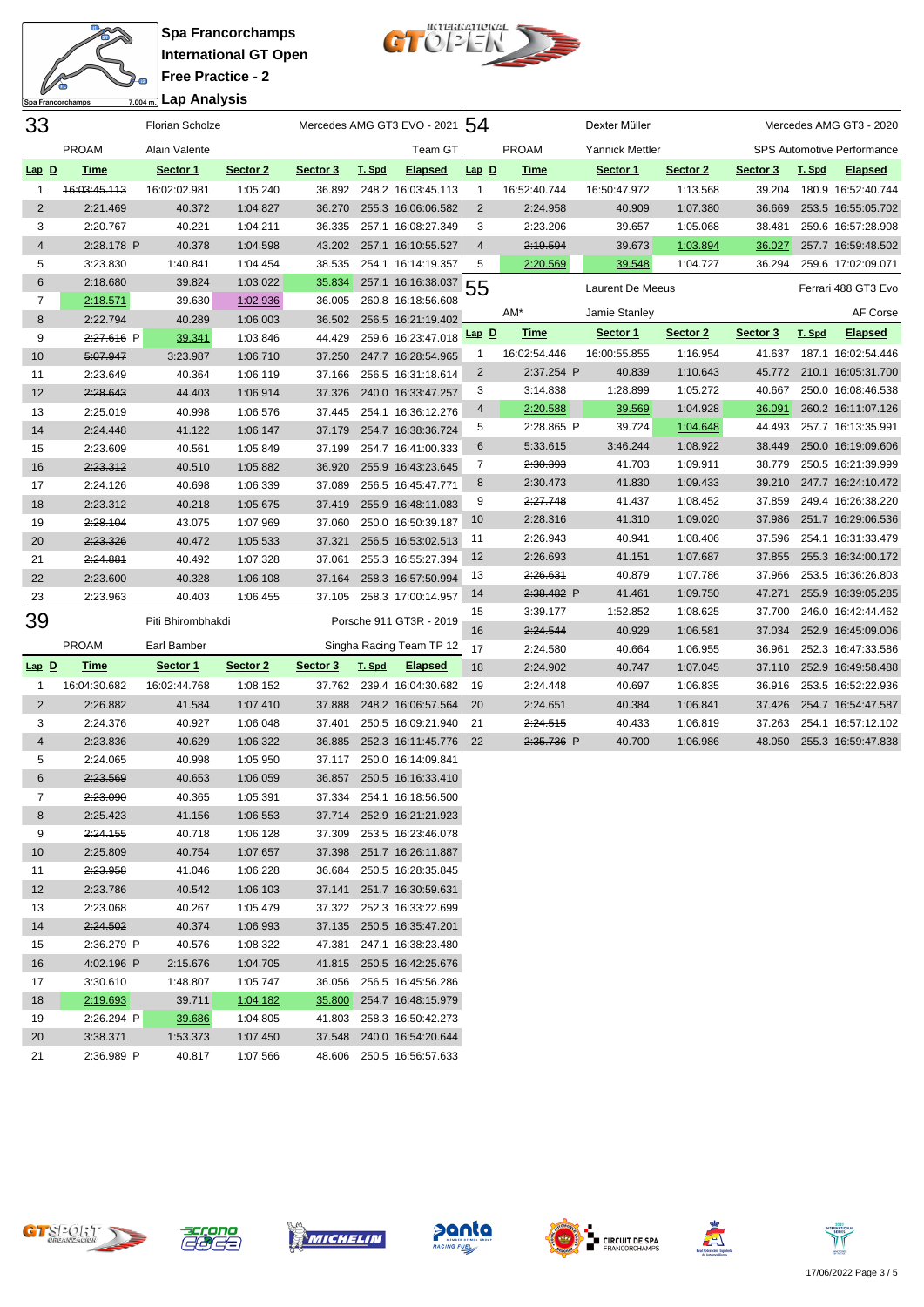



| 63             |                      | <b>Benjamin Hites</b> |                      |                  |        | Lamborghini Huracan GT3 EVO<br>MY2022    | 77             |                        | Omar Jackson            |                      |                  |        | Ferrari 488 GT3 Evo                      |
|----------------|----------------------|-----------------------|----------------------|------------------|--------|------------------------------------------|----------------|------------------------|-------------------------|----------------------|------------------|--------|------------------------------------------|
|                | <b>PRO</b>           | Leonardo Pulcini      |                      |                  |        | Oregon Team                              |                | AM*                    | <b>Charles Hollings</b> |                      |                  |        | <b>Kessel Racing</b>                     |
| $Lap$ $D$      | <b>Time</b>          | Sector 1              | Sector 2             | Sector 3         | T. Spd | <b>Elapsed</b>                           | $Lap$ $D$      | <b>Time</b>            | Sector 1                | Sector 2             | Sector 3         | T. Spd | <b>Elapsed</b>                           |
| 1              | 16:02:48.448         | 16:00:51.600          | 1:14.161             | 42.687           |        | 204.5 16:02:48.448                       | $\mathbf 1$    | 16:03:10.552           | 16:01:19.440            | 1:10.911             | 40.201           |        | 211.7 16:03:10.552                       |
| $\sqrt{2}$     | 2:31.251             | 43.443                | 1:10.008             | 37.800           |        | 248.2 16:05:19.699                       | $\overline{2}$ | 2:36.868 P             | 41.694                  | 1:08.360             | 46.814           |        | 252.3 16:05:47.420                       |
| 3              | 2:36.330 P           | 40.406                | 1:09.497             | 46.427           |        | 255.3 16:07:56.029                       | 3              | 6:04.719               | 4:14.972                | 1:10.754             | 38.993           |        | 241.0 16:11:52.139                       |
| $\overline{4}$ | 3:33.278             | 1:50.838              | 1:06.131             | 36.309           |        | 252.3 16:11:29.307                       | 4              | 2:39.778 P             | 42.056                  | 1:08.928             | 48.794           |        | 251.1 16:14:31.917                       |
| 5              | 2:22.555             | 40.547                | 1:05.415             | 36.593           |        | 254.7 16:13:51.862                       | 5              | 6:23.558               | 4:05.995                | 1:07.005             | 1:10.558         |        | 251.7 16:20:55.475                       |
| 6              | 2:22.942             | 40.860                | 1:05.323             | 36.759           |        | 252.9 16:16:14.804                       | 6              | 2:44.776               | 52.062                  | 1:10.768             | 41.946           |        | 248.8 16:23:40.251                       |
| 7              | 2:22.615             | 40.301                | 1:05.708             | 36.606           |        | 256.5 16:18:37.419                       | 7              | 2:47.568 P             | 42.167                  | 1:14.075             | 51.326           |        | 245.4 16:26:27.819                       |
| 8              | 2:21.839             | 40.240                | 1:04.974             | 36.625           |        | 255.9 16:20:59.258                       | 8              | 4:35.506               | 2:51.106                | 1:06.706             | 37.694           |        | 248.2 16:31:03.325                       |
| 9              | 2:21.839             | 40.106                | 1:05.028             | 36.705           |        | 255.9 16:23:21.097                       | 9              | 2:29.966 P             | 40.923                  | 1:05.202             | 43.841           |        | 253.5 16:33:33.291                       |
| 10             | 2:22.210             | 40.088                | 1:05.524             | 36.598           |        | 254.7 16:25:43.307                       | 10             | 5:13.641               | 3:29.194                | 1:06.537             | 37.910           |        | 253.5 16:38:46.932                       |
| 11             | 2:29.777 P           | 40.257                | 1:05.409             | 44.111           |        | 255.9 16:28:13.084                       | - 11           | 2:22.173               | <u>40.441</u>           | 1:04.995             | 36.737           |        | 255.9 16:41:09.105                       |
| 12             | 3:17.606             | 1:32.869              | 1:05.934             | 38.803           |        | 254.7 16:31:30.690                       | 12             | 2:33.891 P             | 40.624                  | 1:07.918             | 45.349           |        | 247.1 16:43:42.996                       |
| 13             | 2:22.212             | 40.327                | 1:05.128             | 36.757           |        | 256.5 16:33:52.902                       | - 13           | 4:46.807               | 2:56.047                | 1:11.994             | 38.766           |        | 235.2 16:48:29.803                       |
| 14             | 2:28.566 P           | 39.968                | 1:05.506             | 43.092           |        | 257.7 16:36:21.468                       | 14             | 2:29.218               | 41.536                  | 1:09.158             | 38.524           |        | 254.1 16:50:59.021                       |
| 15             | 5:33.648             | 3:46.039              | 1:09.004             | 38.605           |        | 248.2 16:41:55.116                       | 15             | 2:43.002 P             | 41.418                  | 1:09.476             | 52.108           |        | 251.1 16:53:42.023                       |
| 16             | 2:20.632             | 40.270                | 1:04.136             | 36.226           |        | 254.1 16:44:15.748                       | 33             |                        | Murat Ruhi Cuhadaroglu  |                      |                  |        | Ferrari 488 GT3 Evo                      |
| 17             | 2:26.878 P           | 40.241                | 1:04.108             | 42.529           |        | 254.1 16:46:42.626                       |                | <b>PROAM</b>           | David Fumanelli         |                      |                  |        | Kessel Racing                            |
| 18             | 3:45.340             | 1:59.916              | 1:05.376             | 40.048           |        | 254.1 16:50:27.966                       |                |                        |                         |                      |                  |        |                                          |
| 19             | 2:24.761             | 39.813                | 1:07.746             | 37.202           |        | 257.7 16:52:52.727                       | $Lap$ $D$      | <b>Time</b>            | Sector 1                | Sector 2             | Sector 3         | T. Spd | <b>Elapsed</b>                           |
| 20             | 2:23.754             | 40.635                | 1:04.847             | 38.272           |        | 257.7 16:55:16.481                       | $\mathbf{1}$   | 16:03:12.085           | 16:01:15.304            | 1:14.754             | 42.027           |        | 143.2 16:03:12.085                       |
| 21             | 2:19.915             | 39.660                | 1:04.132             | 36.123           |        | 258.3 16:57:36.396                       | $\overline{2}$ | 2:28.109               | 41.617                  | 1:08.158             | 38.334           |        | 253.5 16:05:40.194                       |
| 22             | 2:25.590             | 39.657                | 1:09.056             | 36.877           |        | 261.5 17:00:01.986                       | 3              | 2:26.767               | 41.417                  | 1:07.297             | 38.053           |        | 252.9 16:08:06.961                       |
| 23             | 2:26.862 P           | 39.624                | 1:03.996             | 43.242           |        | 257.7 17:02:28.848                       | 4              | 2:25.681               | 41.059                  | 1:06.949             | 37.673           |        | 255.9 16:10:32.642                       |
| 72             |                      | Nick Moss             |                      |                  |        | McLaren 720 S GT3                        | 5              | 2:25.415               | 40.986                  | 1:06.548             | 37.881           |        | 254.7 16:12:58.057                       |
|                |                      |                       |                      |                  |        |                                          |                |                        |                         |                      |                  |        |                                          |
|                |                      |                       |                      |                  |        |                                          | 6              | 2:44.944               | 41.108                  | 1:21.494             | 42.342           |        | 254.7 16:15:43.001                       |
|                | <b>PRO</b>           | Joe Osborne           |                      |                  |        | Optimum Motorsport                       | $\overline{7}$ | 2:25.580               | 41.410                  | 1:06.507             | 37.663           |        | 253.5 16:18:08.581                       |
| $Lap$ $D$      | <b>Time</b>          | Sector 1              | Sector 2             | Sector 3         | T. Spd | <b>Elapsed</b>                           | 8              | 2:26.928               | 40.847                  | 1:06.593             | 39.488           |        | 255.9 16:20:35.509                       |
| 1              | 16:02:59.176         | 16:01:04.494          | 1:13.727             | 40.955           |        | 180.6 16:02:59.176                       | 9              | 2:24.899               | 41.083                  | 1:06.259             | 37.557           |        | 254.1 16:23:00.408                       |
| $\overline{2}$ | 2:32.291             | 42.319                | 1:11.026             | 38.946           |        | 196.0 16:05:31.467                       | 10             | 2:44.546 P             | 42.763                  | 1:13.502             | 48.281           |        | 250.5 16:25:44.954                       |
| 3              | 2:25.300             | 40.917                | 1:06.805             | 37.578           |        | 254.1 16:07:56.767                       | - 11           | 3:34.357               | 1:51.965                | 1:05.775             | 36.617           |        | 252.9 16:29:19.311                       |
| 4              | 2:24.141             | 40.739                | 1:06.262             | 37.140           |        | 256.5 16:10:20.908                       | 12             | 2:23.460               | 39.895                  | 1:05.260             | 38.305           |        | 258.3 16:31:42.771                       |
| 5<br>6         | 2:23.851             | 40.554                | 1:06.464             | 36.833           |        | 256.5 16:12:44.759                       | -13<br>14      | 2:23.990<br>2:20.139   | 39.873                  | 1:04.572             | 39.545           |        | 257.7 16:34:06.761                       |
| 7              | 2:25.108<br>2:23.903 | 40.675                | 1:06.549             | 37.884<br>36.918 |        | 257.1 16:15:09.867                       | - 15           |                        | 39.765                  | 1:03.738             | 36.636<br>49.835 |        | 258.3 16:36:26.900                       |
| 8              |                      | 40.440                | 1:06.545<br>1:10.994 |                  |        | 257.7 16:17:33.770                       | - 16           | 2:34.490 P<br>4:20.615 | 39.641                  | 1:05.014             |                  |        | 259.6 16:39:01.390                       |
|                | 2:38.675 P           | 41.017                |                      | 46.664           |        | 194.2 16:20:12.445                       |                | 2:19.895               | 2:37.586                | 1:05.541<br>1:03.790 | 37.488           |        | 254.1 16:43:22.005                       |
| 9              | 3:29.269<br>2:21.087 | 1:48.432<br>40.633    | 1:04.608<br>1:04.486 | 36.229           |        | 255.9 16:23:41.714<br>252.9 16:26:02.801 | - 17<br>18     |                        | 40.066<br>39.692        |                      | 36.039<br>40.283 |        | 256.5 16:45:41.900<br>257.1 16:48:05.398 |
| 10<br>11       | 2:20.571             | 40.187                | 1:04.147             | 35.968<br>36.237 |        | 257.7 16:28:23.372                       | - 19           | 2:23.498<br>2:19.467   | 39.524                  | 1:03.523<br>1:03.810 | 36.133           |        | 259.6 16:50:24.865                       |
| 12             | 2:20.457             | 40.040                | 1:04.132             | 36.285           |        | 257.7 16:30:43.829                       | 20             | 2:30.752 P             | 40.073                  | 1:06.073             | 44.606           |        | 257.7 16:52:55.617                       |
| 13             | 2:28.441 P           | 40.083                | 1:05.203             | 43.155           |        | 258.3 16:33:12.270                       | 21             | 3:45.309               | 1:55.830                | 1:11.146             | 38.333           |        | 244.8 16:56:40.926                       |
| 14             | 3:34.344             | 1:50.716              | 1:06.104             | 37.524           |        | 250.5 16:36:46.614                       | 22             | 2:25.470               | 41.026                  | 1:07.050             | 37.394           |        | 253.5 16:59:06.396                       |
| 15             | 2:23.079             | 40.369                | 1:06.031             | 36.679           |        | 257.1 16:39:09.693                       | 23             | 2:27.298               | 41.153                  | 1:07.954             | 38.191           |        | 254.1 17:01:33.694                       |
| 16             | 2:27.736             | 40.047                | 1:06.208             | 41.481           |        | 258.3 16:41:37.429                       |                |                        |                         |                      |                  |        |                                          |
| 17             | 2:21.922             | 40.113                | 1:05.219             | 36.590           |        | 257.1 16:43:59.351                       |                |                        |                         |                      |                  |        |                                          |
| 18             | 2:21.902             | 40.385                | 1:05.064             | 36.453           |        | 256.5 16:46:21.253                       |                |                        |                         |                      |                  |        |                                          |
| 19             | 2:21.896             | 40.393                | 1:05.186             | 36.317           |        | 256.5 16:48:43.149                       |                |                        |                         |                      |                  |        |                                          |
| 20             | 2:34.755 P           | 41.029                | 1:07.524             | 46.202           |        | 256.5 16:51:17.904                       |                |                        |                         |                      |                  |        |                                          |
| 21             | 3:34.566             | 1:53.520              | 1:04.847             | 36.199           |        | 256.5 16:54:52.470                       |                |                        |                         |                      |                  |        |                                          |
| 22             | 2:30.002             | 39.990                | 1:04.289             | 45.723           |        | 258.9 16:57:22.472                       |                |                        |                         |                      |                  |        |                                          |
| 23             | 2:20.235             | 40.042                | 1:04.082             | 36.111           |        | 258.3 16:59:42.707                       |                |                        |                         |                      |                  |        |                                          |













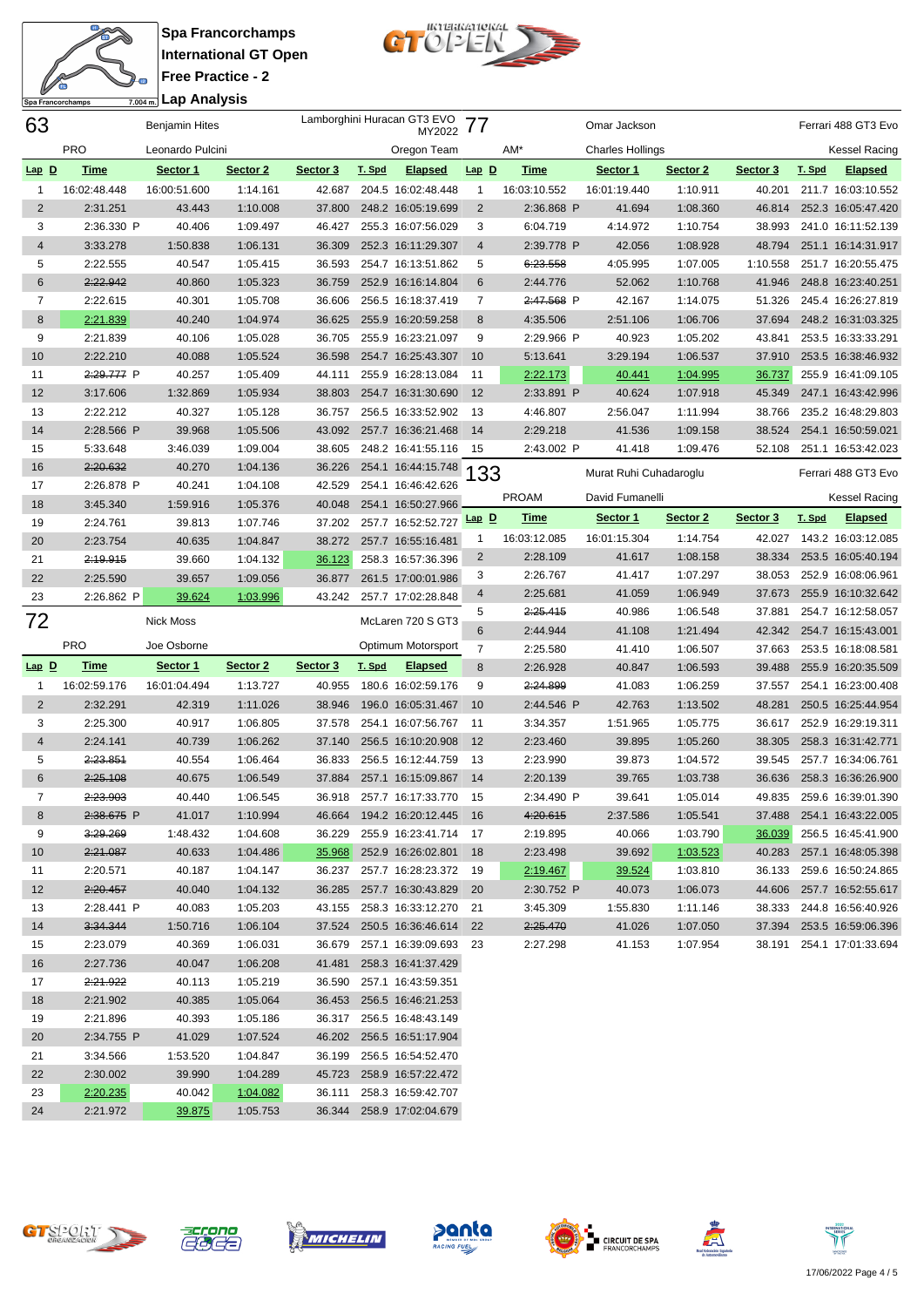



| 777     |              | Marcin Jedlinski |          |          |        | Audi R8 GT3 Evo 2 911   |                |              | Sébastien Baud |          |          |        | Mercedes AMG GT3 - 2022 |
|---------|--------------|------------------|----------|----------|--------|-------------------------|----------------|--------------|----------------|----------|----------|--------|-------------------------|
|         | <b>PROAM</b> | Karol Basz       |          |          |        | Olimp Racing            |                | PROAM*       | Steve Jans     |          |          |        | GetSpeed Performance    |
| $Lap$ D | <b>Time</b>  | Sector 1         | Sector 2 | Sector 3 | T. Spd | <b>Elapsed</b>          | $Lap$ D        | <b>Time</b>  | Sector 1       | Sector 2 | Sector 3 | T. Spd | <b>Elapsed</b>          |
| -1      | 16:02:40.997 | 16:00:53.600     | 1:08.923 | 38.474   |        | 241.0 16:02:40.997      | -1             | 16:02:53.387 | 16:01:07.721   | 1:07.594 | 38.072   |        | 244.3 16:02:53.387      |
| 2       | 2:25.631     | 41.220           | 1:06.743 | 37.668   |        | 245.4 16:05:06.628      | $\overline{2}$ | 2:24.860     | 40.957         | 1:06.370 | 37.533   |        | 252.3 16:05:18.247      |
| 3       | 2:24.778     | 41.192           | 1:05.843 | 37.743   |        | 251.1 16:07:31.406      | 3              | 2:24.012     | 40.609         | 1:06.206 | 37.197   |        | 254.1 16:07:42.259      |
| 4       | 2:25.584     | 40.749           | 1:06.237 | 38.598   |        | 254.1 16:09:56.990      | $\overline{4}$ | 2:25.702     | 42.193         | 1:06.337 | 37.172   |        | 252.3 16:10:07.961      |
| 5       | 2:27.938     | 43.789           | 1:07.019 | 37.130   |        | 236.3 16:12:24.928      | 5              | 2:25.740     | 40.796         | 1:06.883 | 38.061   |        | 253.5 16:12:33.701      |
| 6       | 2:24.148     | 40.693           | 1:05.945 | 37.510   |        | 254.1 16:14:49.076      | 6              | 2:24.601     | 40.765         | 1:06.379 | 37.457   |        | 254.7 16:14:58.302      |
| 7       | 2:22.593     | 40.441           | 1:05.361 | 36.791   |        | 256.5 16:17:11.669      | 7              | 2:32.538 P   | 40.987         | 1:06.170 | 45.381   |        | 254.1 16:17:30.840      |
| 8       | 2:22.932     | 40.450           | 1:05.441 | 37.041   |        | 256.5 16:19:34.601      | 8              | 4:17.407     | 2:28.840       | 1:07.336 | 41.231   |        | 253.5 16:21:48.247      |
| 9       | 2:23.031     | 40.601           | 1:05.242 | 37.188   |        | 258.3 16:21:57.632      | 9              | 2:25.497     | 40.680         | 1:07.029 | 37.788   |        | 254.7 16:24:13.744      |
| 10      | 2:52.524     | 40.732           | 1:21.858 | 49.934   |        | 252.9 16:24:50.156      | 10             | 2:25.397     | 40.667         | 1:07.445 | 37.285   |        | 257.7 16:26:39.141      |
| 11      | 2:22.773     | 40.822           | 1:05.280 | 36.671   |        | 254.7 16:27:12.929      | 11             | 2:25.804     | 41.159         | 1:07.448 | 37.197   |        | 256.5 16:29:04.945      |
| 12      | 2:22.541     | 40.244           | 1:05.160 | 37.137   |        | 257.1 16:29:35.470      | 12             | 2:26.367     | 41.261         | 1:07.069 | 38.037   |        | 257.1 16:31:31.312      |
| 13      | 2:28.888     | 42.026           | 1:08.345 | 38.517   |        | 247.1 16:32:04.358      | -13            | 2:33.078 P   | 40.418         | 1:07.631 | 45.029   |        | 257.1 16:34:04.390      |
| 14      | 2:33.241     | 40.432           | 1:11.965 | 40.844   |        | 255.9 16:34:37.599      | 14             | 4:58.334     | 3:12.191       | 1:08.297 | 37.846   |        | 254.7 16:39:02.724      |
| 15      | 2:23.249     | 40.324           | 1:05.688 | 37.237   |        | 255.9 16:37:00.848      | 15             | 2:34.729 P   | 40.437         | 1:10.253 | 44.039   |        | 255.3 16:41:37.453      |
| 16      | 2:40.479 P   | 40.693           | 1:06.248 | 53.538   |        | 256.5 16:39:41.327      | 16             | 6:39.620     | 4:55.043       | 1:06.096 | 38.481   |        | 250.5 16:48:17.073      |
| 17      | 4:50.045     | 3:09.066         | 1:04.503 | 36.476   |        | 252.3 16:44:31.372      | -17            | 2:22.987     | 40.030         | 1:06.014 | 36.943   |        | 258.9 16:50:40.060      |
| 18      | 2:19.049     | 39.553           | 1:03.548 | 35.948   |        | 258.9 16:46:50.421      | 18             | 2:23.089     | 40.141         | 1:05.952 | 36.996   |        | 258.3 16:53:03.149      |
| 19      | 2:19.213     | 39.479           | 1:03.867 | 35.867   |        | 260.2 16:49:09.634      | 19             | $2:29.857$ P | 39.872         | 1:06.314 | 43.671   |        | 260.2 16:55:33.006      |
| 20      | 2:19.441     | 39.488           | 1:04.083 | 35.870   |        | 260.8 16:51:29.075      | 20             | 3:36.544     | 1:50.072       | 1:06.986 | 39.486   |        | 254.1 16:59:09.550      |
| 21      | 2:29.634     | 39.585           | 1:11.040 | 39.009   |        | 259.6 16:53:58.709      | 21             | 2:25.094     | 40.163         | 1:06.435 | 38.496   |        | 257.7 17:01:34.644      |
| 22      | 2:27.458 P   | 39.590           | 1:04.650 | 43.218   |        | 259.6 16:56:26.167      |                |              |                |          |          |        |                         |
| 786     |              | Kiki Sak Nana    |          |          |        | Mercedes AMG GT3 - 2022 |                |              |                |          |          |        |                         |

|                | AM           | Adam Osieka  |          |          |        | GetSpeed Performance |
|----------------|--------------|--------------|----------|----------|--------|----------------------|
| $Lap$ D        | Time         | Sector 1     | Sector 2 | Sector 3 | T. Spd | <b>Elapsed</b>       |
| 1              | 16:02:46.066 | 16:00:56.827 | 1:10.443 | 38.796   | 224.5  | 16:02:46.066         |
| $\overline{2}$ | 2:28.450     | 42.172       | 1:08.088 | 38.190   | 250.0  | 16:05:14.516         |
| 3              | 2:28.091     | 41.687       | 1:07.940 | 38.464   | 250.5  | 16:07:42.607         |
| $\overline{4}$ | 2:29.924     | 41.905       | 1:09.028 | 38.991   |        | 220.4 16:10:12.531   |
| 5              | 2:27.289     | 41.576       | 1:07.775 | 37.938   | 252.9  | 16:12:39.820         |
| 6              | 2:26.848     | 41.456       | 1:07.600 | 37.792   | 256.5  | 16:15:06.668         |
| 7              | 2:25.931     | 41.027       | 1:07.187 | 37.717   | 253.5  | 16:17:32.599         |
| 8              | 2:27.095     | 41.255       | 1:07.438 | 38.402   | 254.7  | 16:19:59.694         |
| 9              | 2:26.269     | 41.197       | 1:07.408 | 37.664   | 255.3  | 16:22:25.963         |
| 10             | 2:26.840     | 40.957       | 1:07.626 | 38.257   | 251.7  | 16:24:52.803         |
| 11             | 2:25.560     | 41.017       | 1:06.832 | 37.711   | 252.3  | 16:27:18.363         |
| 12             | 2:26.832     | 41.683       | 1:06.989 | 38.160   | 253.5  | 16:29:45.195         |
| 13             | 2:37.222 P   | 41.382       | 1:07.493 | 48.347   | 252.3  | 16:32:22.417         |
| 14             | 4:12.472     | 2:27.411     | 1:07.992 | 37.069   | 254.1  | 16:36:34.889         |
| 15             | 2:25.256     | 40.578       | 1:07.080 | 37.598   | 254.1  | 16:39:00.145         |
| 16             | 2:21.749     | 40.336       | 1:05.051 | 36.362   | 251.7  | 16:41:21.894         |
| 17             | 2:21.343     | 40.078       | 1:04.825 | 36.440   | 254.1  | 16:43:43.237         |
| 18             | 2:21.346     | 39.760       | 1:04.907 | 36.679   | 254.7  | 16:46:04.583         |
| 19             | 2:28.980 P   | 40.074       | 1:05.717 | 43.189   | 254.7  | 16:48:33.563         |
| 20             | 3:29.956     | 1:45.758     | 1:06.154 | 38.044   | 253.5  | 16:52:03.519         |
| 21             | 2:21.574     | 40.094       | 1:04.943 | 36.537   | 255.9  | 16:54:25.093         |
| 22             | 2:22.591     | 39.822       | 1:04.992 | 37.777   | 256.5  | 16:56:47.684         |
| 23             | 2:20.929     | 39.728       | 1:04.822 | 36.379   | 258.3  | 16:59:08.613         |
| 24             | 2:22.819     | 39.858       | 1:05.999 | 36.962   | 258.3  | 17:01:31.432         |











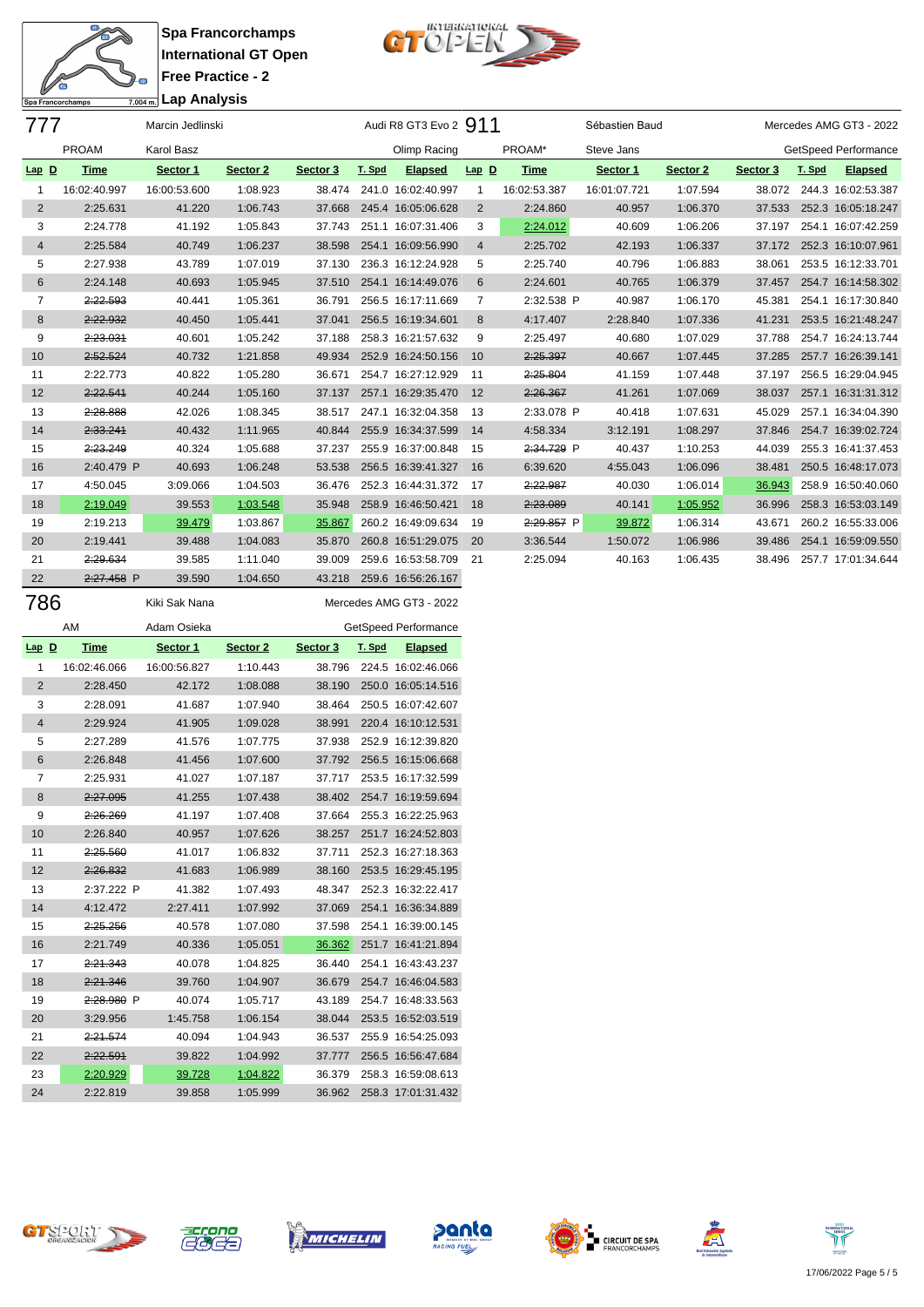



**Best Sectors Results**

|                 |                                  | Sector - 1               |        |             | Sector - 2               |          |            | Sector - 3               |             |                |             | <b>Ideal Lap vs Best Lap</b> |                                |          |                |
|-----------------|----------------------------------|--------------------------|--------|-------------|--------------------------|----------|------------|--------------------------|-------------|----------------|-------------|------------------------------|--------------------------------|----------|----------------|
| <b>Clas</b>     | $\underline{\mathsf{N}^{\circ}}$ | <b>Driver</b>            | Time   | $N^{\circ}$ | <b>Driver</b>            | Time     | <b>N</b> ° | <b>Driver</b>            | <b>Time</b> | Clas           | $N^{\circ}$ | <b>Driver</b>                | <b>Ideal Lap Best Lap Clas</b> |          |                |
|                 |                                  | Steiner - Hofer          | 39.334 | 33          | Scholze - Valente        | 1:02.936 | 3          | Steiner - Hofer          | 35.434      |                | з           | Steiner - Hofer              | 2:18.035                       | 2:18.057 |                |
| 2               | 33                               | Scholze - Valente        | 39.341 | 3           | Steiner - Hofer          | 1:03.267 | 39         | Bhirombhakdi - Bamber    | 35.800      | $\overline{2}$ | 33          | Scholze - Valente            | 2:18.111                       | 2:18.571 | $\overline{2}$ |
| 3               | 777                              | Jedlinski - Basz         | 39.479 |             | Love - Bird              | 1:03.323 | 33         | Scholze - Valente        | 35.834      | 3              |             | Love - Bird                  | 2:18.797                       | 2:18.797 | 3              |
| $\overline{4}$  | 133                              | Cuhadaroglu - Fumanelli  | 39.524 | 133         | Cuhadaroglu - Fumanelli  | 1:03.523 | 777        | Jedlinski - Basz         | 35.867      | 4              | 777         | Jedlinski - Basz             | 2:18.894                       | 2:19.049 | 4              |
| 5               | 54                               | Müller - Mettler         | 39.548 | 777         | Jedlinski - Basz         | 1:03.548 | 4          | Love - Bird              | 35.892      | 5.             | 133         | Cuhadaroglu - Fumanelli      | 2:19.086                       | 2:19.467 | 5              |
| 6               | 55                               | De Meeus - Stanley       | 39.569 | 9           | Shoffner - Kranz         | 1:03.721 | 9          | Shoffner - Kranz         | 35.896      | 6              | 9           | Shoffner - Kranz             | 2:19.234                       | 2:19.732 | - 7            |
|                 |                                  | Love - Bird              | 39.582 | 54          | Müller - Mettler         | 1:03.894 | 72         | Moss - Osborne           | 35.968      |                | 54          | Müller - Mettler             | 2:19.469                       | 2:20.569 | 10             |
| 8               |                                  | Shoffner - Kranz         | 39.617 | 63          | Hites - Pulcini          | 1:03.996 | 18         | Juffali - Christodoulou  | 35.986      | 8              | 39          | Bhirombhakdi - Bamber        | 2:19.668                       | 2:19.693 | -6             |
| 9               | 63                               | Hites - Pulcini          | 39.624 | 72          | Moss - Osborne           | 1:04.082 | 54         | Müller - Mettler         | 36.027      | 9              | 63          | Hites - Pulcini              | 2:19.743                       | 2:21.839 | -15            |
| 10 <sup>°</sup> | 39                               | Bhirombhakdi - Bamber    | 39.686 | 39          | Bhirombhakdi - Bamber    | 1:04.182 | 133        | Cuhadaroglu - Fumanelli  | 36.039      | 10             | 18          | Juffali - Christodoulou      | 2:19.910                       | 2:20.213 | -8             |
| 11              | 18                               | Juffali - Christodoulou  | 39.722 | 18          | Juffali - Christodoulou  | 1:04.202 | 55         | De Meeus - Stanley       | 36.091      | 11             | 72          | Moss - Osborne               | 2:19.925                       | 2:20.235 | 9              |
| 12              | 786                              | Kiki - Osieka            | 39.728 | 19          | Gilardoni - Van Berlo    | 1:04.324 | 63         | Hites - Pulcini          | 36.123      | 12             | 55          | De Meeus - Stanley           | 2:20.308                       | 2:20.588 | 11             |
| 13              |                                  | Jedlinski - Korzeniowski | 39.791 | 55          | De Meeus - Stanley       | 1:04.648 | 19         | Gilardoni - Van Berlo    | 36.243      | 13             | 19          | Gilardoni - Van Berlo        | 2:20.413                       | 2:20.770 | -12            |
| 14              | 19                               | Gilardoni - Van Berlo    | 39.846 | 5           | Jedlinski - Korzeniowski | 1:04.728 | 25         | Hrachowina - Konrad      | 36.325      | 14             | 786         | Kiki - Osieka                | 2:20.912                       | 2:20.929 | $-13$          |
| 15              | 911                              | Baud - Jans              | 39.872 | 786         | Kiki - Osieka            | 1:04.822 | 786        | Kiki - Osieka            | 36.362      | 15             |             | Jedlinski - Korzeniowski     | 2:21.162                       | 2:21.949 | 16             |
| 16              | 72                               | Moss - Osborne           | 39.875 | 77          | Jackson - Hollings       | 1:04.995 | 11         | Earle - Zanotti          | 36.589      | 16             | 25          | Hrachowina - Konrad          | 2:21.309                       | 2:21.565 | 14             |
| 17              | 25                               | Hrachowina - Konrad      | 39.965 | 25          | Hrachowina - Konrad      | 1:05.019 | 5          | Jedlinski - Korzeniowski | 36.643      | 17             | 77          | Jackson - Hollings           | 2:22.173                       | 2:22.173 | -17            |
| 18              | 11                               | Earle - Zanotti          | 40.062 | 11          | Earle - Zanotti          | 1:05.567 | 77         | Jackson - Hollings       | 36.737      | 18             | 11          | Earle - Zanotti              | 2:22.218                       | 2:22.674 | -18            |
| 19              | 77                               | Jackson - Hollings       | 40.441 | 911         | Baud - Jans              | 1:05.952 | 911        | Baud - Jans              | 36.943      | 19             | 911         | Baud - Jans                  | 2:22.767                       | 2:24.012 | -19            |













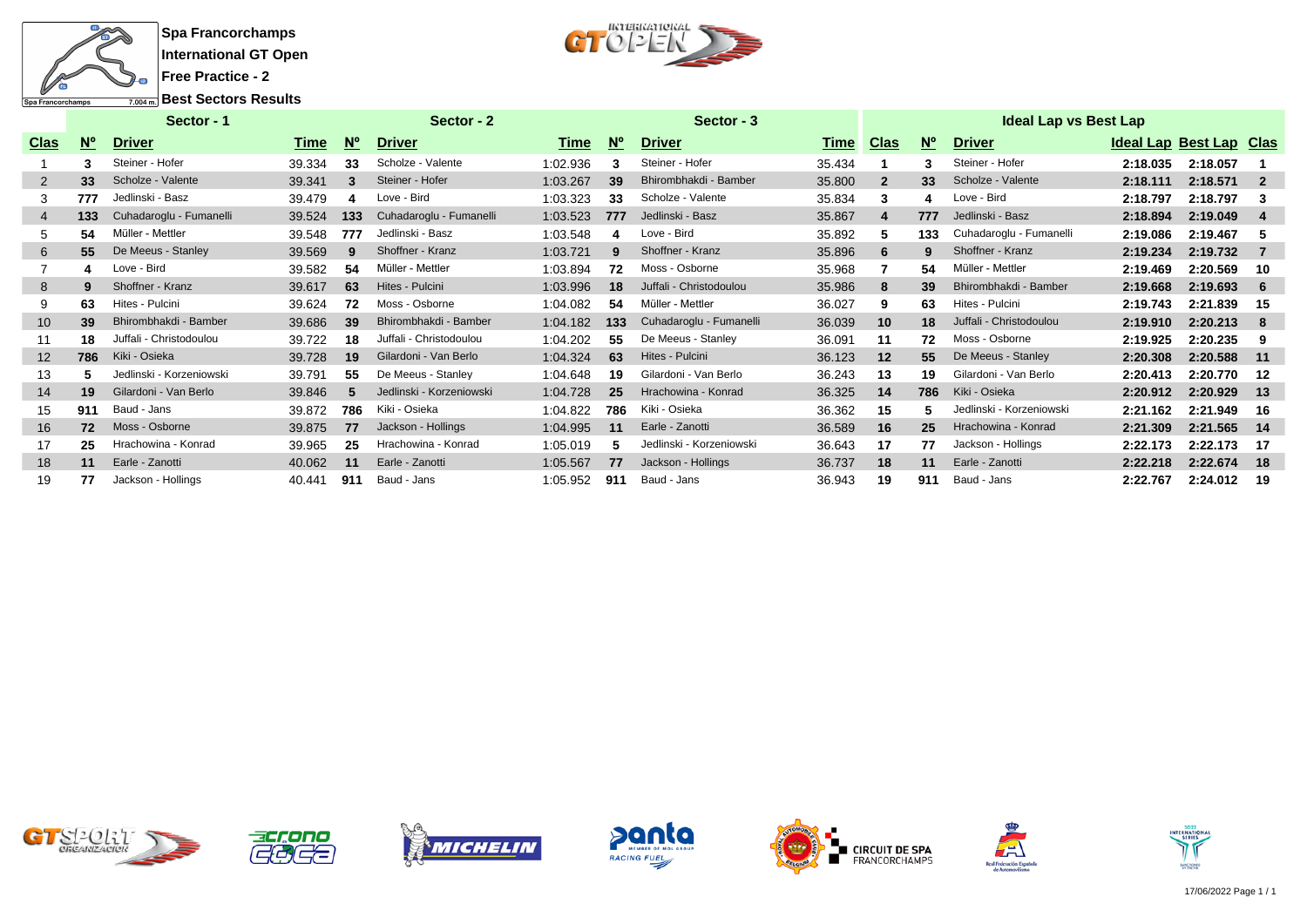

**Best 5 Lap Times**



|    |              |                                   |            |                        |            |                         |                         |                                    |              |               | <b>Best 1</b> |     | Best 2      |                         | <b>Best 3</b>        |              | <b>Best 4</b>              |                | <b>Best 5</b> |  |
|----|--------------|-----------------------------------|------------|------------------------|------------|-------------------------|-------------------------|------------------------------------|--------------|---------------|---------------|-----|-------------|-------------------------|----------------------|--------------|----------------------------|----------------|---------------|--|
|    | $N^{\circ}$  | <b>Entrant/Team</b>               | <b>Nat</b> | <b>Driver 1</b>        | <b>Nat</b> | <b>Driver 2</b>         | <b>Nat</b>              | <b>Vehicle</b>                     | Cat          | <b>CI</b>     | Time          | Lap | <b>Time</b> | Lap                     | Time                 | Lap          | Time                       | Lap            | Time Lap      |  |
|    |              | Aust Motorsport                   |            | Dino Steiner           |            | Max Hofer               |                         | Audi R8 LMS GT3 evo II             | <b>PROAM</b> |               | 2:18.057      |     | 2:18.580    | 19                      | 2:18.649             | -20          | 2:18.912                   |                | $2:18.930$ 6  |  |
|    | $2 \quad 33$ | Team GT                           |            | <b>Florian Scholze</b> |            | Alain Valente           |                         | Mercedes AMG GT3 EVO - 2021        | <b>PROAM</b> |               | 2:18.571      |     | 2:18.680    | -6                      | 2:20.767             | 3            | 2:21.469                   | 2              | $2.22794$ 8   |  |
|    |              | Haupt Racing Team                 |            | Jordan Love            |            | Frank Bird              | $\overline{\mathbb{Z}}$ | Mercedes AMG GT3 Evo               | <b>PRO</b>   |               | 2:18.797      | 19  | 2:20.594    |                         | 13 2:20.897          | 11           | 2:21.087                   | 14             | 2:21.157 5    |  |
|    |              | 4 777 Olimp Racing                |            | Marcin Jedlinski       |            | Karol Basz              |                         | Audi R8 GT3 Evo 2                  | <b>PROAM</b> |               | 2:19.049 18   |     | 2:19.213 19 |                         | 2:19.441             | - 20         | 2:22.773                   | 11             | $2:24.148$ 6  |  |
|    |              | 5 133 Kessel Racing               |            | Murat Ruhi Cuhadaroglu | C∗∃        | David Fumanelli         |                         | Ferrari 488 GT3 Evo                | <b>PROAM</b> | $\mathbf{A}$  | 2:19.467      | 19  |             |                         | 2:19.895 17 2:20.139 |              | 14 2:23.460                | 12             | 2:23.498 18   |  |
|    |              | Singha Racing Team TP 12          |            | Piti Bhirombhakdi      |            | Earl Bamber             |                         | Porsche 911 GT3R - 2019            | <b>PROAM</b> |               | 2:19.693 18   |     |             |                         | 2:23.068 13 2:23.786 |              | 12 2:23.836                | $\overline{4}$ | $2:24.065$ 5  |  |
|    |              | GetSpeed Performance              |            | Janine Shoffner        |            | Moritz Kranz            |                         | Mercedes AMG GT3 - 2022            | <b>PROAM</b> |               | 2:19.732      | 13  | 2:19.894    | 15                      | 2:19.906             |              | 12 2:20.180                | 10             | 2:21.408 14   |  |
|    | $8$ 18       | <b>Theeba Motorsport</b>          |            | Reema Juffali          |            | Adam Christodoulou      | e<br>Kr                 | Mercedes AMG GT3 - 2022            | PROAM*       |               | 2:20.213      | 17  | 2:20.251    | 18                      | 2:20.914             | $\mathbf{3}$ | 2:21.835                   | $\overline{2}$ | 2:22.169 16   |  |
|    | 72           | Optimum Motorsport                | NK<br>AR   | Nick Moss              | ZK         | Joe Osborne             | ZN                      | McLaren 720 S GT3                  | <b>PRO</b>   |               | 2:20.235      | 23  | 2:20.571    | 11                      | 2:21.896             |              | 19 2:21.902 18 2:21.972 24 |                |               |  |
|    | -54          | <b>SPS Automotive Performance</b> |            | Dexter Müller          |            | <b>Yannick Mettler</b>  | ۰                       | Mercedes AMG GT3 - 2020            | <b>PROAM</b> | <b>8</b>      | 2:20.569      |     | 2:23.206    | $\overline{\mathbf{3}}$ | 2:24.958 2           |              |                            |                |               |  |
|    |              | 11 55 AF Corse                    |            | Laurent De Meeus       |            | Jamie Stanley           | שע<br>ZIN               | Ferrari 488 GT3 Evo                | AM*          |               | 2:20.588      |     | 2:24.448    | 19                      | 2:24.580 17 2:24.651 |              |                            | 20             | 2:24.902 18   |  |
|    | 12 19        | Oregon Team                       |            | Kevin Gilardoni        |            | Glenn Van Berlo         |                         | Lamborghini Huracan GT3 EVO MY2022 | <b>PRO</b>   | $\mathcal{R}$ | 2:20.770      | 17  | 2:20.993    | 23                      | 2:21.064             |              | 19 2:21.103                | 20             | 2:21.533 11   |  |
|    |              | 13 786 GetSpeed Performance       |            | Kiki Sak Nana          |            | Adam Osieka             |                         | Mercedes AMG GT3 - 2022            | AM           |               | 2:20.929      | 23  | 2:21.749    | 16                      | 2:22.819             | 24           | 2:25.931                   |                | 2:26.840 10   |  |
|    | 25           | Mann Filter Team Landgraf         |            | Alexander Hrachowina   |            | <b>Martin Konrad</b>    |                         | Mercedes AMG GT3 EVO - 2021        | AM           |               | 2:21.565      |     | 2:21.641    | $\mathbf{3}$            | 2:21.779             | $5 -$        | 2:22.440                   | $\mathcal{P}$  | 2:25.816 16   |  |
|    | 63           | Oregon Team                       |            | Benjamin Hites         |            | Leonardo Pulcini        |                         | Lamborghini Huracan GT3 EVO MY2022 | <b>PRO</b>   |               | 2:21.839      |     | 2.22210     | 10                      | 2:22.212             | 13           | 2:22.555                   | -5             | $2:22.615$ 7  |  |
| 16 | 5            | Olimp Racing                      |            | Stanislaw Jedlinski    |            | Krystian Korzeniowski   |                         | Ferrari 488 GT3 MY 2021            | AM           |               | 2:21.949      |     | 2:22.320    | $\mathbf{A}$            | 2:30.704             | $5^{\circ}$  | 2:43.445                   | 19             | 2:46.523 20   |  |
|    | - 77         | Kessel Racing                     |            | Omar Jackson           | <b>ZIN</b> | <b>Charles Hollings</b> | שע<br><b>ZIN</b>        | Ferrari 488 GT3 Evo                | AM*          |               | 2:22.173      |     | 2:29.218    | -14                     | 2:29.966             | 9            | 2:33.891                   | 12             | 2:36.868 2    |  |
|    | 18 11        | Kessel Racing                     |            | Stephen Earle          |            | Erwin Zanotti           |                         | Ferrari 488 GT3 Evo                | AM           |               | 2:22.674      | 21  | 2:22.826    | - 20                    | 2:23.097             | $5^{\circ}$  | 2:23.361                   | 18             | 2:26.563 2    |  |
|    |              | 19 911 GetSpeed Performance       |            | Sébastien Baud         |            | Steve Jans              |                         | Mercedes AMG GT3 - 2022            | PROAM*       |               | 2:24.012      |     | 2:24.601    | -6                      | 2:24.860             |              | 2:25.094                   | 21             | 2:25.497 9    |  |













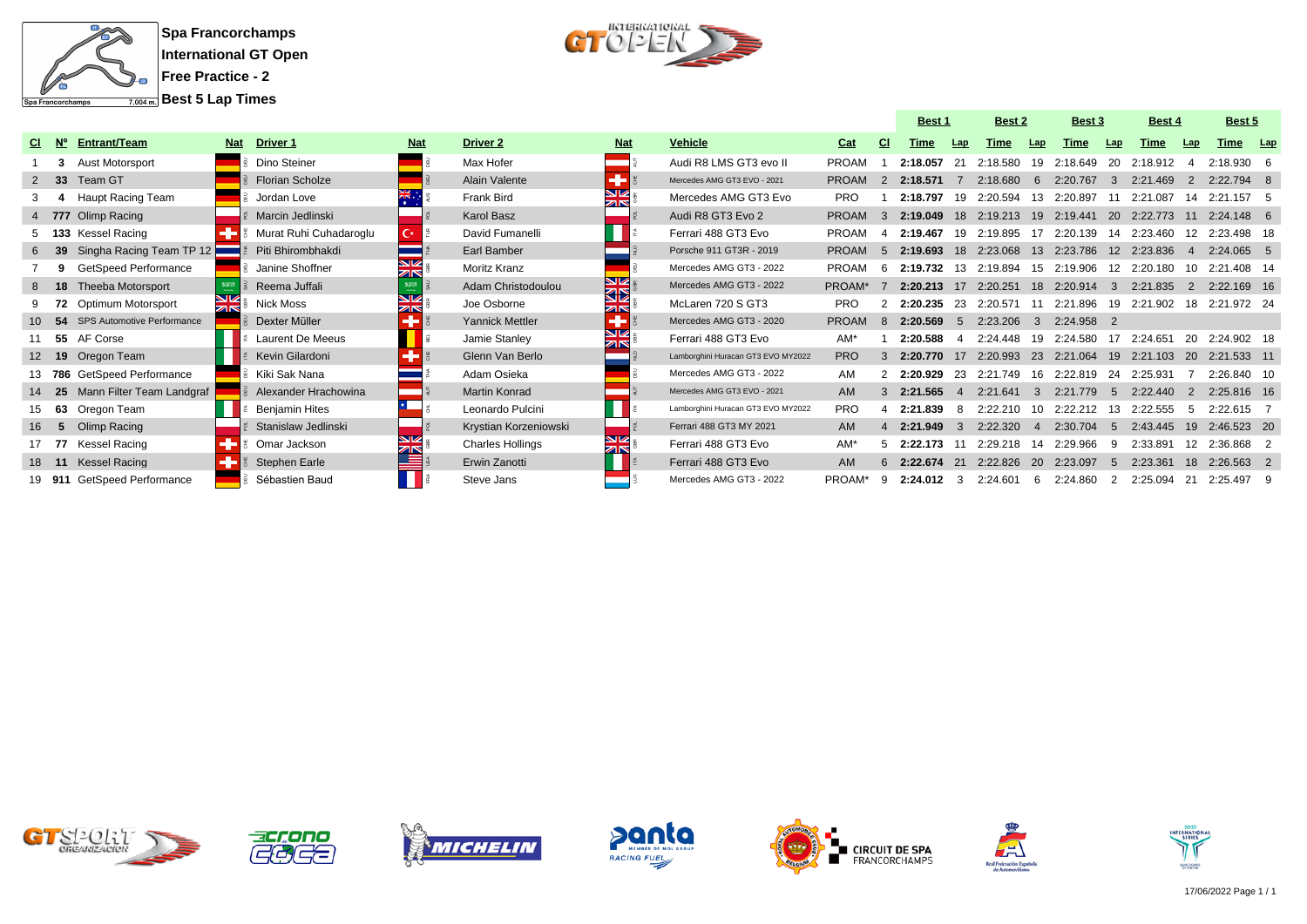

**Best 5 Top Speeds**



|     |           |                             |                |                         |             |                         |            |                                    |              |                | Top 1 |    | Top 2        |                          | Top 3                  |     | Top 4 |     | Top 5 |    |         |
|-----|-----------|-----------------------------|----------------|-------------------------|-------------|-------------------------|------------|------------------------------------|--------------|----------------|-------|----|--------------|--------------------------|------------------------|-----|-------|-----|-------|----|---------|
| CI. | <b>N°</b> | <b>Entrant/Team</b>         | <b>Nat</b>     | <b>Driver 1</b>         | <b>Nat</b>  | Driver <sub>2</sub>     | <b>Nat</b> | <b>Vehicle</b>                     | Cat          | <b>CI</b>      | Km/h  |    | Lap Km/h Lap |                          | Km/h Lap Km/h Lap Km/h |     |       |     |       |    | Lap Avg |
|     | 5.        | Olimp Racing                |                | Stanislaw Jedlinski     |             | Krystian Korzeniowski   |            | Ferrari 488 GT3 MY 2021            | AM           |                | 261.5 |    | 260.2        |                          | 258.3                  |     | 250.0 |     | 246.5 |    | 255.3   |
|     | 63        | Oregon Team                 |                | <b>Benjamin Hites</b>   |             | Leonardo Pulcini        |            | Lamborghini Huracan GT3 EVO MY2022 | <b>PRO</b>   |                | 261.5 | 22 | 258.3        | 21                       | 257.7                  | -14 | 257.7 |     | 257.7 | 20 | 258.6   |
|     | 3         | <b>Aust Motorsport</b>      |                | Dino Steiner            |             | Max Hofer               |            | Audi R8 LMS GT3 evo II             | <b>PROAM</b> |                | 260.8 | 22 | 260.2        |                          | 260.2                  | 21  | 259.6 | - 6 | 259.6 | 19 | 260.7   |
|     | $4$ 33    | Team GT                     |                | <b>Florian Scholze</b>  |             | Alain Valente           |            | Mercedes AMG GT3 EVO - 2021        | <b>PROAM</b> | $\overline{2}$ | 260.8 |    | 259.6        | 9                        | 258.3                  | 22  | 258.3 | 23  | 257.1 |    | 258.8   |
|     |           | 5 777 Olimp Racing          |                | Marcin Jedlinski        |             | Karol Basz              |            | Audi R8 GT3 Evo 2                  | PROAM        |                | 260.8 | 20 | 260.2        | 19                       | 259.6                  |     | 259.6 |     | 258.9 |    | 259.8   |
| 6   | 55        | AF Corse                    |                | <b>Laurent De Meeus</b> |             | Jamie Stanley           | NK<br>AR   | Ferrari 488 GT3 Evo                | $AM*$        |                | 260.2 |    | 257.7        | $\overline{5}$           | 255.9                  | 14  | 255.3 |     | 255.3 | 22 | 256.9   |
|     | 911       | <b>GetSpeed Performance</b> |                | Sébastien Baud          |             | Steve Jans              |            | Mercedes AMG GT3 - 2022            | PROAM*       | - 4            | 260.2 | 19 | 258.9        |                          | 258.3                  |     | 257.7 |     | 257.7 |    | 258.6   |
| 8   |           | <b>Haupt Racing Team</b>    |                | Jordan Love             |             | Frank Bird              | 92<br>ØD   | Mercedes AMG GT3 Evo               | <b>PRO</b>   | 2              | 259.6 | 8  | 258.9        | $\boldsymbol{\varDelta}$ | 258.3                  | 12  | 258.3 | 13  | 258.3 | 14 | 258.7   |
|     | - 18      | Theeba Motorsport           |                | Reema Juffali           |             | Adam Christodoulou      | K          | Mercedes AMG GT3 - 2022            | PROAM*       | -5             | 259.6 |    | 257.7        |                          | 257.7                  |     | 257.1 |     | 256.5 |    | 257.7   |
|     | 10, 54    | SPS Automotive Performance  |                | Dexter Müller           | حزيته       | <b>Yannick Mettler</b>  | e          | Mercedes AMG GT3 - 2020            | <b>PROAM</b> | -6             | 259.6 |    | 259.6        |                          | 257.7                  |     | 253.5 |     | 180.9 |    | 242.2   |
|     |           | 11 133 Kessel Racing        |                | Murat Ruhi Cuhadaroglu  | $C \cdot E$ | David Fumanelli         |            | Ferrari 488 GT3 Evo                | <b>PROAM</b> |                | 259.6 | 15 | 259.6        | 19                       | 258.3                  |     | 258.3 |     | 257.7 |    | 258.7   |
|     | 12 72     | <b>Optimum Motorsport</b>   | z <sub>0</sub> | <b>Nick Moss</b>        | ସ⊠          | Joe Osborne             | zirs       | McLaren 720 S GT3                  | <b>PRO</b>   |                | 258.9 | 22 | 258.9        | 24                       | 258.3                  | 13  | 258.3 | 16  | 258.3 | 23 | 258.6   |
|     | 9         | GetSpeed Performance        |                | Janine Shoffner         | <b>ZIN</b>  | Moritz Kranz            |            | Mercedes AMG GT3 - 2022            | <b>PROAM</b> |                | 258.3 | 16 | 257.7        | 15                       | 257.1                  |     | 257.1 |     | 257.1 |    | 257.5   |
|     | 14 11     | Kessel Racing               |                | Stephen Earle           |             | Erwin Zanotti           |            | Ferrari 488 GT3 Evo                | AM.          |                | 258.3 | 19 | 257.7        | 21                       | 256.5                  |     | 256.5 |     | 256.5 |    | 257.    |
|     | - 39      | Singha Racing Team TP 12    |                | Piti Bhirombhakdi       |             | Earl Bamber             |            | Porsche 911 GT3R - 2019            | <b>PROAM</b> |                | 258.3 | 19 | 256.5        |                          | 254.7                  |     | 254.1 |     | 253.5 |    | 255.4   |
|     |           | 16 786 GetSpeed Performance |                | Kiki Sak Nana           |             | Adam Osieka             |            | Mercedes AMG GT3 - 2022            | <b>AM</b>    |                | 258.3 | 23 | 258.3        | 24                       | 256.5                  | 6   | 256.5 | 22  | 255.9 |    | 257.    |
|     | 17 19     | Oregon Team                 |                | Kevin Gilardoni         |             | Glenn Van Berlo         |            | Lamborghini Huracan GT3 EVO MY2022 | <b>PRO</b>   |                | 256.5 | 20 | 256.5        | 21                       | 255.9                  |     | 255.9 | 23  | 255.3 |    | 256.0   |
|     | 18 77     | <b>Kessel Racing</b>        |                | Omar Jackson            | $rac{N}{N}$ | <b>Charles Hollings</b> | NK<br>AR   | Ferrari 488 GT3 Evo                | $AM^*$       |                | 255.9 |    | 254.1        | 14                       | 253.5                  |     | 253.5 |     | 252.3 |    | 253.8   |
|     | - 25      | Mann Filter Team Landgraf   |                | Alexander Hrachowina    |             | Martin Konrad           |            | Mercedes AMG GT3 EVO - 2021        | AM           | 6              | 254.7 |    | 254.1        |                          | 254.1                  | 6   | 253.5 |     | 253.5 | 10 | 253.9   |















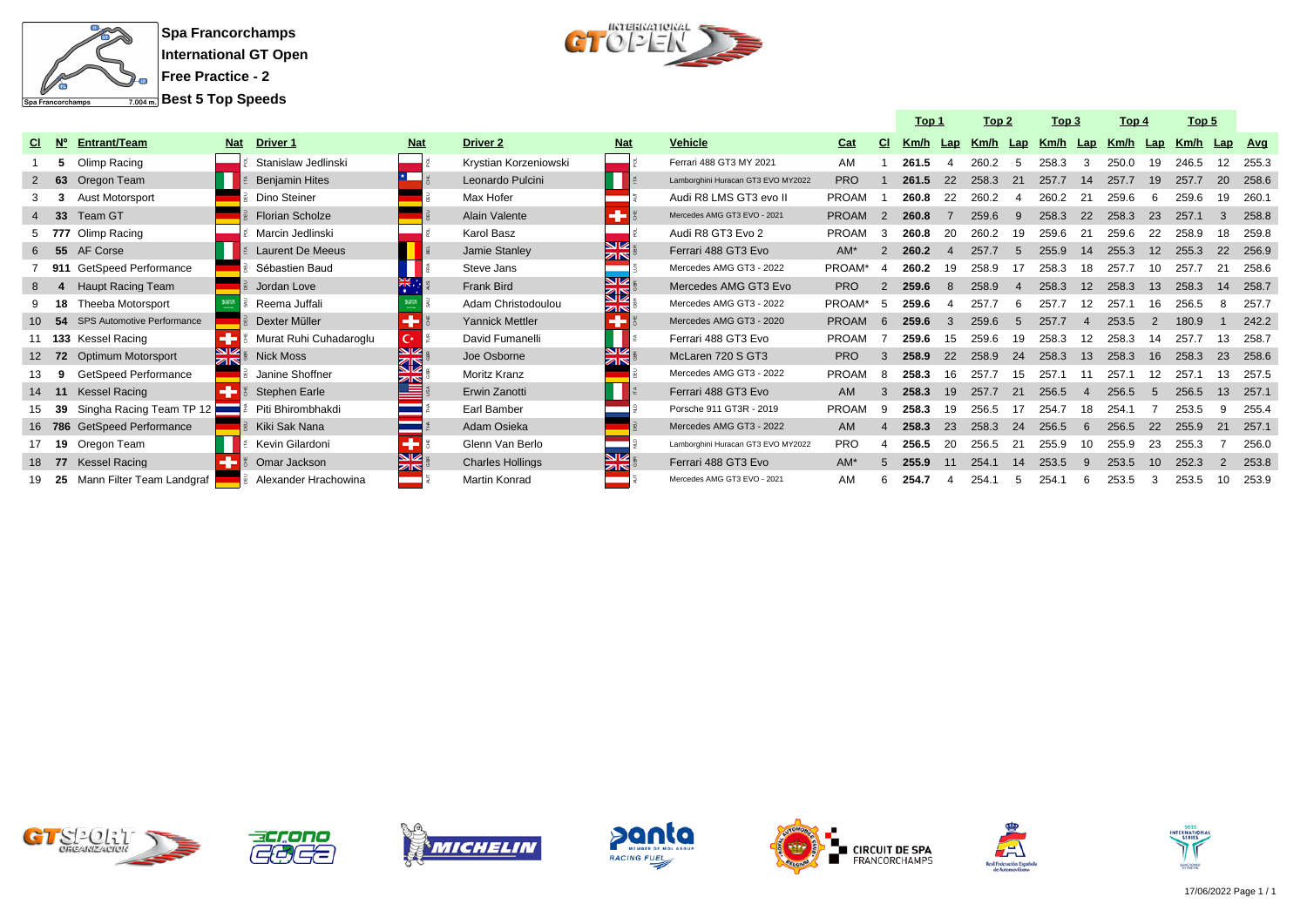

**Free Practice - 2**

**Fastest Laps Sequence**



| Lap           | Time of Day  | <b>Session Time</b> | $N^{\circ}$ | <b>Entrant/Team</b>         | <b>Nat</b> | <b>Driver 1</b>        | <b>Nat</b>    | <b>Driver 2</b>     | <b>Nat</b>         | <b>Vehicle</b>              | Cat          | Time     | Km/h  |
|---------------|--------------|---------------------|-------------|-----------------------------|------------|------------------------|---------------|---------------------|--------------------|-----------------------------|--------------|----------|-------|
| 2             | 16:04:57.294 | 4:57.294            | 9.          | <b>GetSpeed Performance</b> |            | Janine Shoffner        | $\frac{N}{N}$ | <b>Moritz Kranz</b> |                    | Mercedes AMG GT3 - 2022     | <b>PROAM</b> | 2:25.233 | 173.6 |
|               | 16:05:18.247 | 5:18.247            | 911         | GetSpeed Performance        |            | Sébastien Baud         |               | Steve Jans          |                    | Mercedes AMG GT3 - 2022     | PROAM*       | 2:24.860 | 174.0 |
| 2             | 16:05:21.499 | 5:21.499            |             | <b>Haupt Racing Team</b>    |            | Jordan Love            |               | Frank Bird          | ∕الا<br><b>KID</b> | Mercedes AMG GT3 Evo        | <b>PRO</b>   | 2:24.374 | 174.6 |
|               | 16:05:56.233 | 5:56.233            | 18          | Theeba Motorsport           |            | Reema Juffali          |               | Adam Christodoulou  | ZK                 | Mercedes AMG GT3 - 2022     | PROAM*       | 2:21.835 | 177.7 |
| $\mathcal{P}$ | 16:06:06.582 | 6:06.582            | 33          | Team GT                     |            | <b>Florian Scholze</b> |               | Alain Valente       |                    | Mercedes AMG GT3 EVO - 2021 | <b>PROAM</b> | 2:21.469 | 178.2 |
|               | 16:08:17.147 | 8:17.147            | 18          | Theeba Motorsport           |            | Reema Juffali          |               | Adam Christodoulou  | VZ<br>ZK           | Mercedes AMG GT3 - 2022     | PROAM*       | 2:20.914 | 178.9 |
| 3             | 16:08:27.349 | 8:27.349            | 33          | Team GT                     |            | Florian Scholze        |               | Alain Valente       |                    | Mercedes AMG GT3 EVO - 2021 | <b>PROAM</b> | 2:20.767 | 179.1 |
|               | 16:10:54.713 | 10:54.713           |             | Aust Motorsport             |            | Dino Steiner           |               | Max Hofer           |                    | Audi R8 LMS GT3 evo II      | <b>PROAM</b> | 2:18.912 | 181.5 |
| 6             | 16:16:38.037 | 16:38.037           | 33          | Team GT                     |            | <b>Florian Scholze</b> |               | Alain Valente       |                    | Mercedes AMG GT3 EVO - 2021 | <b>PROAM</b> | 2:18.680 | 181.8 |
|               | 16:18:56.608 | 18:56.608           | 33          | Team GT                     |            | <b>Florian Scholze</b> |               | Alain Valente       |                    | Mercedes AMG GT3 EVO - 2021 | <b>PROAM</b> | 2:18.571 | 181.9 |
| 21            | 16:57:29.678 | 57:29.678           |             | <b>Aust Motorsport</b>      |            | Dino Steiner           |               | Max Hofer           |                    | Audi R8 LMS GT3 evo II      | <b>PROAM</b> | 2:18.057 | 182.6 |
|               |              |                     |             |                             |            |                        |               |                     |                    |                             |              |          |       |













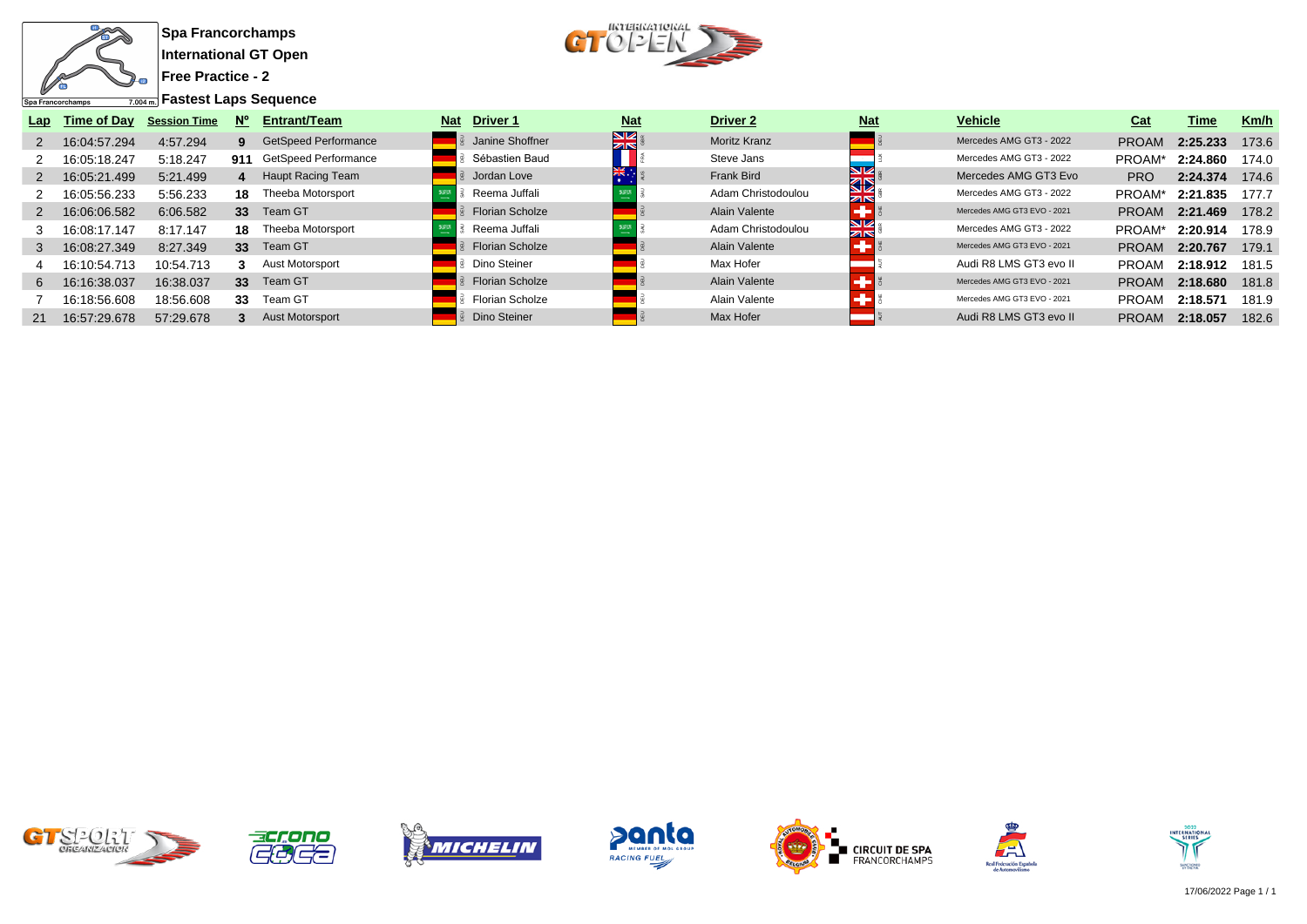

**Free Practice - 2**

**Event Best Maximum Speed**



| $N^{\circ}$     | <b>Entrant/Team</b>           | <b>Nat</b> | Driver 1               | <b>Nat</b>       | Driver 2                | <b>Nat</b>               | <b>Vehicle</b>                     | Cat          |       | Km/h Session            |
|-----------------|-------------------------------|------------|------------------------|------------------|-------------------------|--------------------------|------------------------------------|--------------|-------|-------------------------|
|                 | 777 Olimp Racing              |            | Marcin Jedlinski       |                  | Karol Basz              |                          | Audi R8 GT3 Evo 2                  | <b>PROAM</b> | 262.1 | Free Practice - 1       |
|                 | 5 Olimp Racing                |            | Stanislaw Jedlinski    |                  | Krystian Korzeniowski   |                          | Ferrari 488 GT3 MY 2021            | AM           |       | 261.5 Free Practice - 2 |
|                 | 63 Oregon Team                |            | <b>Benjamin Hites</b>  |                  | Leonardo Pulcini        |                          | Lamborghini Huracan GT3 EVO MY2022 | <b>PRO</b>   |       | 261.5 Free Practice - 2 |
| 33 <sup>°</sup> | Team GT                       |            | <b>Florian Scholze</b> |                  | Alain Valente           |                          | Mercedes AMG GT3 EVO - 2021        | <b>PROAM</b> |       | 260.8 Free Practice - 2 |
|                 | Aust Motorsport               |            | Dino Steiner           |                  | Max Hofer               |                          | Audi R8 LMS GT3 evo II             | <b>PROAM</b> |       | 260.8 Free Practice - 2 |
|                 | 72 Optimum Motorsport         | X          | Nick Moss              | SB<br>ar         | Joe Osborne             | NØ<br>ØΣ                 | McLaren 720 S GT3                  | <b>PRO</b>   |       | 260.2 Free Practice - 1 |
|                 | 55 AF Corse                   |            | Laurent De Meeus       |                  | Jamie Stanley           | ZК                       | Ferrari 488 GT3 Evo                | AM*          |       | 260.2 Free Practice - 2 |
|                 | 911 GetSpeed Performance      |            | Sébastien Baud         |                  | Steve Jans              |                          | Mercedes AMG GT3 - 2022            | PROAM*       |       | 260.2 Free Practice - 2 |
| 18              | Theeba Motorsport             |            | Reema Juffali          |                  | Adam Christodoulou      | NØ<br>32                 | Mercedes AMG GT3 - 2022            | PROAM*       |       | 259.6 Free Practice - 2 |
|                 | 4 Haupt Racing Team           |            | Jordan Love            | ж.               | Frank Bird              | $\overline{\mathbb{Z}}$  | Mercedes AMG GT3 Evo               | <b>PRO</b>   |       | 259.6 Free Practice - 2 |
|                 | 133 Kessel Racing             |            | Murat Ruhi Cuhadaroglu | С×               | David Fumanelli         |                          | Ferrari 488 GT3 Evo                | <b>PROAM</b> |       | 259.6 Free Practice - 2 |
|                 | 54 SPS Automotive Performance |            | Dexter Müller          |                  | <b>Yannick Mettler</b>  |                          | Mercedes AMG GT3 - 2020            | <b>PROAM</b> |       | 259.6 Free Practice - 2 |
|                 | GetSpeed Performance          |            | Janine Shoffner        |                  | Moritz Kranz            |                          | Mercedes AMG GT3 - 2022            | <b>PROAM</b> |       | 258.3 Free Practice - 2 |
|                 | 39 Singha Racing Team TP 12   |            | Piti Bhirombhakdi      |                  | Earl Bamber             |                          | Porsche 911 GT3R - 2019            | <b>PROAM</b> |       | 258.3 Free Practice - 2 |
|                 | Kessel Racing                 |            | Stephen Earle          |                  | Erwin Zanotti           |                          | Ferrari 488 GT3 Evo                | AM           |       | 258.3 Free Practice - 2 |
|                 | 786 GetSpeed Performance      |            | Kiki Sak Nana          |                  | Adam Osieka             |                          | Mercedes AMG GT3 - 2022            | AM           |       | 258.3 Free Practice - 2 |
|                 | 77 Kessel Racing              |            | Omar Jackson           | NØ<br><b>ZIN</b> | <b>Charles Hollings</b> | <b>NIZ</b><br><b>ZIN</b> | Ferrari 488 GT3 Evo                | AM*          |       | 257.1 Free Practice - 1 |
|                 | 19 Oregon Team                |            | Kevin Gilardoni        |                  | Glenn Van Berlo         |                          | Lamborghini Huracan GT3 EVO MY2022 | <b>PRO</b>   |       | 256.5 Free Practice - 2 |
| 25              | Mann Filter Team Landgraf     |            | Alexander Hrachowina   |                  | Martin Konrad           |                          | Mercedes AMG GT3 EVO - 2021        | AM           |       | 254.7 Free Practice - 2 |













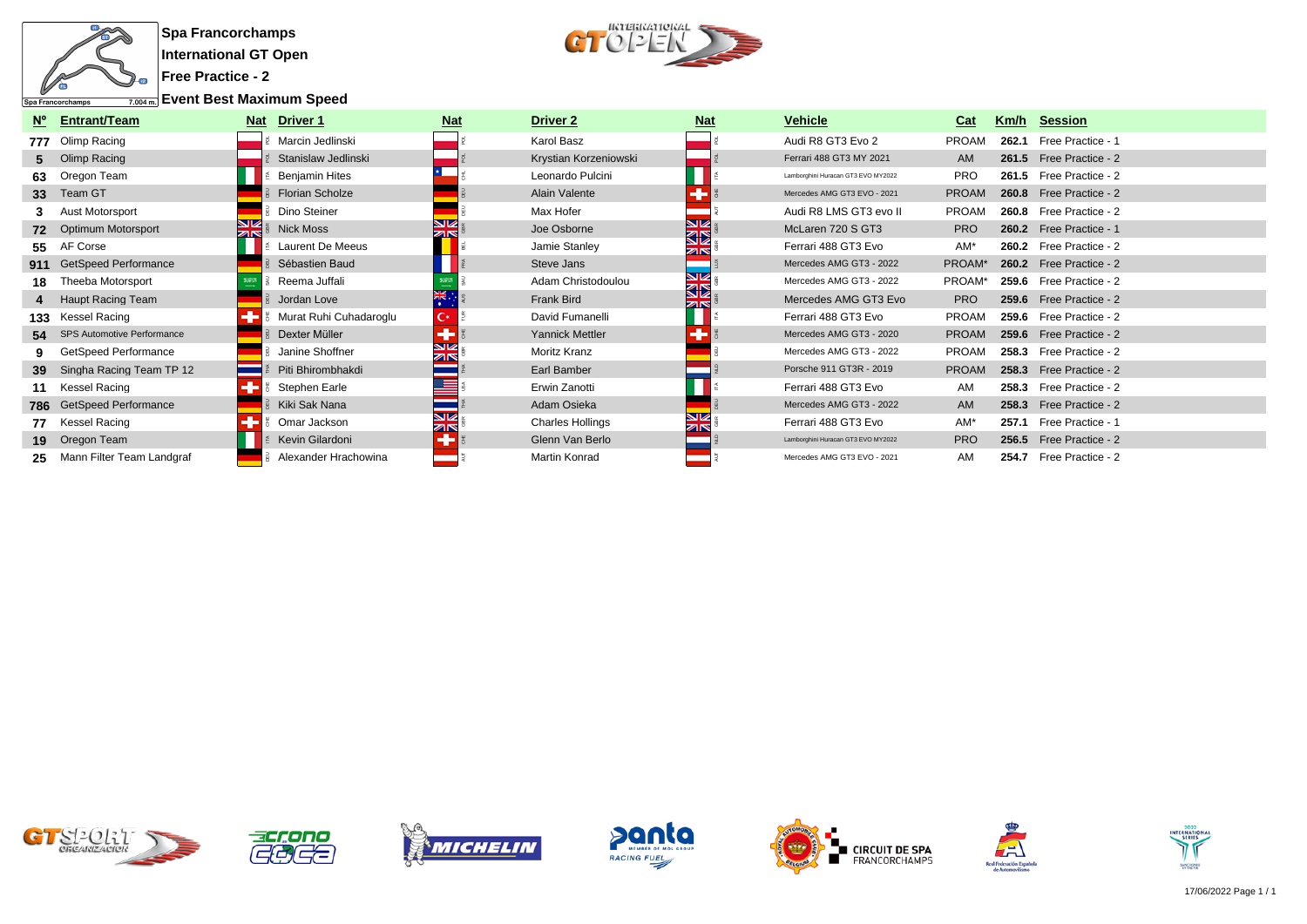



| 3                                |                                                                                      | Dino Steiner           |                 |                      |                             | Audi R8 LMS GT3 evo II             | -39                     |              | Piti Bhirombhakdi                        |                 |                                    | Porsche 911 GT3R - 2019     |                      |          |
|----------------------------------|--------------------------------------------------------------------------------------|------------------------|-----------------|----------------------|-----------------------------|------------------------------------|-------------------------|--------------|------------------------------------------|-----------------|------------------------------------|-----------------------------|----------------------|----------|
|                                  | <b>PROAM</b>                                                                         | Max Hofer              |                 |                      |                             | Aust Motorsport                    |                         | <b>PROAM</b> | Earl Bamber                              |                 |                                    | Singha Racing Team TP 12    |                      |          |
| $N^{\circ}$                      | In Day Time                                                                          | In Time                | <b>Out Time</b> | <b>Pit Time</b>      | T. Pit Time Handicap        | Diff.                              | $N^{\circ}$             | In Day Time  | In Time                                  | <b>Out Time</b> | <b>Pit Time</b>                    | T. Pit Time Handicap        |                      | Diff.    |
|                                  | 1 16:05:03.985 16:05:03.985 16:06:22.009                                             |                        |                 | 1:18.024             | 1:18.024                    |                                    |                         |              | 1 16:38:18.188 16:38:18.188 16:40:04.839 |                 | 1:46.651                           | 1:46.651                    |                      |          |
|                                  | 2 16:17:56.271 16:17:56.271 16:21:39.396                                             |                        |                 | 3:43.125             | 5:01.149                    |                                    |                         |              | 2 16:42:20.522 16:42:20.522 16:43:41.417 |                 | 1:20.895                           | 3:07.546                    |                      |          |
|                                  | 3 16:46:04.573 16:46:04.573 16:48:12.425                                             |                        |                 | 2:07.852             | 7:09.001                    |                                    |                         |              | 3 16:50:37.120 16:50:37.120 16:51:59.258 |                 | 1:22.138                           | 4:29.684                    |                      |          |
| 4                                |                                                                                      | Jordan Love            |                 |                      |                             | Mercedes AMG GT3 Evo               | 55                      |              | Laurent De Meeus                         |                 |                                    |                             | Ferrari 488 GT3 Evo  |          |
|                                  | <b>PRO</b>                                                                           | <b>Frank Bird</b>      |                 |                      |                             | Haupt Racing Team                  |                         | AM*          | Jamie Stanley                            |                 |                                    |                             |                      | AF Corse |
| $N^{\circ}$                      | In Day Time                                                                          | In Time                | <b>Out Time</b> | <b>Pit Time</b>      | T. Pit Time Handicap        | Diff.                              | $N^{\circ}$             | In Day Time  | In Time                                  | <b>Out Time</b> | <b>Pit Time</b>                    | T. Pit Time Handicap        |                      | Diff.    |
|                                  | 1 16:15:03.364 16:15:03.364 16:16:53.544                                             |                        |                 | 1:50.180             | 1:50.180                    |                                    |                         |              | 1 16:05:26.520 16:05:26.520 16:06:24.985 |                 | 58.465                             | 58.465                      |                      |          |
|                                  | 2 16:38:18.911 16:38:18.911 16:40:11.234                                             |                        |                 | 1:52.323             | 3:42.503                    |                                    |                         |              | 2 16:13:30.822 16:13:30.822 16:16:44.950 |                 | 3:14.128                           | 4:12.593                    |                      |          |
|                                  | 3 16:51:51.624 16:51:51.624 16:53:01.095                                             |                        |                 | 1:09.471             | 4:51.974                    |                                    |                         |              | 3 16:39:00.105 16:39:00.105 16:40:20.847 |                 | 1:20.742                           | 5:33.335                    |                      |          |
|                                  | 4 16:55:20.748 16:55:20.748 16:57:01.285                                             |                        |                 | 1:40.537             | 6:32.511                    |                                    | 63                      |              | <b>Benjamin Hites</b>                    |                 | Lamborghini Huracan GT3 EVO MY2022 |                             |                      |          |
| 5                                |                                                                                      | Stanislaw Jedlinski    |                 |                      |                             | Ferrari 488 GT3 MY 2021            |                         |              |                                          |                 |                                    |                             |                      |          |
|                                  |                                                                                      |                        |                 |                      |                             |                                    |                         | <b>PRO</b>   | Leonardo Pulcini                         |                 |                                    |                             | Oregon Team          |          |
|                                  | AM                                                                                   | Krystian Korzeniowski  |                 |                      |                             | Olimp Racing                       | $N^{\circ}$             | In Day Time  | In Time                                  | <b>Out Time</b> | <b>Pit Time</b>                    | T. Pit Time Handicap        |                      | Diff.    |
| $N^{\circ}$                      | In Day Time                                                                          | In Time                | <b>Out Time</b> | <b>Pit Time</b>      | T. Pit Time Handicap        | Diff.                              |                         |              | 1 16:07:50.850 16:07:50.850 16:09:11.235 |                 | 1:20.385                           | 1:20.385                    |                      |          |
|                                  | 1 16:12:36.414 16:12:36.414 16:15:57.927                                             |                        |                 | 3:21.513             | 3:21.513                    |                                    |                         |              | 2 16:28:07.917 16:28:07.917 16:29:11.581 |                 | 1:03.664                           | 2:24.049                    |                      |          |
|                                  | 2 16:25:09.554 16:25:09.554 16:27:31.112                                             |                        |                 | 2:21.558             | 5:43.071                    |                                    |                         |              | 3 16:36:16.313 16:36:16.313 16:39:31.096 |                 | 3:14.783                           | 5:38.832                    |                      |          |
| 9                                |                                                                                      | Janine Shoffner        |                 |                      |                             | Mercedes AMG GT3 - 2022            |                         |              | 4 16:46:37.419 16:46:37.419 16:48:05.756 |                 | 1:28.337                           | 7:07.169                    |                      |          |
|                                  | <b>PROAM</b>                                                                         | Moritz Kranz           |                 |                      |                             | GetSpeed Performance               | 72                      |              | <b>Nick Moss</b>                         |                 |                                    |                             | McLaren 720 S GT3    |          |
| $N^{\circ}$                      | In Day Time                                                                          | In Time                | <b>Out Time</b> | <b>Pit Time</b>      | <b>T. Pit Time Handicap</b> | Diff.                              |                         | <b>PRO</b>   | Joe Osborne                              |                 |                                    |                             | Optimum Motorsport   |          |
|                                  | 1 16:19:29.942 16:19:29.942 16:20:56.903                                             |                        |                 | 1:26.961             | 1:26.961                    |                                    | $\underline{N}^{\circ}$ | In Day Time  | In Time                                  | <b>Out Time</b> | <b>Pit Time</b>                    | <b>T. Pit Time Handicap</b> |                      | Diff.    |
|                                  | 2 16:39:36.863 16:39:36.863 16:41:08.826                                             |                        |                 | 1:31.963             | 2:58.924                    |                                    |                         |              | 1 16:20:07.314 16:20:07.314 16:21:27.248 |                 | 1:19.934                           | 1:19.934                    |                      |          |
| 11                               |                                                                                      | Stephen Earle          |                 |                      |                             | Ferrari 488 GT3 Evo                |                         |              | 2 16:33:07.109 16:33:07.109 16:34:27.540 |                 | 1:20.431                           | 2:40.365                    |                      |          |
|                                  |                                                                                      |                        |                 |                      |                             |                                    |                         |              | 3 16:51:12.739 16:51:12.739 16:52:37.810 |                 | 1:25.071                           | 4:05.436                    |                      |          |
|                                  | AM                                                                                   | Erwin Zanotti          |                 |                      |                             | Kessel Racing                      |                         |              |                                          |                 |                                    |                             |                      |          |
|                                  |                                                                                      |                        |                 |                      |                             |                                    |                         |              | Omar Jackson                             |                 |                                    |                             | Ferrari 488 GT3 Evo  |          |
| $N^{\circ}$                      | In Day Time                                                                          | In Time                | <b>Out Time</b> | <b>Pit Time</b>      | T. Pit Time Handicap        | Diff.                              | 77                      |              |                                          |                 |                                    |                             |                      |          |
|                                  | 1 16:20:17.367 16:20:17.367 16:21:52.279                                             |                        |                 | 1:34.912             | 1:34.912                    |                                    |                         | AM*          | <b>Charles Hollings</b>                  |                 |                                    |                             | <b>Kessel Racing</b> |          |
|                                  | 2 16:41:42.037 16:41:42.037 16:43:32.411                                             |                        |                 | 1:50.374             | 3:25.286                    |                                    | $N^{\circ}$             | In Day Time  | In Time                                  | <b>Out Time</b> | <b>Pit Time</b>                    | T. Pit Time Handicap        |                      | Diff.    |
| 18                               |                                                                                      | Reema Juffali          |                 |                      |                             | Mercedes AMG GT3 - 2022            |                         |              | 1 16:05:42.283 16:05:42.283 16:09:20.185 |                 | 3:37.902                           | 3:37.902                    |                      |          |
|                                  | PROAM*                                                                               | Adam Christodoulou     |                 |                      |                             | Theeba Motorsport                  |                         |              | 2 16:14:26.757 16:14:26.757 16:18:00.637 |                 | 3:33.880                           | 7:11.782                    |                      |          |
| $N^{\circ}$                      | In Day Time                                                                          | In Time                | <b>Out Time</b> | <b>Pit Time</b>      | T. Pit Time Handicap        | Diff.                              |                         |              | 3 16:26:22.463 16:26:22.463 16:28:41.532 |                 | 2:19.069                           | 9:30.851                    |                      |          |
|                                  | 1 16:10:39.550 16:10:39.550 16:12:41.191                                             |                        |                 | 2:01.641             | 2:01.641                    |                                    |                         |              | 4 16:33:28.013 16:33:28.013 16:36:27.556 |                 | 2:59.543                           | 12:30.394                   |                      |          |
|                                  | 2 16:27:09.416 16:27:09.416 16:36:44.560                                             |                        |                 | 9:35.144             | 11:36.785                   |                                    |                         |              | 5 16:43:37.787 16:43:37.787 16:46:01.595 |                 | 2:23.808                           | 14:54.202                   |                      |          |
|                                  | 3 16:43:54.296 16:43:54.296 16:49:37.522                                             |                        |                 | 5:43.226             | 17:20.011                   |                                    | 133                     |              | Murat Ruhi Cuhadaroglu                   |                 |                                    |                             | Ferrari 488 GT3 Evo  |          |
|                                  |                                                                                      |                        |                 |                      |                             |                                    |                         | <b>PROAM</b> | David Fumanelli                          |                 |                                    |                             | <b>Kessel Racing</b> |          |
| 19                               |                                                                                      | Kevin Gilardoni        |                 |                      |                             | Lamborghini Huracan GT3 EVO MY2022 | $N^{\circ}$             | In Day Time  | In Time                                  | <b>Out Time</b> | <b>Pit Time</b>                    | T. Pit Time Handicap        |                      | Diff.    |
|                                  | <b>PRO</b>                                                                           | Glenn Van Berlo        |                 |                      |                             | Oregon Team                        |                         |              | 1 16:25:39.791 16:25:39.791 16:27:00.787 |                 | 1:20.996                           | 1:20.996                    |                      |          |
| $\underline{\mathsf{N}^{\circ}}$ | In Day Time                                                                          | In Time                | <b>Out Time</b> | <b>Pit Time</b>      | T. Pit Time Handicap        | Diff.                              |                         |              | 2 16:38:56.195 16:38:56.195 16:41:04.411 |                 | 2:08.216                           | 3:29.212                    |                      |          |
|                                  | 1 16:18:13.333 16:18:13.333 16:20:12.748                                             |                        |                 | 1:59.415             | 1:59.415                    |                                    |                         |              | 3 16:52:50.424 16:52:50.424 16:54:12.736 |                 | 1:22.312                           | 4:51.524                    |                      |          |
|                                  | 2 16:34:30.295 16:34:30.295 16:35:50.878                                             |                        |                 | 1:20.583             | 3:19.998                    |                                    |                         |              | Marcin Jedlinski                         |                 |                                    |                             | Audi R8 GT3 Evo 2    |          |
| 25                               |                                                                                      | Alexander Hrachowina   |                 |                      |                             | Mercedes AMG GT3 EVO - 2021        | 777                     |              |                                          |                 |                                    |                             |                      |          |
|                                  | AM                                                                                   | Martin Konrad          |                 |                      |                             | Mann Filter Team Landgraf          |                         | <b>PROAM</b> | Karol Basz                               |                 |                                    |                             | Olimp Racing         |          |
|                                  |                                                                                      |                        |                 |                      |                             | Diff.                              | $N^{\circ}$             | In Day Time  | In Time                                  | <b>Out Time</b> | <b>Pit Time</b>                    | T. Pit Time Handicap        |                      | Diff.    |
| $N^{\circ}$                      | In Day Time                                                                          | In Time                | <b>Out Time</b> | <b>Pit Time</b>      | T. Pit Time Handicap        |                                    |                         |              | 1 16:39:35.980 16:39:35.980 16:42:15.945 |                 | 2:39.965                           | 2:39.965                    |                      |          |
|                                  | 1 16:16:12.667 16:16:12.667 16:17:36.395                                             |                        |                 | 1:23.728             | 1:23.728                    |                                    | 786                     |              | Kiki Sak Nana                            |                 |                                    | Mercedes AMG GT3 - 2022     |                      |          |
|                                  | 2 16:19:56.937 16:19:56.937 16:21:48.326<br>3 16:39:15.298 16:39:15.298 16:40:39.328 |                        |                 | 1:51.389<br>1:24.030 | 3:15.117<br>4:39.147        |                                    |                         | AM           | Adam Osieka                              |                 |                                    | GetSpeed Performance        |                      |          |
|                                  |                                                                                      |                        |                 |                      |                             |                                    | <u>N°</u>               | In Day Time  | In Time                                  | <b>Out Time</b> | <b>Pit Time</b>                    | T. Pit Time Handicap        |                      | Diff.    |
| 33                               |                                                                                      | <b>Florian Scholze</b> |                 |                      |                             | Mercedes AMG GT3 EVO - 2021        |                         |              | 1 16:32:17.174 16:32:17.174 16:34:14.694 |                 | 1:57.520                           | 1:57.520                    |                      |          |
|                                  | <b>PROAM</b>                                                                         | Alain Valente          |                 |                      |                             | Team GT                            |                         |              | 2 16:48:28.287 16:48:28.287 16:49:45.331 |                 | 1:17.044                           | 3:14.564                    |                      |          |
| $N^{\circ}$                      | In Day Time                                                                          | In Time                | <b>Out Time</b> | <b>Pit Time</b>      | T. Pit Time Handicap        | Diff.                              |                         |              |                                          |                 |                                    |                             |                      |          |
|                                  | 1 16:10:50.293 16:10:50.293 16:12:02.580<br>2 16:23:41.787 16:23:41.787 16:26:34.634 |                        |                 | 1:12.287             | 1:12.287<br>4:05.134        |                                    |                         |              |                                          |                 |                                    |                             |                      |          |













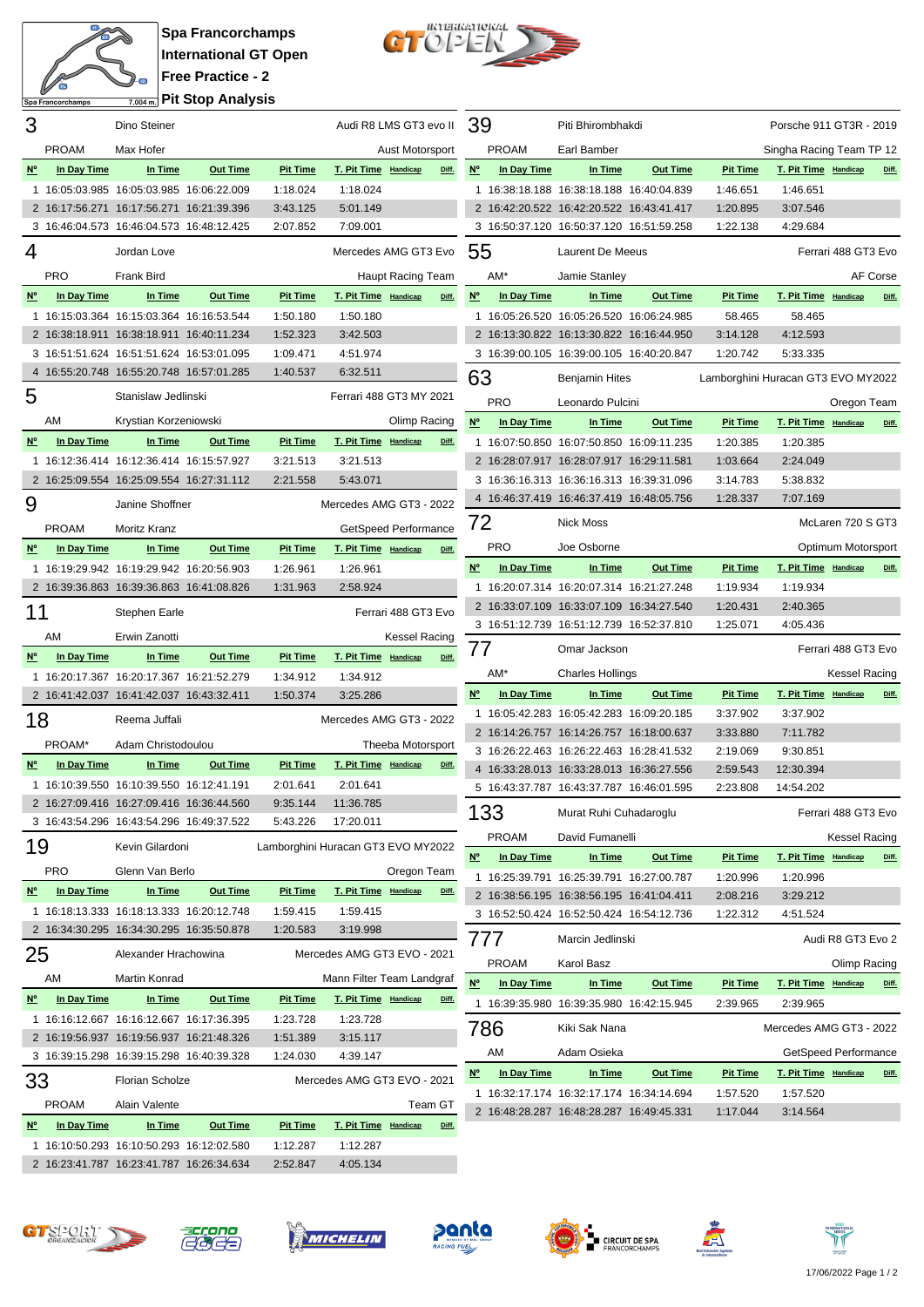



911 Sébastien Baud Mercedes AMG GT3 - 2022 PROAM\* Steve Jans GetSpeed Performance **Nº In Day Time In Time Out Time Pit Time T. Pit Time Handicap Diff.** 1 16:17:25.611 16:17:25.611 16:19:25.001 1:59.390 1:59.390 2 16:33:59.128 16:33:59.128 16:36:42.470 2:43.342 4:42.732 3 16:41:32.235 16:41:32.235 16:45:58.062 4:25.827 9:08.559 4 16:55:27.679 16:55:27.679 16:56:48.079 1:20.400 10:28.959













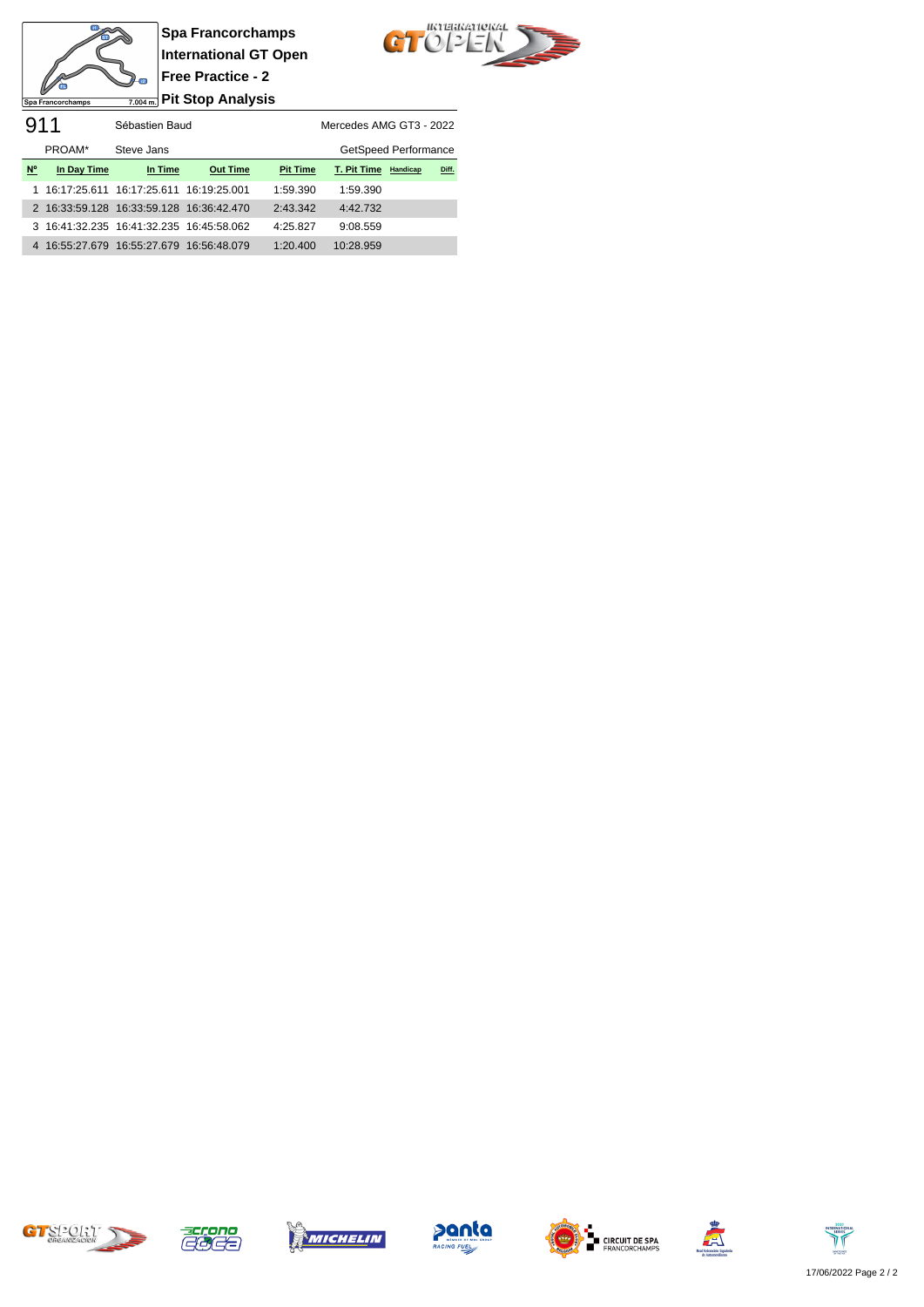

**Spa Francorchamps International GT Open Free Practice - 2 Weather Report**



45,5

## **Air Temperature**





**Track Temperature** 





**Wind Speed** 





## **Wind direction**